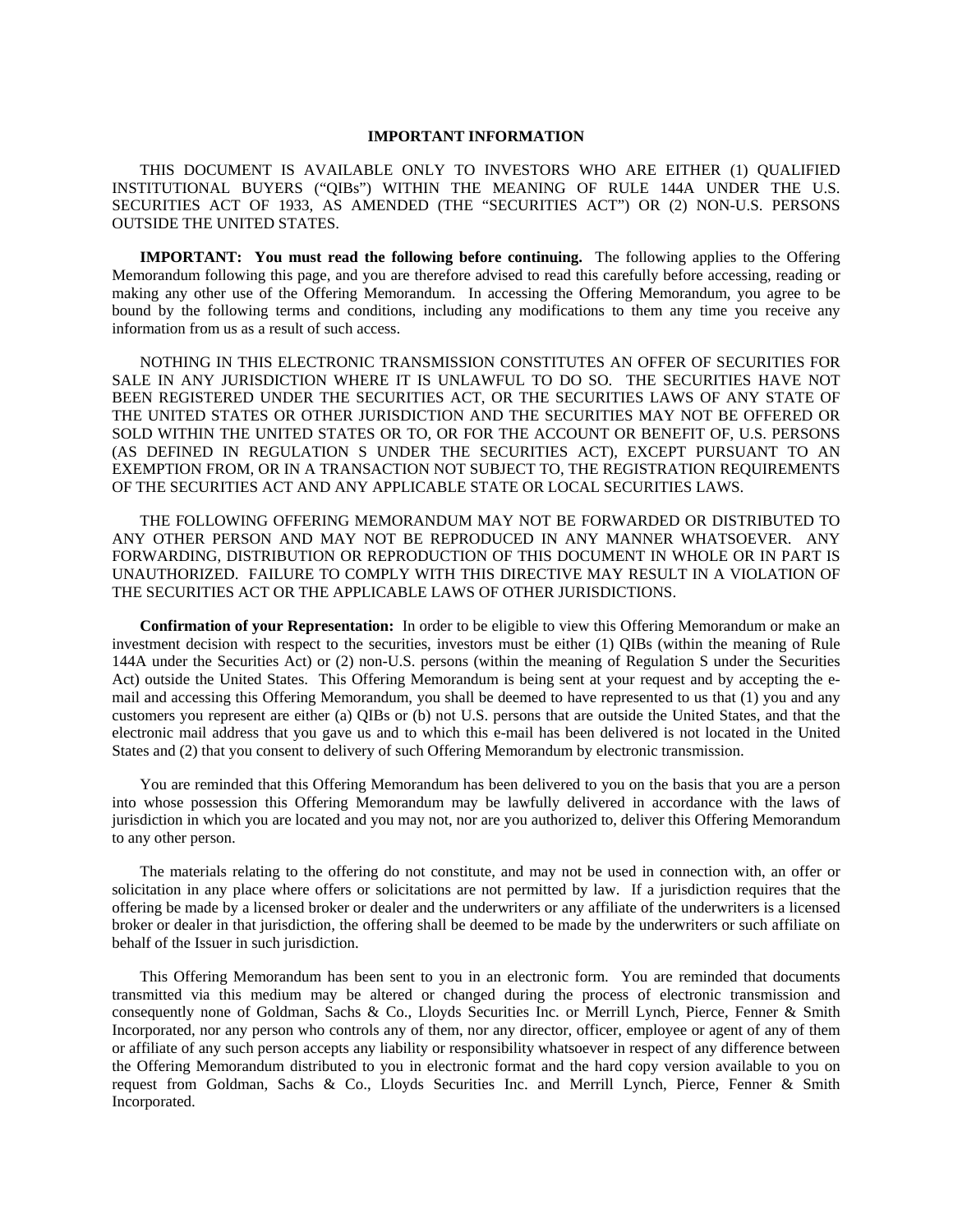**Actions that you may not take:** You should not reply by e-mail to this announcement, and you may not purchase any securities by doing so. Any reply e-mail communications, including those you generate by using the "Reply" function on your e mail software, will be ignored or rejected.

**You are responsible for protecting against viruses and other destructive items.** Your use of this e-mail is at your own risk and it is your responsibility to take precautions to ensure that it is free from viruses and other items of a destructive nature.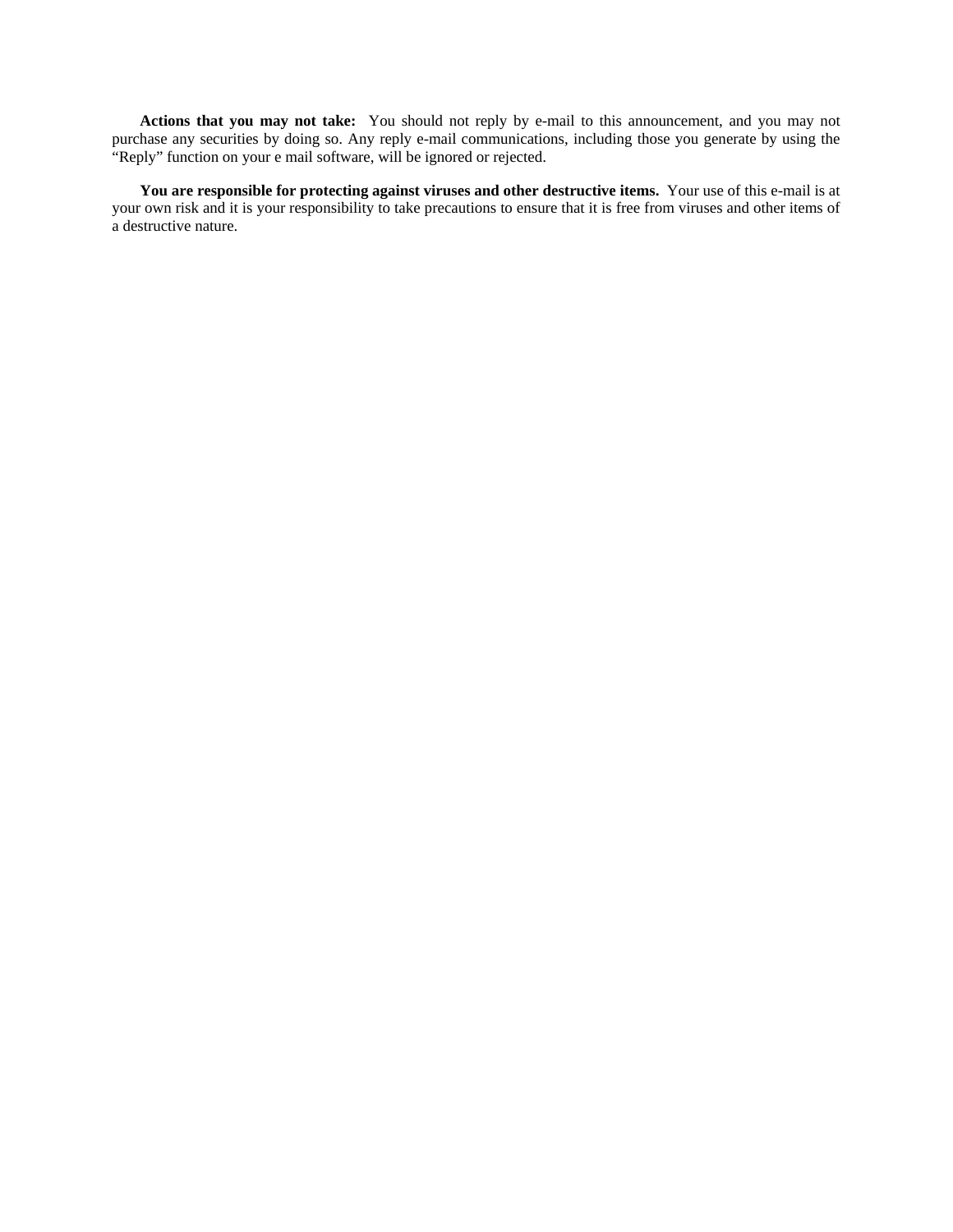

# **Lloyds Banking Group plc**

## **U.S.\$500,000,000 5.300% Subordinated Debt Securities due 2045**

The U.S.\$500,000,000 5.300% Subordinated Debt Securities due 2045 (the "Subordinated Notes") will bear interest at a rate of 5.300% per year. From and including the date of issuance, interest will be paid on the Subordinated Notes on June 1 and December 1 of each year, beginning on June 1, 2016. The Subordinated Notes will be due on December 1, 2045.

The Subordinated Notes will be issued in denominations of \$200,000 and in multiples of \$1,000 in excess thereof.

The Subordinated Notes will constitute our direct, unconditional, unsecured and subordinated obligations ranking *pari passu* without any preference among themselves and ranking junior in right of payment to the claims of any existing and future unsecured and unsubordinated indebtedness. In a winding up, all amounts due in respect of or arising under (including any damages awarded for breach of any obligations under) the Subordinated Notes will be subordinated to, and subject in right of payment to the prior payment in full of, all claims of all Senior Creditors (as defined herein).

**Notwithstanding any other agreements, arrangements, or understandings between us and any holder or beneficial owner of the Subordinated Notes, by purchasing and acquiring the Subordinated Notes in this Offering Memorandum or otherwise purchasing or acquiring the Subordinated Notes, each holder (including each beneficial owner) of the Subordinated Notes acknowledges, accepts, agrees to be bound by and consents to the exercise of any U.K. bail-in power (as defined below) by the relevant U.K. resolution authority that may result in (i) the reduction or cancellation of all, or a portion, of the principal amount of, or interest on, the Subordinated Notes; (ii) the conversion of all, or a portion, of the principal amount of, or interest on, the Subordinated Notes into shares or other securities or other obligations of the Issuer or another person; and/or (iii) the amendment or alteration of the maturity of the Subordinated Notes, or amendment of the amount of interest due on the Subordinated Notes, or the dates on which interest becomes payable, including by suspending payment for a temporary period; which U.K. bail-in power may be exercised by means of variation of the terms of the Subordinated Notes solely to give effect to the exercise by the relevant U.K. resolution authority of such U.K. bail-in power. With respect to (i), (ii) and (iii) above, references to principal and interest shall include payments of principal and interest that have become due and payable (including principal that has become due and payable at the maturity date), but which have not been paid, prior to the exercise of any U.K. bail-in power. Each holder and beneficial owner of the Subordinated Notes further acknowledges and agrees that the rights of the holders and/or beneficial owners under the Subordinated Notes are subject to, and will be varied, if necessary, solely to give effect to, the exercise of any U.K. bail-in power by the relevant U.K. resolution authority.** 

**For these purposes, a "U.K. bail-in power" is any write-down and/or conversion power existing from time to time under any laws, regulations, rules or requirements relating to the resolution of banks, banking group companies, credit institutions and/or investment firms incorporated in the United Kingdom in effect and applicable in the United Kingdom to the Issuer and the Group, including but not limited to any such laws, regulations, rules or requirements which are implemented, adopted or enacted within the context of a European Union directive or regulation of the European Parliament and of the Council establishing a framework for the recovery and resolution of credit institutions and investment firms and/or within the context of a U.K. resolution regime under the Banking Act as the same has been or may be amended from time to time (whether pursuant to the Banking Reform Act 2013, secondary legislation or otherwise), pursuant to which obligations of a bank, banking group company, credit institution or investment firm or any of its affiliates can be reduced, cancelled, amended, transferred and/or converted into shares or other securities or obligations of the obligor or any other person (and a reference to the "relevant U.K. resolution authority" is to any authority with the ability to exercise a U.K. bail-in power).** 

**By its acquisition of the Subordinated Notes, each holder and beneficial owner of the Subordinated Notes, to the extent permitted by the Trust Indenture Act of 1939, as amended (the "TIA"), waives any and all claims against the Trustee (as defined below) for, agrees not to initiate a suit against the Trustee in respect of, and agrees that the Trustee shall not be liable for, any action that the Trustee takes, or abstains from taking, in either case in accordance with the exercise of the U.K. bail-in power by the relevant U.K. resolution authority with respect to the Subordinated Notes.** 

We may redeem the Subordinated Notes, in whole but not in part, at any time at 100% of their principal amount plus accrued and unpaid interest (if any) (i) upon the occurrence of certain tax events or (ii) upon occurrence of certain regulatory events, subject to the conditions described in this Offering Memorandum. See "*Description of the Subordinated Notes—Conditions to Redemption and Repurchases*" in this Offering Memorandum.

#### **Investing in the Subordinated Notes involves risks. See "***Risk Factors***" beginning on page 18 of this Offering Memorandum and as incorporated by reference herein.**

By its purchase of the Subordinated Notes, each holder and beneficial owner shall also be deemed to have (i) consented to the exercise of any U.K. bail-in power as it may be imposed without any prior notice by the relevant U.K. resolution authority of its decision to exercise such power with respect to the Subordinated Notes and (ii) authorized, directed and requested The Depository Trust Company ("DTC") and any direct participant in DTC or other intermediary through which it holds such Subordinated Notes to take any and all necessary action, if required, to implement the exercise of any U.K. bail-in power with respect to the Subordinated Notes as it may be imposed, without any further action or direction on the part of such holder or beneficial owner or the Trustee.

We have not registered the Subordinated Notes under the U.S. Securities Act of 1933, as amended (the "Securities Act"), or any state securities laws, and is only offering Subordinated Notes to qualified institutional buyers within the meaning of and in reliance on Rule 144A under the Securities Act ("Rule 144A") and outside the United States in reliance on Regulation S under the Securities Act ("Regulation S") or in other transactions exempt from registration under the Securities Act and, in each case, in compliance with applicable securities laws. We will agree to file a registration statement relating to an exchange offer for, or the resale of, the Subordinated Notes. See "*Registration Rights*".

We do not intend to list the Subordinated Notes on any securities exchange. We intend to apply to list the Exchange Notes (as defined herein), once issued, on the New York Stock Exchange in accordance with its rules. See "*Registration Rights—General*".

**Neither the Securities and Exchange Commission (the "SEC") nor any state securities commission has approved or disapproved these securities or passed upon the accuracy or adequacy of this Offering Memorandum or the accompanying prospectus. Any representation to the**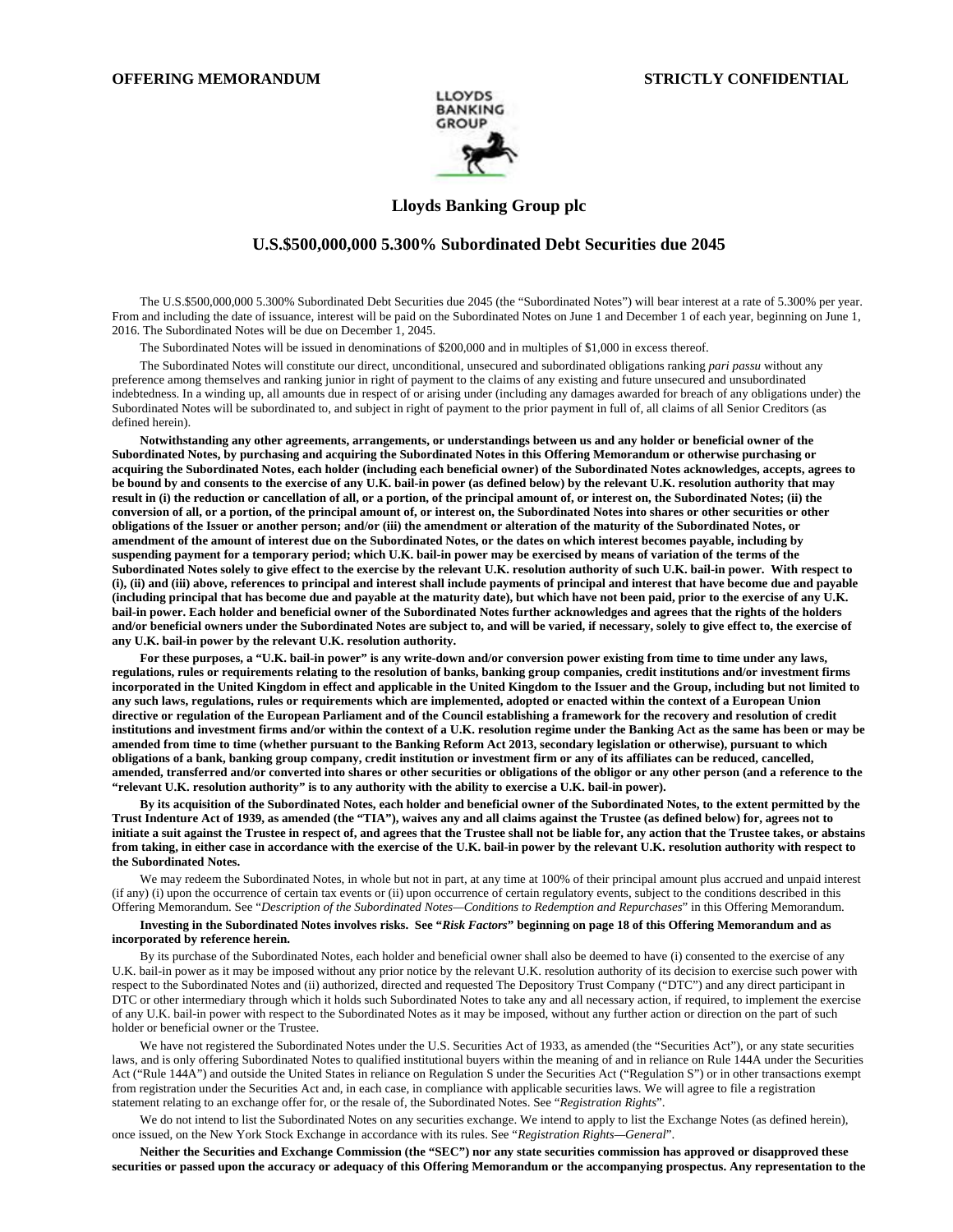**contrary is a criminal offense. Under no circumstances shall this Offering Memorandum constitute an offer to sell or a solicitation of an offer to buy, nor shall there be any sale of these Subordinated Notes, in any jurisdiction in which such offer, solicitation or sale would be unlawful prior to qualification under the securities laws of any such jurisdiction.** 

Each initial and subsequent purchaser of the Subordinated Notes will be deemed, by its acceptance or purchase thereof, to have made certain acknowledgements, representations and agreements intended to restrict the resale or other transfer of such note, as described in this Offering Memorandum, and, in connection therewith, may be required to provide confirmation of its compliance with such resale or other transfer restrictions in certain cases. See the section entitled "*Transfer Restrictions*" for a further description of these restrictions.

We expect that the Subordinated Notes will be ready for delivery through the book-entry facilities of the DTC and its participants including Clearstream Banking, S.A. ("Clearstream Luxembourg") and Euroclear Bank S.A./N.V. ("Euroclear") on or about December 1, 2015.

*Joint Bookrunning Managers* 

**BofA Merrill Lynch Goldman, Sachs & Co. Lloyds Securities**

Offering Memorandum dated November 23, 2015.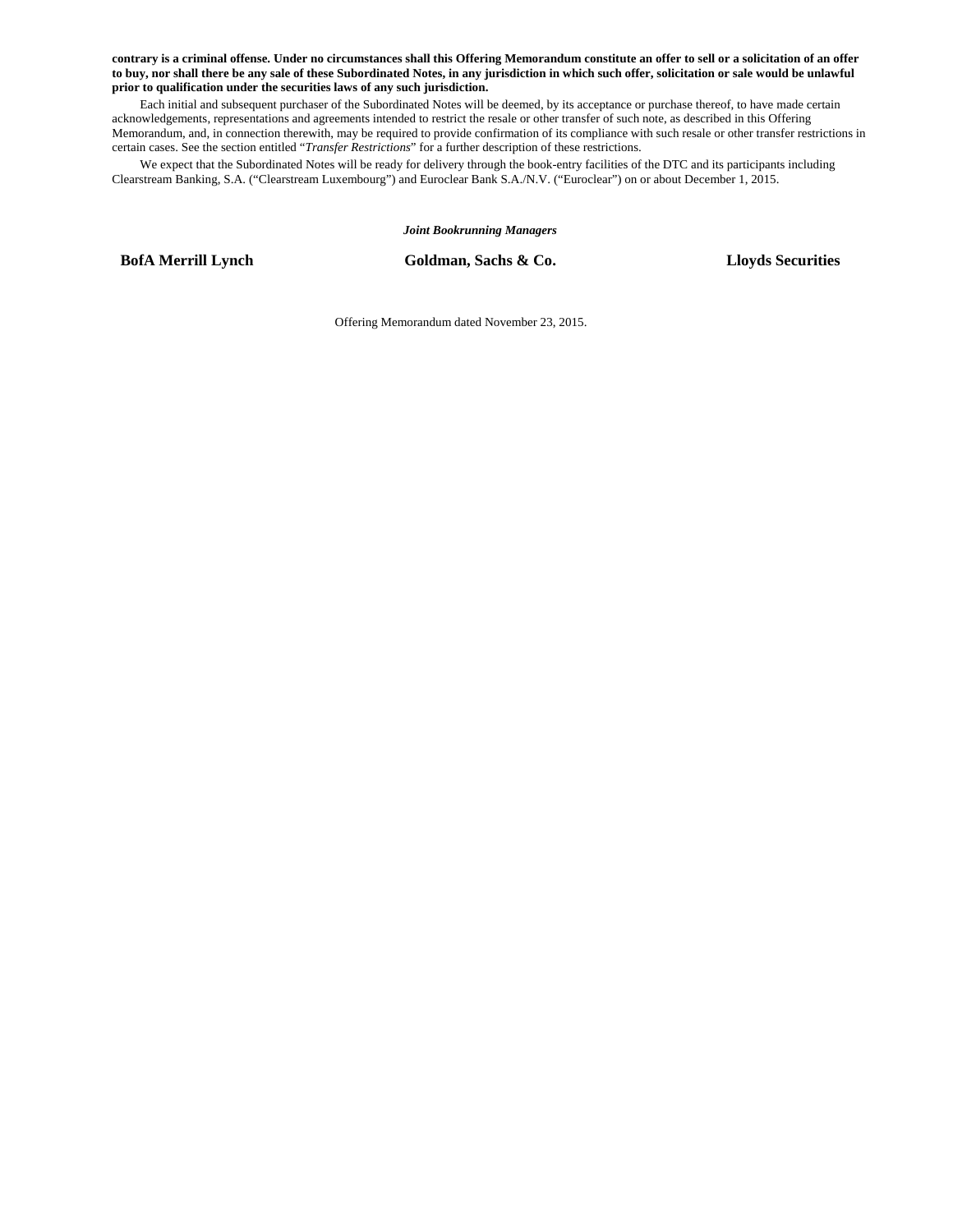# **TABLE OF CONTENTS**

# Page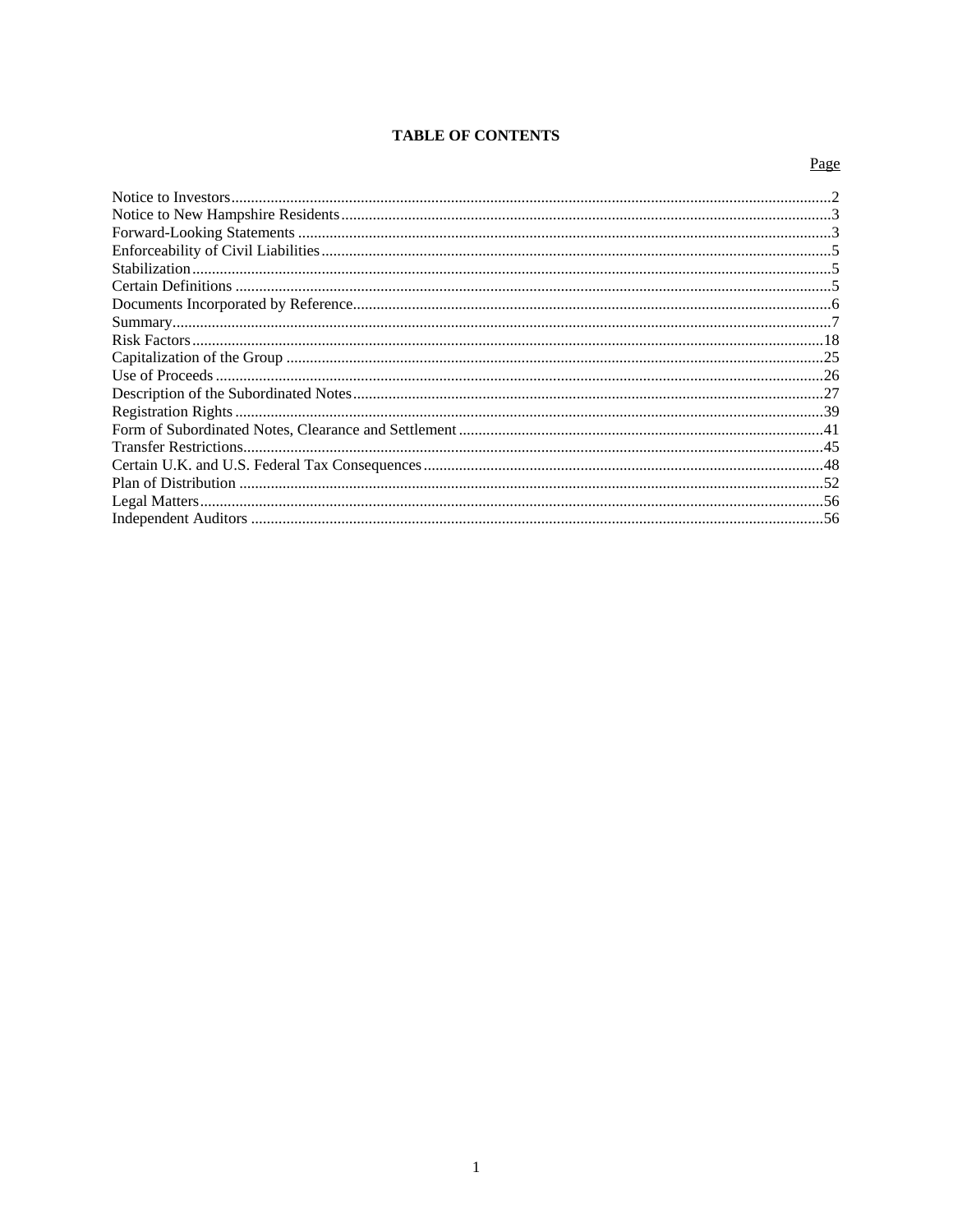# **NOTICE TO INVESTORS**

This Offering Memorandum has been prepared by us solely for use in connection with the offering of the Subordinated Notes. The information contained or incorporated by reference in this Offering Memorandum is accurate only as of the date hereof, regardless of the time of delivery or of any sale of the Subordinated Notes. It is important for you to read and consider all information contained in this Offering Memorandum, including the documents incorporated by reference herein, in making your investment decision. You should also read and consider the information in the documents to which we have referred you under the caption "*Documents Incorporated by Reference*" in this Offering Memorandum.

# **Neither the SEC, any state securities commission nor any other regulatory authority, has approved or disapproved of the Subordinated Notes; nor have any of the foregoing authorities passed upon or endorsed the merits of this offering or the accuracy or adequacy of this Offering Memorandum. Any representation to the contrary is a criminal offense**.

We are offering to sell, and are seeking offers to purchase, the Subordinated Notes only in jurisdictions where offers and sales are permitted. This Offering Memorandum does not constitute an offer to sell, or a solicitation of an offer to purchase, any Subordinated Notes by any person in any jurisdiction in which it is unlawful for such person to make such an offer or solicitation.

You must:

- comply with all applicable laws and regulations in force in any jurisdiction in connection with the possession or distribution of this Offering Memorandum and the purchase, offer or sale of the Subordinated Notes; and
- obtain any consent, approval or permission required to be obtained by you for the purchase, offer or sale by you of the Subordinated Notes under the laws and regulations applicable to you in force in any jurisdiction to which you are subject or in which you make such purchases, offers or sales; and neither we nor the Initial Purchasers (as defined herein) shall have any responsibility therefor.

The Subordinated Notes are subject to restrictions on transfer. See "*Transfer Restrictions*". By purchasing the Subordinated Notes, you will be deemed to have made the acknowledgements, representations, warranties and agreements described under the heading "*Transfer Restrictions*" in this Offering Memorandum. You should understand that you may be required to bear the financial risks of your investment for an extended period of time.

You acknowledge that:

- you have not relied on the Initial Purchasers or any person affiliated with the Initial Purchasers in connection with your investigation of the accuracy of information contained or incorporated by reference in this Offering Memorandum or your investment decision; and
- no person has been authorized to give any information or to make any representation concerning us or the Subordinated Notes, other than as contained or incorporated by reference in this Offering Memorandum and, if given or made, any such other information or representation should not be relied upon as having been authorized by us or the Initial Purchasers.

In making an investment decision, you must rely on your own examination of the Issuer and the Group, and the terms of this offering, including the merits and risks involved.

The Initial Purchasers are not making any representation or warranty, express or implied, as to the accuracy or completeness of the information contained or incorporated by reference in this Offering Memorandum. You should not rely upon the information contained or incorporated by reference in this Offering Memorandum, as a promise or representation, whether as to the past or the future. The Initial Purchasers assume no responsibility for the accuracy or completeness of such information.

Neither the Initial Purchasers, nor we, nor any of their or our respective representatives, are making any representation to you regarding the legality of an investment in the Subordinated Notes. You should consult with your own advisers as to legal, tax, business, financial and related aspects of an investment in the Subordinated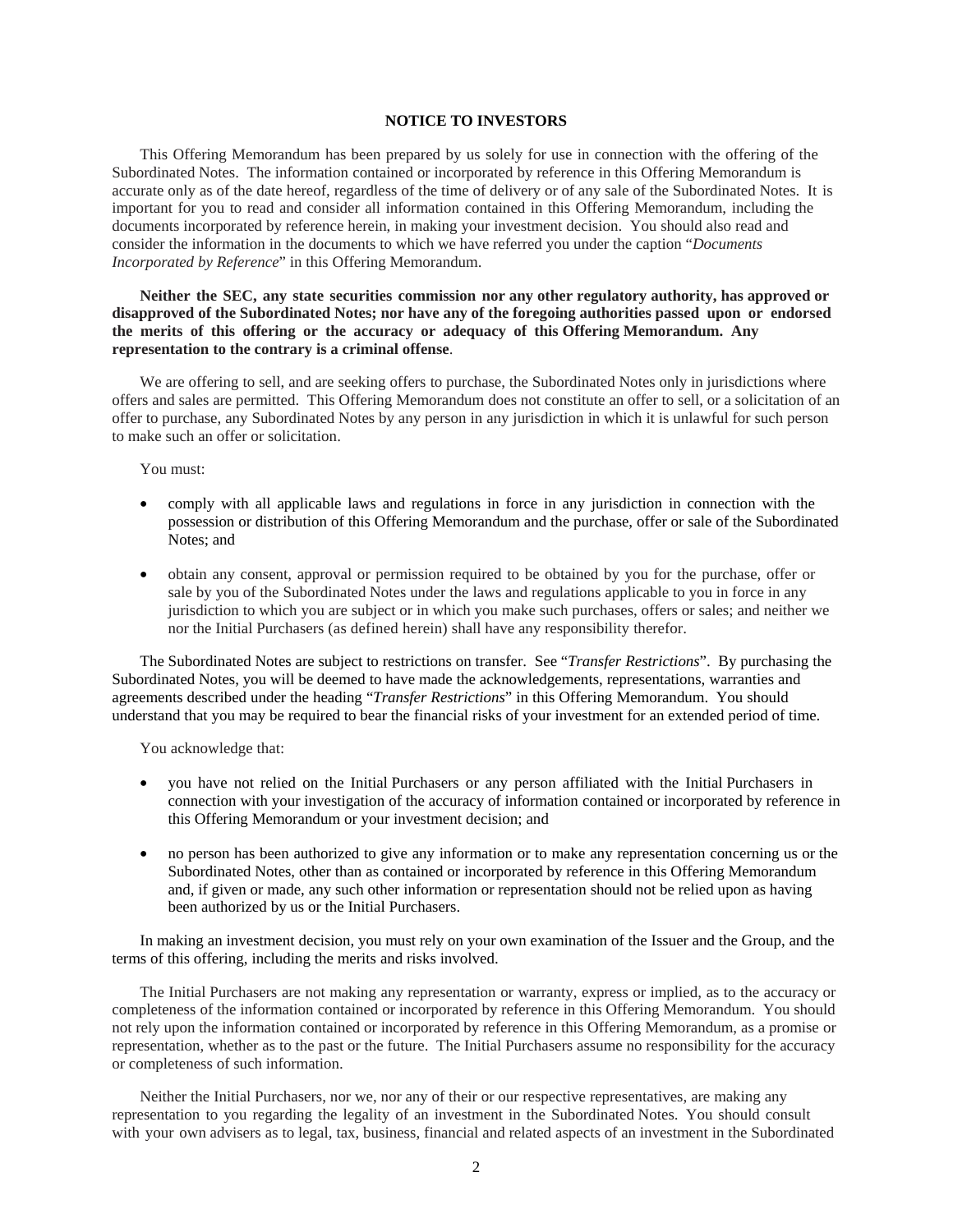Notes. You must comply with all laws applicable in any place in which you buy, offer or sell the Subordinated Notes or possess or distribute this Offering Memorandum, and you must obtain all applicable consents and approvals. Neither the Initial Purchasers nor we shall have any responsibility for any of the foregoing legal requirements.

This Offering Memorandum is highly confidential and has been prepared by us solely for use in connection with the proposed private offering of the Subordinated Notes described in this Offering Memorandum. We and the Initial Purchasers reserve the right to withdraw this offering at any time before closing, to reject any offer to purchase, in whole or in part, for any reason, or to sell less than the amount of Subordinated Notes offered by this Offering Memorandum.

This Offering Memorandum is personal to each offeree and does not constitute an offer to any other person or to the public generally to subscribe for or otherwise acquire Subordinated Notes. Distribution of this Offering Memorandum to any person other than the offeree and those persons, if any, retained to advise such offeree with respect thereto is unauthorized, and any disclosure of any of its contents, without our prior written consent, is prohibited. Each prospective purchaser, by accepting this Offering Memorandum, agrees to the foregoing and to make no photocopies of this Offering Memorandum or any documents referred to in this Offering Memorandum. Each offeree will notify its advisers of the restrictions imposed by the U.S. federal securities laws on the purchase and sale of securities and on the communication of confidential information to any other person.

## **NOTICE TO NEW HAMPSHIRE RESIDENTS**

**NEITHER THE FACT THAT A REGISTRATION STATEMENT OR AN APPLICATION FOR A LICENSE HAS BEEN FILED UNDER RSA 421-B WITH THE STATE OF NEW HAMPSHIRE NOR THE FACT THAT A SECURITY IS EFFECTIVELY REGISTERED OR A PERSON IS LICENSED IN THE STATE OF NEW HAMPSHIRE CONSTITUTES A FINDING BY THE SECRETARY OF STATE THAT ANY DOCUMENT FILED UNDER RSA 421-B IS TRUE, COMPLETE AND NOT MISLEADING. NEITHER ANY SUCH FACT NOR THE FACT THAT AN EXEMPTION OR EXCEPTION IS AVAILABLE FOR A SECURITY OR A TRANSACTION MEANS THAT THE SECRETARY OF STATE HAS PASSED IN ANY WAY UPON THE MERITS OR QUALIFICATIONS OF, OR RECOMMENDED OR GIVEN APPROVAL TO, ANY PERSON, SECURITY, OR TRANSACTION. IT IS UNLAWFUL TO MAKE, OR CAUSE TO BE MADE, TO ANY PROSPECTIVE PURCHASER, CUSTOMER OR CLIENT ANY REPRESENTATION INCONSISTENT WITH THE PROVISIONS OF THIS PARAGRAPH.** 

## **NOTICE TO PROSPECTIVE INVESTORS IN THE UNITED KINGDOM**

Each Initial Purchaser has represented and agreed with the Issuer that:

- it has only communicated or caused to be communicated and will only communicate or cause to be communicated an invitation or inducement to engage in investment activity (within the meaning of Section 21 of the FSMA) received by it in connection with the issue or sale of any Subordinated Notes in circumstances in which Section 21(1) of the FSMA does not apply to the Issuer; and
- it has complied and will comply with all applicable provisions of the FSMA with respect to anything done by it in relation to the Subordinated Notes in, from or otherwise involving the United Kingdom.

# **FORWARD-LOOKING STATEMENTS**

From time to time, we may make statements, both written and oral, regarding assumptions, projections, expectations, intentions or beliefs about future events. Words such as "believes", "anticipates", "estimates", "expects", "intends", "aims", "potential", "will", "would", "could", "considered", "likely", "estimate" and variations of these words and similar future or conditional expressions are intended to identify forward-looking statements but are not the exclusive means of identifying such statements. By their nature, forward-looking statements involve risk and uncertainty because they relate to events and depend upon circumstances that will or may occur in the future. We caution that these statements may and often do vary materially from actual results. Accordingly, we cannot assure you that actual results will not differ materially from those expressed or implied by the forward-looking statements. You should read the sections entitled "*Risk Factors*" in this Offering Memorandum and "Forward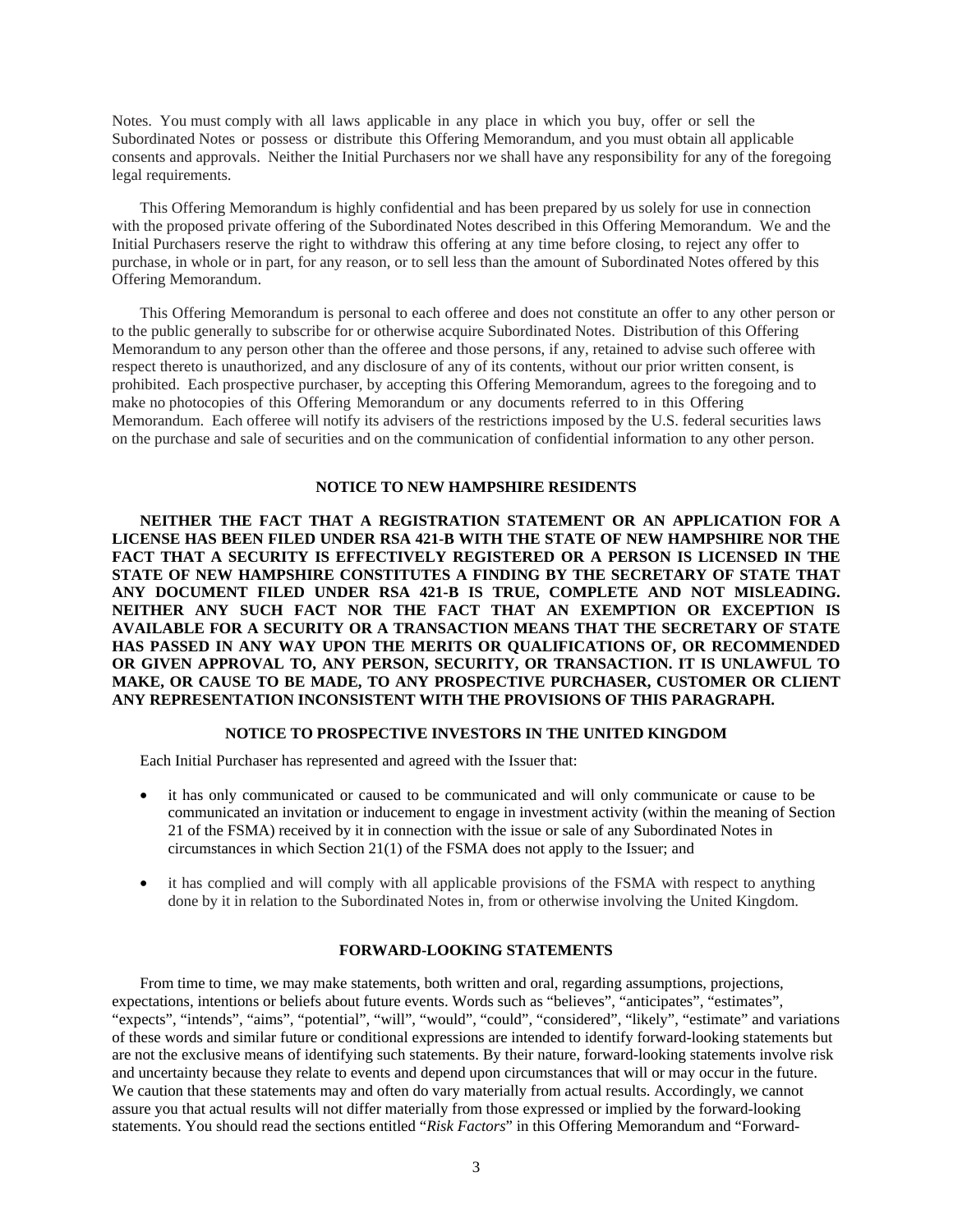Looking Statements" in our annual report on Form 20-F for the year ended December 31, 2014, which is incorporated by reference herein.

Factors that could cause actual business, strategy, plans and/or results to differ materially from the plans, objectives, expectations, estimates and intentions expressed in such forward-looking statements made by the Group or on its behalf include, but are not limited to the risks identified above under the section entitled "*Risk Factors*" in our annual report on Form 20-F for the year ended December 31, 2014, as well as the following:

- general economic and business conditions in the United Kingdom and internationally;
- inflation, deflation, interest rates and policies of the Bank of England, the European Central Bank and other G8 central banks;
- fluctuations in exchange rates, stock markets and currencies;
- the ability to access sufficient funding to meet the Group's liquidity needs;
- changes to the Group's credit ratings;
- the ability to derive cost savings and other benefits including, without limitation, as a result of the Group's Simplification Programme;
- changing demographic developments including mortality and changing customer behavior including consumer spending, saving and borrowing habits; changes in customer preferences and changes to borrower or counterparty credit quality;
- instability in the global financial markets, including Eurozone instability and the impact of any sovereign credit rating downgrade or other sovereign financial issues;
- technological changes, natural and other disasters, adverse weather and similar contingencies outside the Group's control;
- inadequate or failed internal or external processes, people and systems;
- terrorist acts and other acts of war or hostility and responses to those acts, geopolitical, pandemic or other such events;
- changes in laws, regulations, taxation, accounting standards or practices;
- regulatory capital or liquidity requirements and similar contingencies outside the Group's control;
- the policies and actions of governmental or regulatory authorities in the United Kingdom, the European Union, the United States or elsewhere;
- the implementation of the draft EU crisis management framework directive and banking reform, following the recommendations made by the Independent Commission on Banking;
- the ability to attract and retain senior management and other employees;
- requirements or limitations imposed on the Group as a result of HM Treasury's investment in the Group;
- the ability to complete satisfactorily the disposal of certain assets as part of the Group's EU State Aid obligations;
- the extent of any future impairment charges or write-downs caused by depressed asset valuations, market disruptions and illiquid markets and market-related trends and developments;
- exposure to regulatory scrutiny, legal proceedings, regulatory investigations or complaints;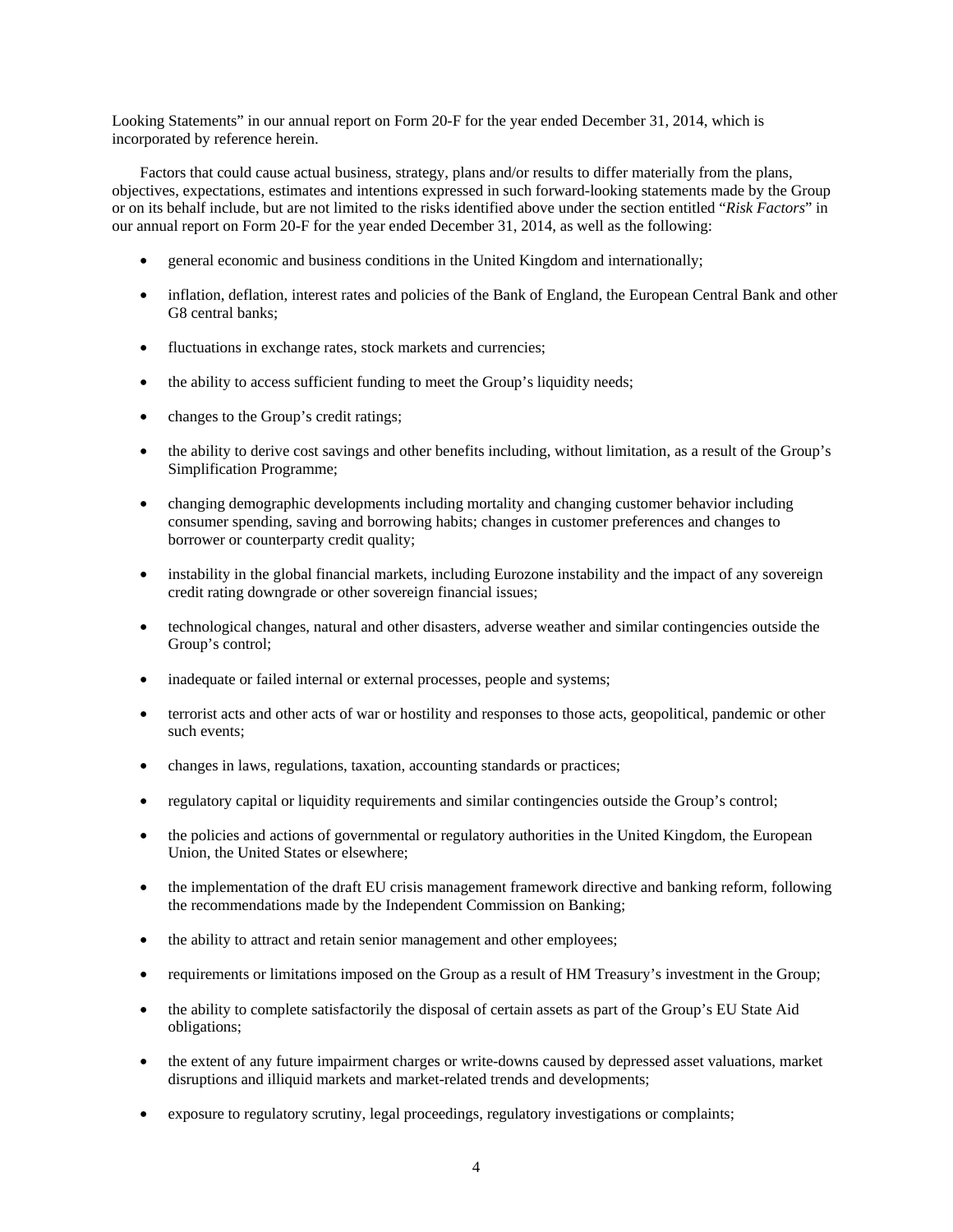- changes in competition and pricing environments, or the inability to hedge certain risks economically; and
- the adequacy of loss reserves, the actions of competitors, including non-bank financial services and lending companies, and the success of the Group in managing the risks of the foregoing.

In light of these risks, uncertainties and assumptions, forward-looking events discussed in this Offering Memorandum or any information incorporated by reference might not occur. The forward-looking statements contained in this Offering Memorandum speak only as of the date of this Offering Memorandum. Other than in connection with applicable securities laws, we undertake no obligation to publish revised forward-looking statements to reflect the occurrence of unanticipated events.

## **ENFORCEABILITY OF CIVIL LIABILITIES**

The Issuer is a public limited company incorporated under the laws of Scotland. Most of the Issuer's directors and executive officers and certain of the experts named herein are residents of the U.K. A substantial portion of the assets of the Issuer, its subsidiaries and such persons, are located outside the United States. As a result, it may not be possible for investors to effect service of process within the United States upon all such persons or to enforce against them in U.S. courts judgments obtained in such courts, including those predicated upon the civil liability provisions of the federal securities laws of the United States. Furthermore, the Issuer has been advised by its solicitors that there is doubt as to the enforceability in the U.K., in original actions or in actions for enforcement of judgments of U.S. courts, of certain civil liabilities, including those predicated solely upon the federal securities laws of the United States.

# **STABILIZATION**

In connection with this offering, the Initial Purchasers may engage in transactions that stabilize, maintain or otherwise affect the price of the Subordinated Notes. Specifically, the Initial Purchasers may over-allot in connection with this offering and may bid for and purchase the Subordinated Notes in the open market. However, the Initial Purchasers are not obligated to do so and any market making may be discontinued at any time. Therefore, we cannot assure you that an active market for the Subordinated Notes will develop or as to the liquidity of any such market. For a description of these activities, see "*Plan of Distribution*".

# **CERTAIN DEFINITIONS**

In this Offering Memorandum, reference to:

- "we", "us", "our", "Issuer", "LBG" and "Lloyds Banking Group" mean Lloyds Banking Group plc;
- "Group" means Lloyds Banking Group plc together with its subsidiaries and associated undertakings;
- "SEC" refers to the Securities and Exchange Commission;
- "pound sterling", "pence", "£", "GBP" and "p" refer to the currency of the United Kingdom;
- "U.S. dollars", "\$", "USD" and "cents" refer to the currency of the United States;
- "euro", "€" and "euro cents" refer to the currency of the member states of the European Union (the "EU") that have adopted the single currency in accordance with the treaty establishing the European Community, as amended;
- "U.K." means the United Kingdom; and
- "U.S." means the United States.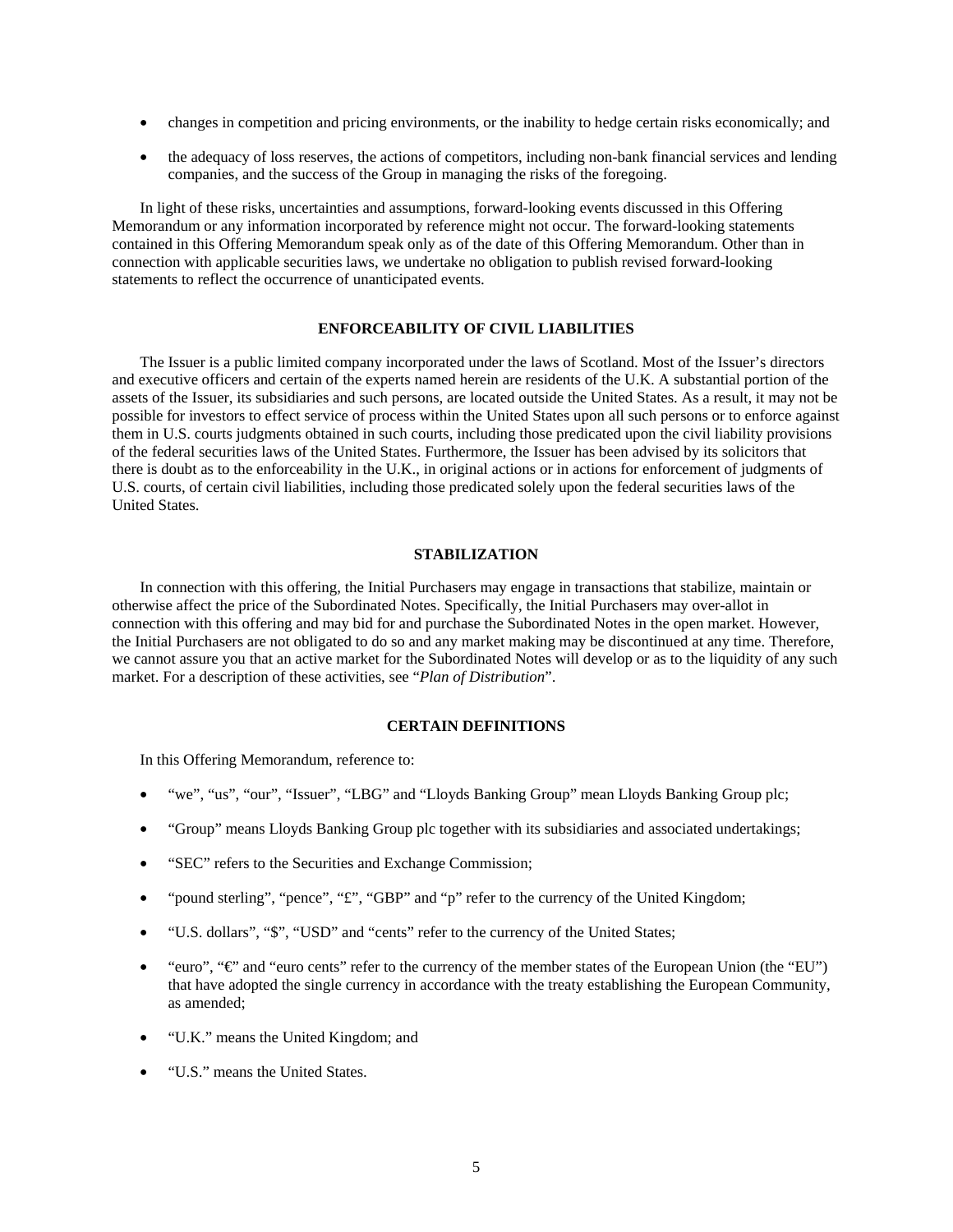# **DOCUMENTS INCORPORATED BY REFERENCE**

The Issuer files annual, semiannual and special reports and other information with the SEC. You may read and copy any document that the Issuer files with the SEC at the SEC's Public Reference Room, 100 F Street, N.E., Washington, D.C. 20549. You can call the SEC on 1-800-SEC-0330 for further information on the Public Reference Room. The SEC's website, at http://www.sec.gov, contains, free of charge, reports and other information in electronic form that we have filed. You may also request a copy of any filings referred to below (excluding exhibits) at no cost, by contacting us at 25 Gresham Street, London EC2V 7HN, England, telephone +44 207 626 1500.

For the purposes of this offering:

- incorporated documents are considered part of this Offering Memorandum;
- the Issuer can disclose important information to you by referring you to these documents; and
- information that the Issuer files with the SEC will automatically update and supersede this Offering Memorandum.

We also incorporate by reference in this Offering Memorandum any future documents we may file with the SEC under Sections 13(a), 13(c), 14 or 15(d) of the Securities Exchange Act of 1934, as amended (the "Exchange Act"), from the date of this Offering Memorandum until the offering contemplated in this Offering Memorandum is completed. Reports on Form 6-K that we may furnish to the SEC after the date of this Offering Memorandum (or portions thereof) are incorporated by reference in this Offering Memorandum only to the extent that the report expressly states that it is (or such portions are) incorporated by reference in this Offering Memorandum.

Each document incorporated by reference into this Offering Memorandum is current only as of the date of such document, and the incorporation by reference of such document is not intended to create any implication that there has been no change in the affairs of the Issuer since the date of the relevant document or that the information contained in such document is current as of any time subsequent to its date. Any statement contained in such incorporated documents is deemed to be modified or superseded for the purpose of this Offering Memorandum to the extent that a subsequent statement contained in another document that is incorporated by reference into this Offering Memorandum at a later date modifies or supersedes that statement. Any such statement so modified or superseded will not be deemed, except as so modified or superseded, to constitute a part of this Offering Memorandum.

This Offering Memorandum should be read and construed in conjunction with the documents listed below, which the Issuer has previously filed with or furnished to the SEC. These documents contain important information about the Issuer and its financial condition, business and results.

- The Issuer's annual report for the fiscal year ended December 31, 2014 on Form 20-F filed with the SEC on March 12, 2015 pursuant to the Exchange Act, including the audited consolidated annual financial statements of the Group, together with the audit report thereon;
- Form 6-K dated July 31, 2015, including the interim results for the Group for the six months ended June 30, 2015; and
- Form 6-K dated October 28, 2015, including the interim results for the Group for the nine months ended September 30, 2015.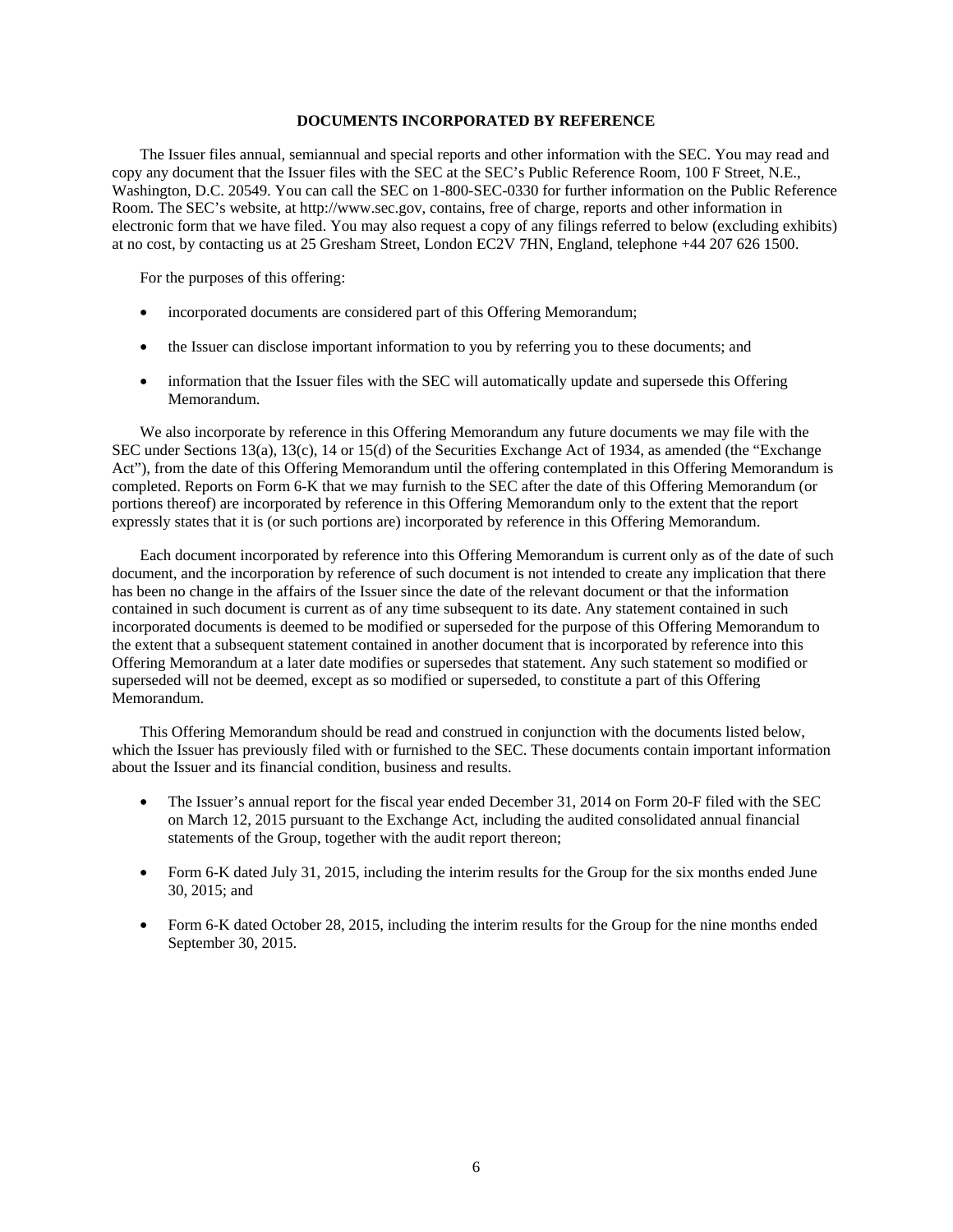## **SUMMARY**

*This summary highlights selected information contained elsewhere or incorporated by reference in the Offering Memorandum. Accordingly, this summary may not contain all of the information that may be important to you. The Issuer urges prospective purchasers to read the remainder of this Offering Memorandum and the documents incorporated by reference herein in order to fully understand our company. You should base your investment decision on a consideration of this Offering Memorandum and any document incorporated herein, as a whole. See "Documents Incorporated by Reference". You should also read the "Risk Factors" section to determine whether an investment in the Subordinated Notes is appropriate for you.* 

### **The Issuer**

Lloyds Banking Group plc was incorporated as a public limited company and registered in Scotland under the U.K. Companies Act 1985 on October 21, 1985 (registration number 95000). Lloyds Banking Group plc's registered office is at The Mound, Edinburgh EH1 1YZ, Scotland, and its principal executive offices in the United Kingdom are located at 25 Gresham Street, London EC2V 7HN, United Kingdom, telephone number +44 (0) 20 7626 1500. For further information relating to LBG, please refer to our annual report on Form 20-F for the fiscal year ended December 31, 2014. See *"Documents Incorporated by Reference".*

### **Concurrent Exchange Offer**

Concurrently with this offering, the Issuer is launching an exchange offer (the "Exchange Offer") offering to exchange (i) any and all of the outstanding 6.50% Fixed Rate Lower Tier 2 Notes due 2020 issued by Lloyds Bank plc for the Issuer's Subordinated Debt Securities due 2025 and (ii) any and all of the outstanding 6.00% Subordinated Notes due 2033 issued by HBOS plc for the Issuer's Subordinated Debt Securities due 2045 (the "2045 Notes"). The 2045 Notes issued in the Exchange Offer will constitute a further issuance of, form a single series with, and have the same CUSIP numbers as the Subordinated Notes. The Exchange Offer is not being made pursuant to this Offering Memorandum.

### **The Offering**

*The following is a summary of the terms of this offering. For a more complete description of the terms of the Subordinated Notes, see "Description of the Subordinated Notes" in this Offering Memorandum.*

| Lloyds Banking Group plc                                                                                                                                          |
|-------------------------------------------------------------------------------------------------------------------------------------------------------------------|
| U.S.\$500,000,000 aggregate principal amount of 5.300%<br>Subordinated Notes due 2045 (the "Subordinated Notes")                                                  |
| 99.366% of the principal amount                                                                                                                                   |
| December $1, 2045$                                                                                                                                                |
| U.S.\$200,000 and any integral multiple of U.S.\$1,000 in<br>excess thereof                                                                                       |
| The Subordinated Notes will bear interest at the rate of<br>5.300% per annum from the Issue Date based upon a<br>360-day year consisting of twelve 30-day months. |
| Interest on the Subordinated Notes will be payable semi-<br>annually on June 1 and December 1 of each year,<br>commencing on June 1, 2016.                        |
| Interest will be paid to holders of record of the                                                                                                                 |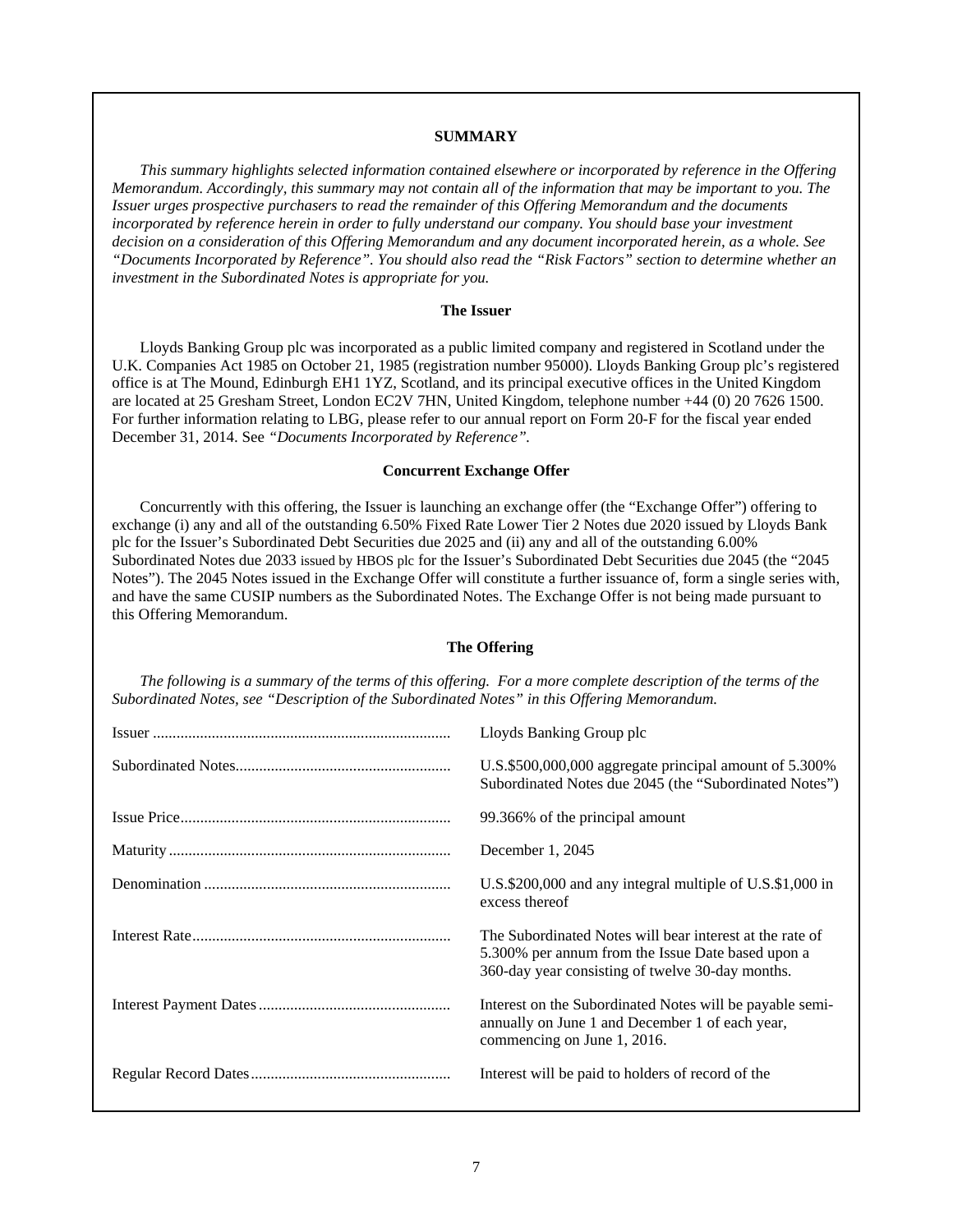| Subordinated Notes in respect of the principal amount<br>thereof outstanding 15 calendar days preceding the<br>relevant Interest Payment Date, whether or not a<br>Business Day (as defined herein).                                                                                                                                                                                                                                                                                                                                                                                                                                                                                                                                                                                                                                                                                                                                                                                                                                                                                                                                                                                                                                                                                                                                                                                                                                                                                                                                                                                                                                                                                                                                                           |
|----------------------------------------------------------------------------------------------------------------------------------------------------------------------------------------------------------------------------------------------------------------------------------------------------------------------------------------------------------------------------------------------------------------------------------------------------------------------------------------------------------------------------------------------------------------------------------------------------------------------------------------------------------------------------------------------------------------------------------------------------------------------------------------------------------------------------------------------------------------------------------------------------------------------------------------------------------------------------------------------------------------------------------------------------------------------------------------------------------------------------------------------------------------------------------------------------------------------------------------------------------------------------------------------------------------------------------------------------------------------------------------------------------------------------------------------------------------------------------------------------------------------------------------------------------------------------------------------------------------------------------------------------------------------------------------------------------------------------------------------------------------|
| The Subordinated Notes will be direct, unconditional,<br>unsecured and subordinated obligations ranking pari<br>passu in right of payment among themselves and ranking<br>junior in right of payment to the claims of any existing<br>and future unsecured and unsubordinated indebtedness.<br>In a winding up or in the event that an administrator has<br>been appointed in respect of us and notice has been given<br>that it intends to declare and distribute a dividend, all<br>amounts due in respect of or arising under (including any<br>damages awarded for breach of any obligations under)<br>the Subordinated Notes will be subordinated to, and<br>subject in right of payment to the prior payment in full<br>of, all claims of all Senior Creditors. The rights and<br>claims of the holders of the Subordinated Notes shall<br>rank at least pari passu with the claims of holders of all<br>obligations of the Issuer which constitute, or would but<br>for any applicable limitation on the amount of such<br>capital constitute, Tier 2 Capital of the Issuer and in<br>priority to (1) the claims of holders of all obligations of<br>the Issuer which constitute Tier 1 Capital of the Issuer,<br>(2) the claims of holders of all undated or perpetual<br>subordinated obligations of the Issuer and (3) the claims<br>of holders of all share capital of the Issuer. In addition,<br>because we are a holding company, our rights to<br>participate in the assets of any subsidiary if it is<br>liquidated will be subject to the prior claims of its<br>creditors, including in the case of bank subsidiaries, their<br>depositors, except to the extent that we may be a creditor<br>with recognized claims against the subsidiary. |
| December 1, 2015                                                                                                                                                                                                                                                                                                                                                                                                                                                                                                                                                                                                                                                                                                                                                                                                                                                                                                                                                                                                                                                                                                                                                                                                                                                                                                                                                                                                                                                                                                                                                                                                                                                                                                                                               |
| Amounts to be paid on the Subordinated Notes will be<br>made without deduction or withholding for, or on<br>account of, any and all present and future income, stamp<br>and other taxes, levies, imposts, duties, charges, or fees<br>imposed, levied, collected, withheld or assessed by or on<br>behalf of a U.K. taxing jurisdiction, unless such<br>deduction or withholding is required by law. In such<br>case, subject to certain exceptions and limitations<br>described in "Description of the Subordinated Notes-<br>Payment of Additional Amounts", the Issuer will pay<br>such Additional Amounts on the Subordinated Notes that<br>are necessary in order that the net amounts paid to the<br>holders of Subordinated Notes after the deduction or<br>withholding shall equal the amounts which would have<br>been payable on the Subordinated Notes if such or<br>deduction or withholding had not been required.                                                                                                                                                                                                                                                                                                                                                                                                                                                                                                                                                                                                                                                                                                                                                                                                                                |
| For a discussion of certain events of default that will                                                                                                                                                                                                                                                                                                                                                                                                                                                                                                                                                                                                                                                                                                                                                                                                                                                                                                                                                                                                                                                                                                                                                                                                                                                                                                                                                                                                                                                                                                                                                                                                                                                                                                        |

г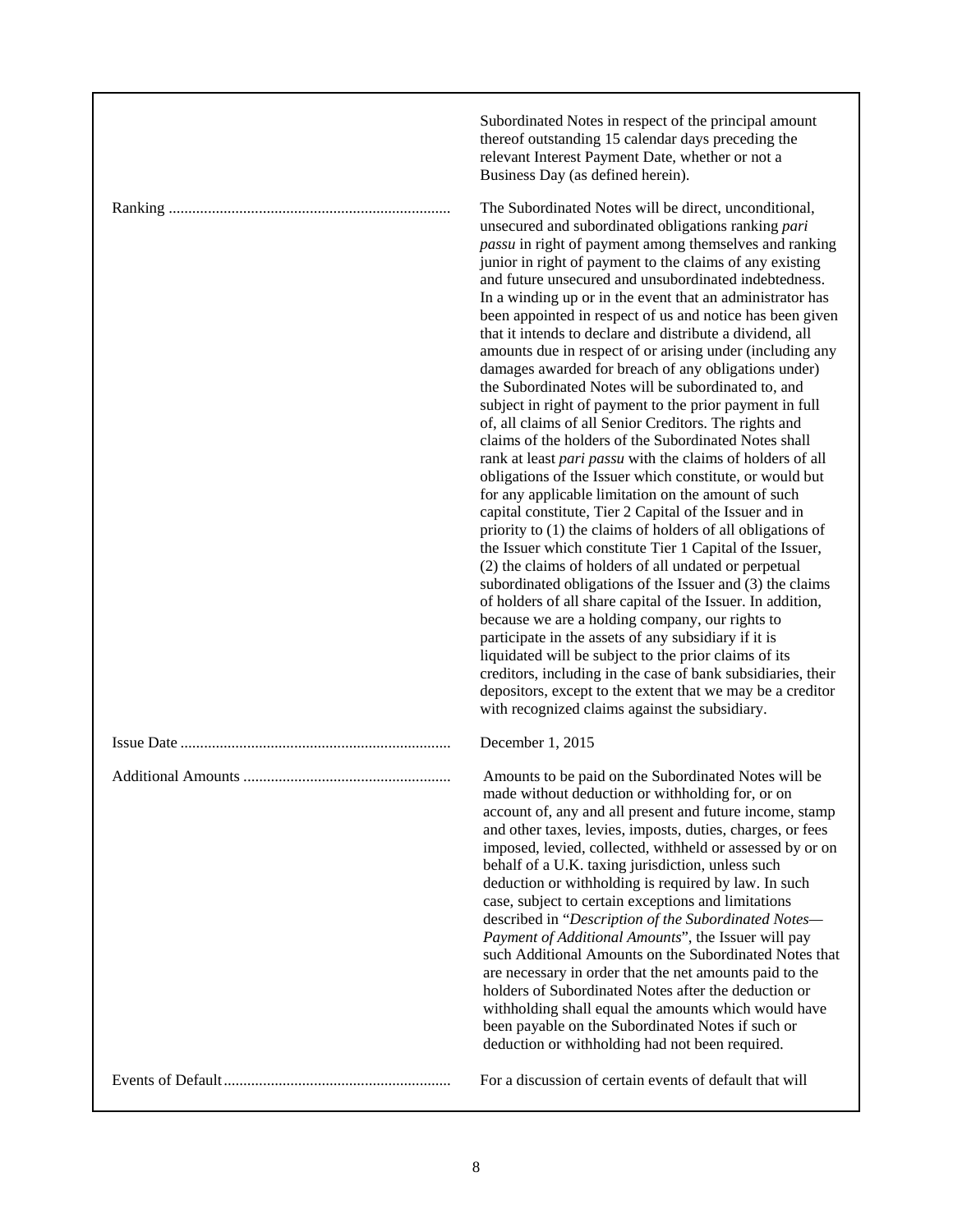|                                          | permit acceleration of the principal of the Subordinated<br>Notes plus accrued interest, see "Description of the<br>Subordinated Notes-Events of Default; Default;<br>Limitation of Remedies".                                                                                                                                                                                                                                                                                                                                        |
|------------------------------------------|---------------------------------------------------------------------------------------------------------------------------------------------------------------------------------------------------------------------------------------------------------------------------------------------------------------------------------------------------------------------------------------------------------------------------------------------------------------------------------------------------------------------------------------|
|                                          | The Issuer may, subject to the satisfaction of the<br>conditions described in "Description of the Subordinated<br>Notes-Conditions to Redemption and Repurchases"<br>below, redeem the Subordinated Notes at any time, in<br>whole but not in part, at their principal amount together<br>with any accrued interest up to (but excluding) the date<br>fixed for redemption, upon the occurrence of a Capital<br>Disqualification Event (as defined below).                                                                            |
|                                          | A "Capital Disqualification Event" shall be deemed to<br>have occurred if at any time LBG determines that as a<br>result of a change (which has occurred or which the<br>Relevant Regulator considers to be sufficiently certain) in<br>the regulatory classification of the Subordinated Notes<br>which becomes effective after December 1, 2015 (the<br>"Issue Date") and that results, or would be likely to<br>result, in the entire principal amount of the Subordinated<br>Notes being excluded from the Tier 2 Capital of LBG. |
|                                          | "Regulatory Capital Requirements" means any applicable<br>minimum capital or capital requirements specified for<br>banks or financial groups by the Relevant Regulator.                                                                                                                                                                                                                                                                                                                                                               |
|                                          | "Relevant Regulator" means the U.K. Prudential<br>Regulation Authority or such other governmental<br>authority in the United Kingdom (or if LBG becomes<br>domiciled in a jurisdiction other than the United<br>Kingdom, in such other jurisdiction) having primary<br>supervisory authority with respect to LBG and/or the<br>Group.                                                                                                                                                                                                 |
|                                          | "Group" means LBG, together with its subsidiaries and<br>subsidiary undertakings from time to time.                                                                                                                                                                                                                                                                                                                                                                                                                                   |
| Conditions to Redemption and Repurchases | Any redemption or repurchase of the Subordinated Notes<br>prior to the maturity date is subject to:                                                                                                                                                                                                                                                                                                                                                                                                                                   |
|                                          | (a) LBG giving notice to the Relevant Regulator and the<br>Relevant Regulator granting permission to LBG to<br>redeem or purchase the Subordinated Notes; and                                                                                                                                                                                                                                                                                                                                                                         |
|                                          | (b) in respect of any redemption of the Subordinated<br>Notes proposed to be made prior to the fifth<br>anniversary of the date of issuance of the<br>Subordinated Notes, if and to the extent then<br>required under the relevant Regulatory Capital<br>Requirements (A) in the case of an optional<br>redemption due to a Tax Event, LBG having<br>demonstrated to the satisfaction of the Relevant<br>Regulator that the relevant change or event is                                                                               |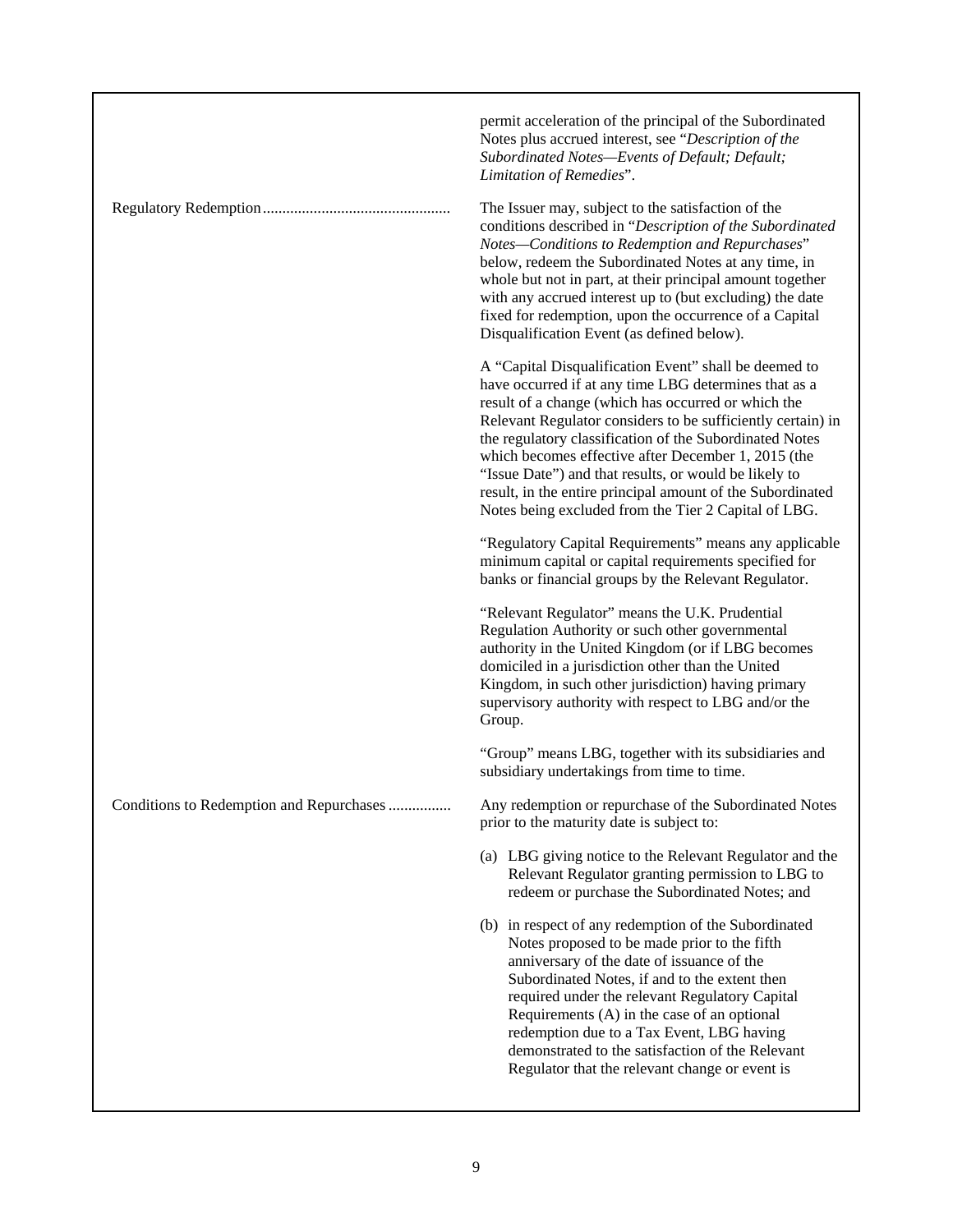| material and was not reasonably foreseeable by LBG<br>as at the Issue Date or $(B)$ in the case of redemption<br>following the occurrence of a Capital<br>Disqualification Event, LBG having demonstrated to<br>the satisfaction of the Relevant Regulator that the<br>relevant change was not reasonably foreseeable by<br>LBG as at the Issue Date; and                                                                                                                                                                                                                                                                                                                                            |
|------------------------------------------------------------------------------------------------------------------------------------------------------------------------------------------------------------------------------------------------------------------------------------------------------------------------------------------------------------------------------------------------------------------------------------------------------------------------------------------------------------------------------------------------------------------------------------------------------------------------------------------------------------------------------------------------------|
| (c) if and to the extent then required by the relevant<br>Regulatory Capital Requirements (A) on or before<br>the relevant redemption or purchase date, LBG<br>replacing the Subordinated Notes with instruments<br>qualifying as own funds of equal or higher quality on<br>terms that are sustainable for the income capacity of<br>LBG or (B) LBG demonstrating to the satisfaction of<br>the Relevant Regulator that its Tier 1 Capital and<br>Tier 2 Capital would, following such redemption or<br>purchase, exceed its minimum capital requirements<br>by a margin that the Relevant Regulator may<br>consider necessary at such time based on the<br><b>Regulatory Capital Requirements.</b> |
| Notwithstanding the above conditions, if, at the time of<br>any redemption or purchase, the prevailing Regulatory<br>Capital Requirements permit the repayment or purchase<br>only after compliance with one or more alternative or<br>additional preconditions to those set out above, LBG<br>shall comply with such other and/or, as appropriate,<br>additional pre-condition(s).                                                                                                                                                                                                                                                                                                                  |
| If at any time a Tax Event has occurred, LBG may,<br>subject to the satisfaction of the conditions described<br>under "-Conditions to Redemption and Repurchases"<br>below, redeem the Subordinated Notes in whole but not<br>in part at any time at 100% of their principal amount,<br>together with any accrued interest to, but excluding, the<br>date fixed for redemption.                                                                                                                                                                                                                                                                                                                      |
| A "Tax Event" is deemed to have occurred if:                                                                                                                                                                                                                                                                                                                                                                                                                                                                                                                                                                                                                                                         |
| (1) LBG determines that as a result of a Tax Law<br>Change, in making any payments on the<br>Subordinated Notes, LBG has paid or will or would<br>on the next payment date be required to pay any<br>Additional Amounts (as defined below) to any<br>holder pursuant to "-Payment of Additional<br>Amounts" below and/or                                                                                                                                                                                                                                                                                                                                                                             |
| (2) a Tax Law Change would:                                                                                                                                                                                                                                                                                                                                                                                                                                                                                                                                                                                                                                                                          |
| • result in LBG not being entitled to claim a deduction<br>in respect of any payments in respect of the<br>Subordinated Notes in computing LBG's taxation<br>liabilities or materially reduce the amount of such                                                                                                                                                                                                                                                                                                                                                                                                                                                                                     |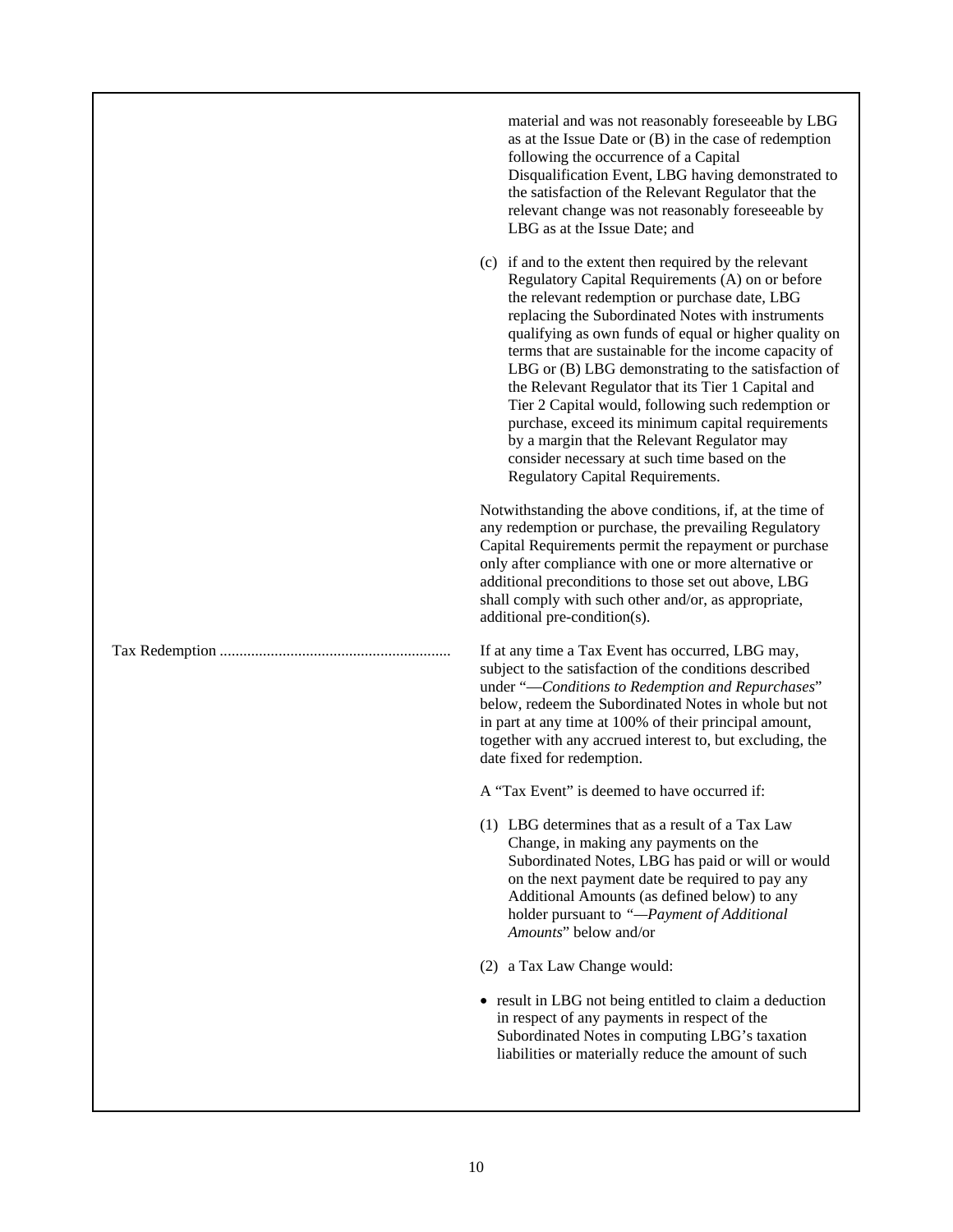deduction;

- prevent the Subordinated Notes from being treated as loan relationships for United Kingdom tax purposes;
- as a result of the Subordinated Notes being in issue, result in LBG not being able to have losses or deductions set against the profits or gains, or profits or gains offset by the losses or deductions, of companies with which it is or would otherwise be so grouped for applicable United Kingdom tax purposes (whether under the group relief system current as of the date of issue of the Subordinated Notes or any similar system or systems having like effect as may from time to time exist);
- result in a United Kingdom tax liability, or the receipt of income or profit which would be subject to United Kingdom tax, in respect of a write-down of the principal amount of the Subordinated Notes or the conversion of the Subordinated Notes into shares or other obligations of LBG; or
- result in a Subordinated Note or any part thereof being treated as a derivative or an embedded derivative for United Kingdom tax purposes,

 in each case, provided that, LBG could not avoid the foregoing in connection with the Subordinated Notes by taking measures reasonably available to it.

 "Tax Law Change" means a change in, or amendment to, the laws or regulations of the United Kingdom, or any political subdivision or authority therein or thereof, having the power to tax, including any treaty to which the United Kingdom is a party, or any change in any generally published application or interpretation of such laws, including a decision of any court or tribunal, or any change in the generally published application or interpretation of such laws by any relevant tax authority or any generally published pronouncement by any tax authority, which change, amendment or pronouncement  $(x)$  (subject to  $(y)$ ) becomes, or would become, effective on or after the Issue Date, or (y) in the case of a change in law, if such change is enacted by United Kingdom Act of Parliament or implemented by statutory instrument, on or after the Issue Date;

 Notice of any redemption of the Subordinated Notes due to the occurrence of a Tax Event will be given to holders not less than 30 nor more than 60 calendar days prior to the date of such redemption in accordance with "— *Conditions to Redemption and Repurchases*" below, and to the Trustee at least ten (10) Business Days prior to such date, unless a shorter notice period shall be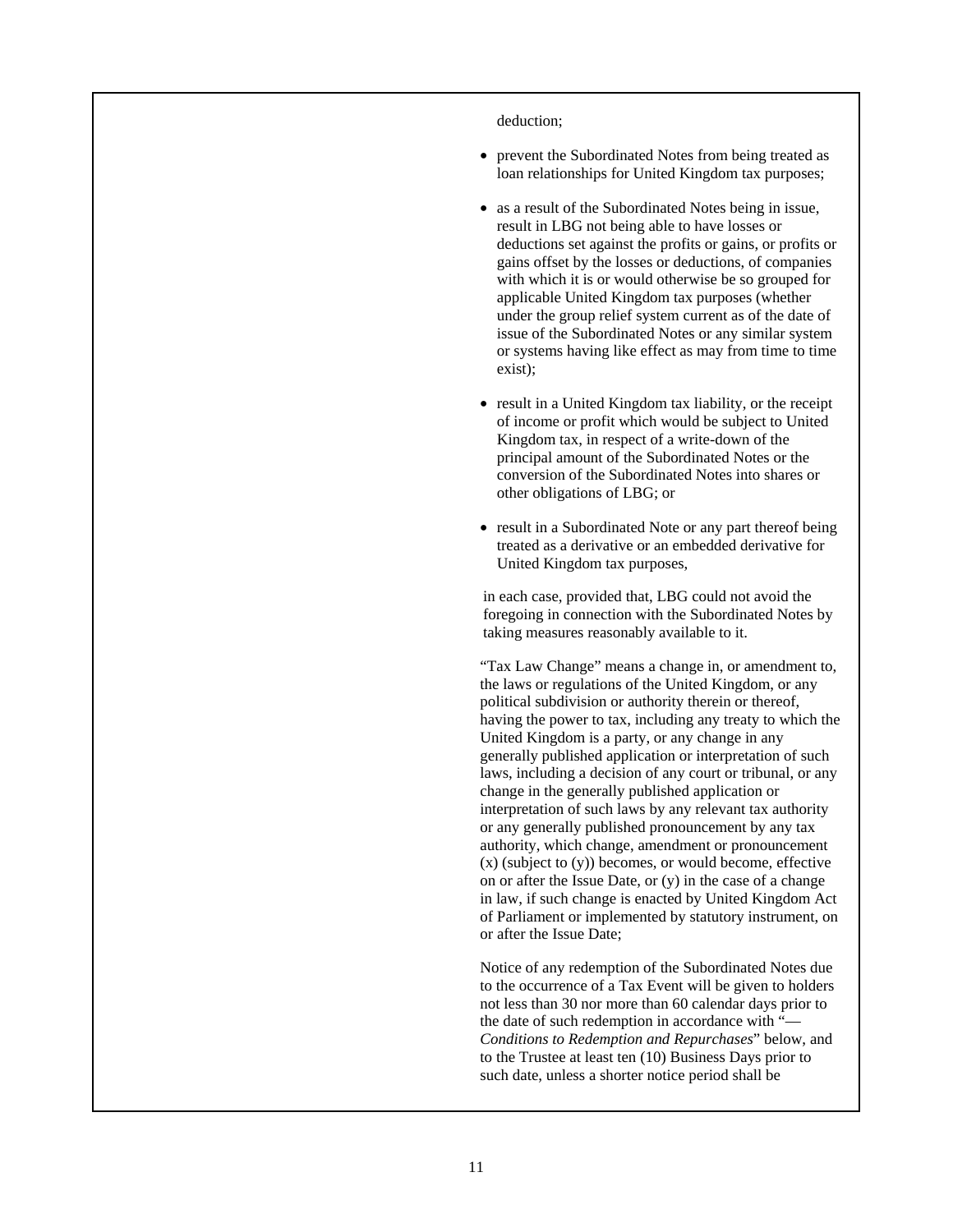satisfactory to the Trustee.

 Prior to the giving of any notice of redemption, LBG must deliver to the Trustee (i) a legal opinion, in a form satisfactory to the Trustee, to the effect that a Tax Event has occurred, and (ii) an officer's certificate confirming that (1) all the conditions necessary for redemption have occurred and that LBG could not avoid the consequences of the Tax Event by taking measures reasonably available to it, and (2) that the Relevant Regulator is satisfied that the relevant change or event is material and was not reasonably foreseeable by LBG on the Issue Date. The Trustee shall be entitled to accept such opinion and officer's certificate without any further inquiry, in which event such opinion and officer's certificate shall be conclusive and binding on the Trustee and the holders of the Subordinated Notes.

U.K. Bail-in Power ................................................ Notwithstanding any other agreements, arrangements, or understandings between us and any holder or beneficial owner of the Subordinated Notes, by accepting the Subordinated Notes in the Offering Memorandum or otherwise purchasing or acquiring the Subordinated Notes, each holder (including each beneficial owner) of the Subordinated Notes acknowledges, accepts, agrees to be bound by and consents to the exercise of any U.K. bail-in power (as defined below) by the relevant U.K. resolution authority that may result in (i) the reduction or cancellation of all, or a portion, of the principal amount of, or interest on, the Subordinated Notes; (ii) the conversion of all, or a portion, of the principal amount of, or interest on, the Subordinated Notes into shares or other securities or other obligations of LBG or another person; and/or (iii) the amendment or alteration of the maturity of the Subordinated Notes, or amendment of the amount of interest due on the Subordinated Notes, or the dates on which interest becomes payable, including by suspending payment for a temporary period; which U.K. bail-in power may be exercised by means of variation of the terms of the Subordinated Notes solely to give effect to the exercise by the relevant U.K. resolution authority of such U.K. bail-in power. With respect to (i), (ii) and (iii) above, references to principal and interest shall include payments of principal and interest that have become due and payable (including principal that has become due and payable at the maturity date), but which have not been paid, prior to the exercise of any U.K. bail-in power. Each holder and beneficial owner of the Subordinated Notes further acknowledges and agrees that the rights of the holders and/or beneficial owners under the Subordinated Notes are subject to, and will be varied, if necessary, solely to give effect to, the exercise of any U.K. bail-in power by the relevant U.K. resolution

Agreement with Respect to the Exercise of the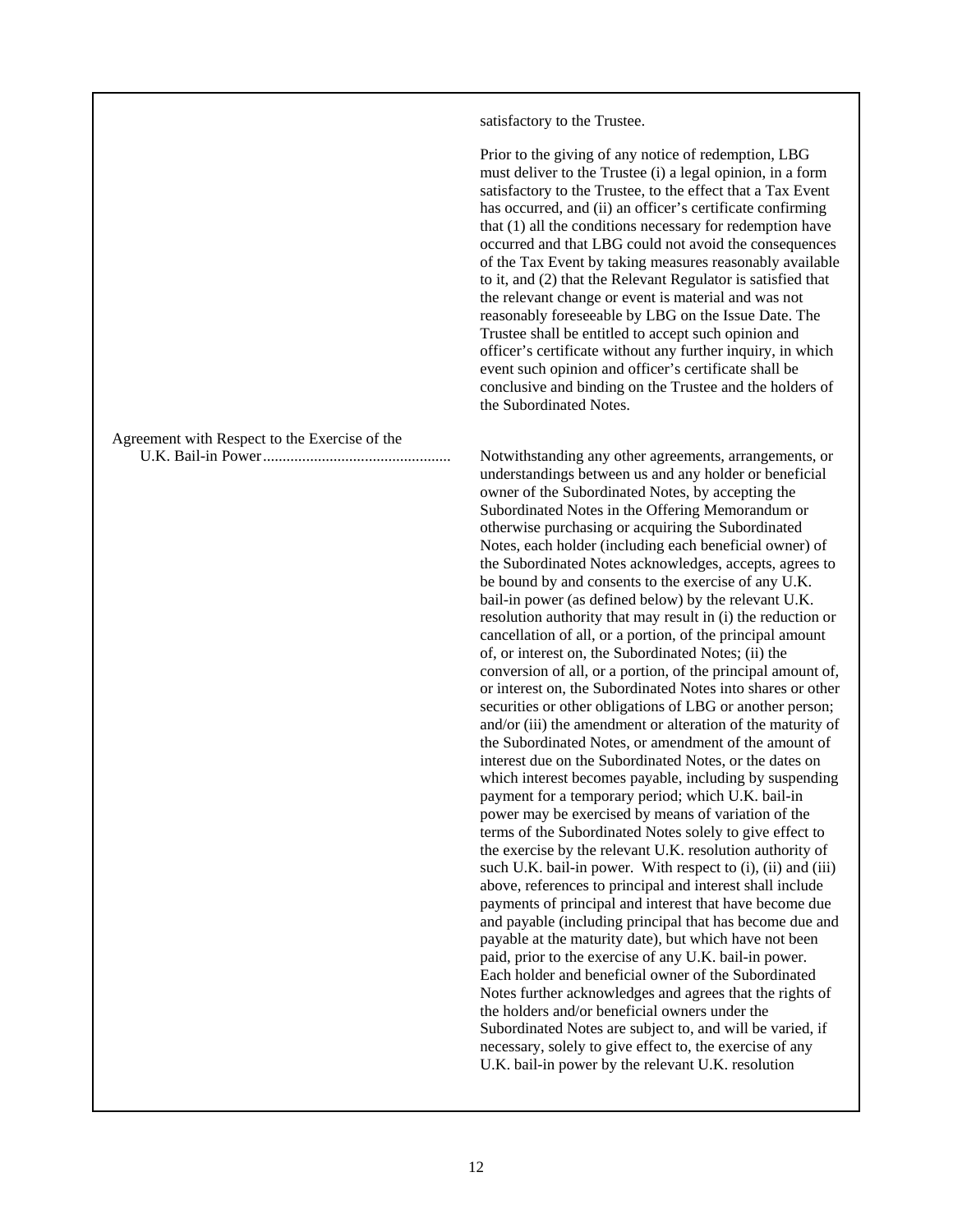authority.

 For these purposes, a "U.K. bail-in power" is any writedown and/or conversion power existing from time to time under any laws, regulations, rules or requirements relating to the resolution of banks, banking group companies, credit institutions and/or investment firms incorporated in the United Kingdom in effect and applicable in the United Kingdom to us and the Group, including but not limited to any such laws, regulations, rules or requirements which are implemented, adopted or enacted within the context of a European Union directive or regulation of the European Parliament and of the Council establishing a framework for the recovery and resolution of credit institutions and investment firms and/or within the context of a U.K. resolution regime under the Banking Act as the same has been or may be amended from time to time (whether pursuant to the Banking Reform Act 2013, secondary legislation or otherwise), pursuant to which obligations of a bank, banking group company, credit institution or investment firm or any of its affiliates can be reduced, cancelled, amended, transferred and/or converted into shares or other securities or obligations of the obligor or any other person (and a reference to the "relevant U.K. resolution authority" is to any authority with the ability to exercise a U.K. bail-in power).

 According to the principles contained in the BRRD and the amendments to the Banking Act by way of the Banking Reform Act 2013, we expect that the relevant U.K. resolution authority would exercise its U.K. bail-in powers in respect of the Subordinated Notes having regard to the hierarchy of creditor claims upon an insolvency of the Issuer (with the exception of excluded liabilities) and that the claims of holders of the Subordinated Notes would be treated equally in respect of the exercise of the U.K. bail-in powers with all other claims that would rank *pari passu* with the Subordinated Notes upon an insolvency of the Issuer.

 No repayment of the principal amount of the Subordinated Notes or payment of interest on the Subordinated Notes shall become due and payable after the exercise of any U.K. bail-in power by the relevant U.K. resolution authority unless, at the time that such repayment or payment, respectively, is scheduled to become due, such repayment or payment would be permitted to be made by us under the laws and regulations of the United Kingdom and the European Union applicable to us or other members of the Group.

 For a discussion of certain risk factors relating to the U.K. bail-in power, see "*Risk Factors—Risks relating to*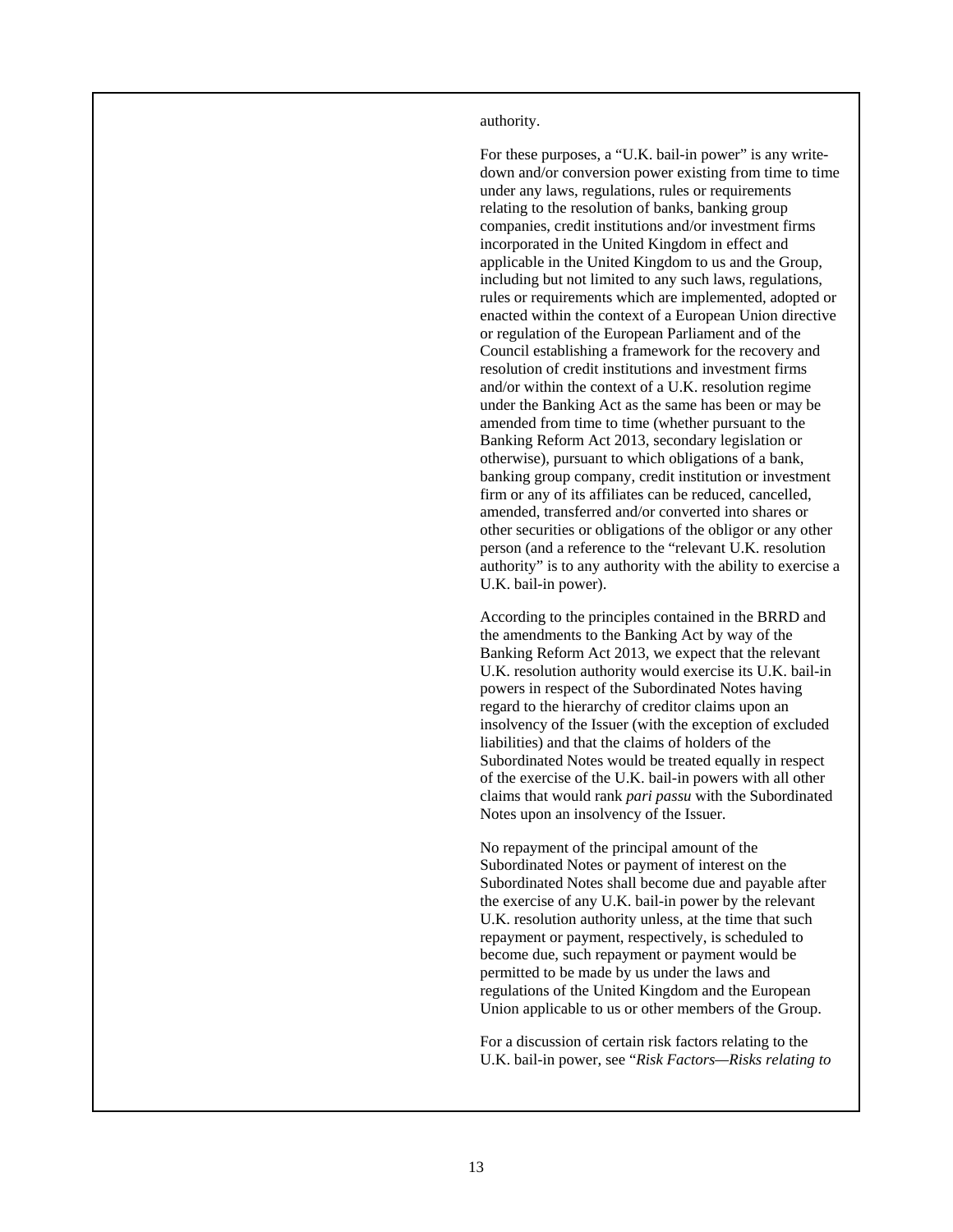# *the Subordinated Notes*".

 By accepting the Subordinated Notes in the Offering Memorandum or otherwise purchasing or acquiring the Subordinated Notes, each holder and beneficial owner of the Subordinated Notes: (i) acknowledges and agrees that the exercise of the U.K. bail-in power by the relevant U.K. resolution authority with respect to the Subordinated Notes shall not give rise to a default or event of default for purposes of Section 315(b) (Notice of Default) and Section 315(c) (Duties of the Trustee in Case of Default) of the TIA or under the applicable terms of the subordinated notes indenture, as amended and supplemented (the "Indenture"); and (ii) to the extent permitted by the TIA or otherwise, waives any and all claims against the Trustee for, agrees not to initiate a suit against the Trustee in respect of, and agrees that the Trustee shall not be liable for, any action that the Trustee takes, or abstains from taking, in either case in accordance with the exercise of the U.K. bail-in power by the relevant U.K. resolution authority with respect to the Subordinated Notes.

 By accepting the Subordinated Notes in the Offering Memorandum or otherwise purchasing or acquiring the Subordinated Notes, each holder and beneficial owner shall also be deemed to have (i) consented to the exercise of any U.K. bail-in power as it may be imposed without any prior notice by the relevant U.K. resolution authority of its decision to exercise such power with respect to the Subordinated Notes and (ii) authorized, directed and requested DTC and any direct participant in DTC or other intermediary through which it holds such Subordinated Notes to take any and all necessary action, if required, to implement the exercise of any U.K. bail-in power with respect to the Subordinated Notes as it may be imposed, without any further action or direction on the part of such holder or beneficial owner or the Trustee.

 Upon the exercise of the U.K. bail-in power by the relevant U.K. resolution authority with respect to the Subordinated Notes, we shall provide a written notice to DTC as soon as practicable regarding such exercise of the U.K. bail-in power for purposes of notifying holders of such occurrence. We shall also deliver a copy of such notice to the Trustee for information purposes.

Additional Issuances ..................................................... We may, without the consent of the holders of the Subordinated Notes, issue additional notes having the same ranking and same interest rate, maturity date, redemption terms and other terms as the Subordinated Notes described in this Offering Memorandum except for the price to the public, Issue Date, first Interest Payment Date and any temporary CUSIP, ISIN or other identifying number, provided however that such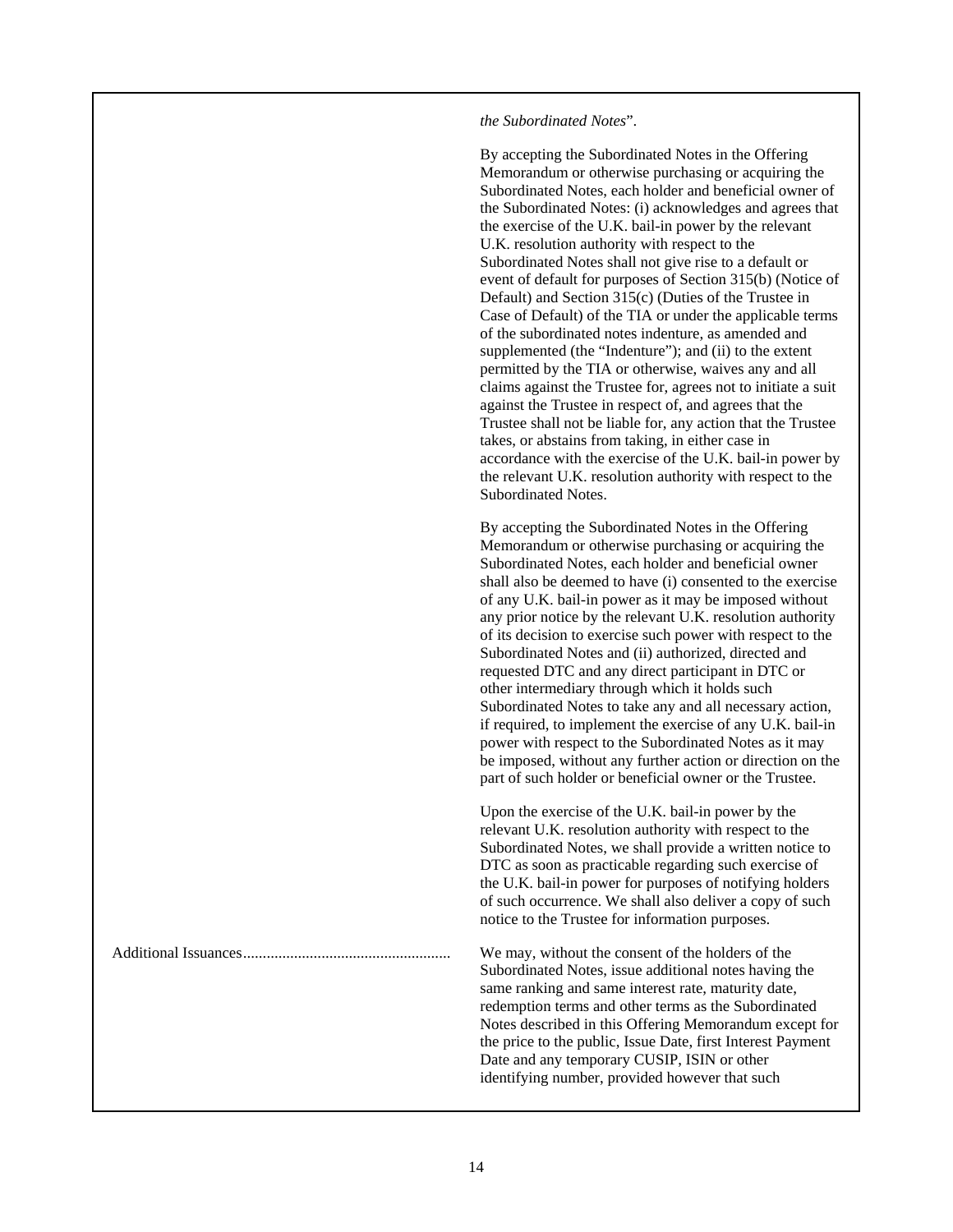| additional notes must be fungible with the Subordinated<br>Notes for U.S. federal income tax purposes. Any such<br>additional notes, together with the Subordinated Notes<br>offered by this Offering Memorandum, will constitute a<br>single series of securities under the Indenture. There is<br>no limitation on the amount of subordinated notes or<br>other debt securities that we may issue under such<br>Indenture. We anticipate that we will issue new notes,<br>which will constitute such additional notes, pursuant to<br>the Exchange Offers.                                                                                                                                                                                                                                                                                                                                                            |
|-------------------------------------------------------------------------------------------------------------------------------------------------------------------------------------------------------------------------------------------------------------------------------------------------------------------------------------------------------------------------------------------------------------------------------------------------------------------------------------------------------------------------------------------------------------------------------------------------------------------------------------------------------------------------------------------------------------------------------------------------------------------------------------------------------------------------------------------------------------------------------------------------------------------------|
| The Issuer expects to deliver the Subordinated Notes on<br>or about December 1, 2015.                                                                                                                                                                                                                                                                                                                                                                                                                                                                                                                                                                                                                                                                                                                                                                                                                                   |
| The Group intends to use the net proceeds for general<br>corporate purposes.                                                                                                                                                                                                                                                                                                                                                                                                                                                                                                                                                                                                                                                                                                                                                                                                                                            |
| The Subordinated Notes have not been registered under<br>the Securities Act or any other applicable securities laws,<br>and are subject to restrictions on transfer as described<br>under "Transfer Restrictions".                                                                                                                                                                                                                                                                                                                                                                                                                                                                                                                                                                                                                                                                                                      |
| Pursuant to a registration rights agreement that will be<br>entered into in connection with the issuance of the<br>Subordinated Notes, we will be obligated to use<br>commercially reasonable efforts to file a registration<br>statement with respect to an offer to exchange the<br>Subordinated Notes for substantially similar notes of<br>LBG that are registered under the Securities Act or, in<br>certain circumstances, register the resale of the<br>Subordinated Notes. The Exchange Notes, if and when<br>issued, will have terms substantially identical to the<br>Subordinated Notes, except that their issuance will have<br>been registered under the Securities Act. No additional<br>payments of interest to the holders of the Subordinated<br>Notes will be made if we fail to satisfy these and other<br>obligations contained in the registration rights agreement.<br>See "Registration Rights." |
| We will generally be required to use commercially<br>reasonable efforts to file a registration statement relating<br>to the Subordinated Notes no later than 180 days after the<br>Last Settlement Date (as defined herein) and keep such<br>registration statement effective until 110 days after the<br>commencement of the Registered Exchange Offer. See<br>"Registration Rights".                                                                                                                                                                                                                                                                                                                                                                                                                                                                                                                                  |
| The Subordinated Notes will be new securities for which<br>there is no market. The Initial Purchasers are not<br>obligated to make a market in the Subordinated Notes<br>and any market-making activities, if commenced, may be<br>discontinued at any time without notice. Accordingly, a<br>liquid market for the Subordinated Notes may not<br>develop or be maintained.                                                                                                                                                                                                                                                                                                                                                                                                                                                                                                                                             |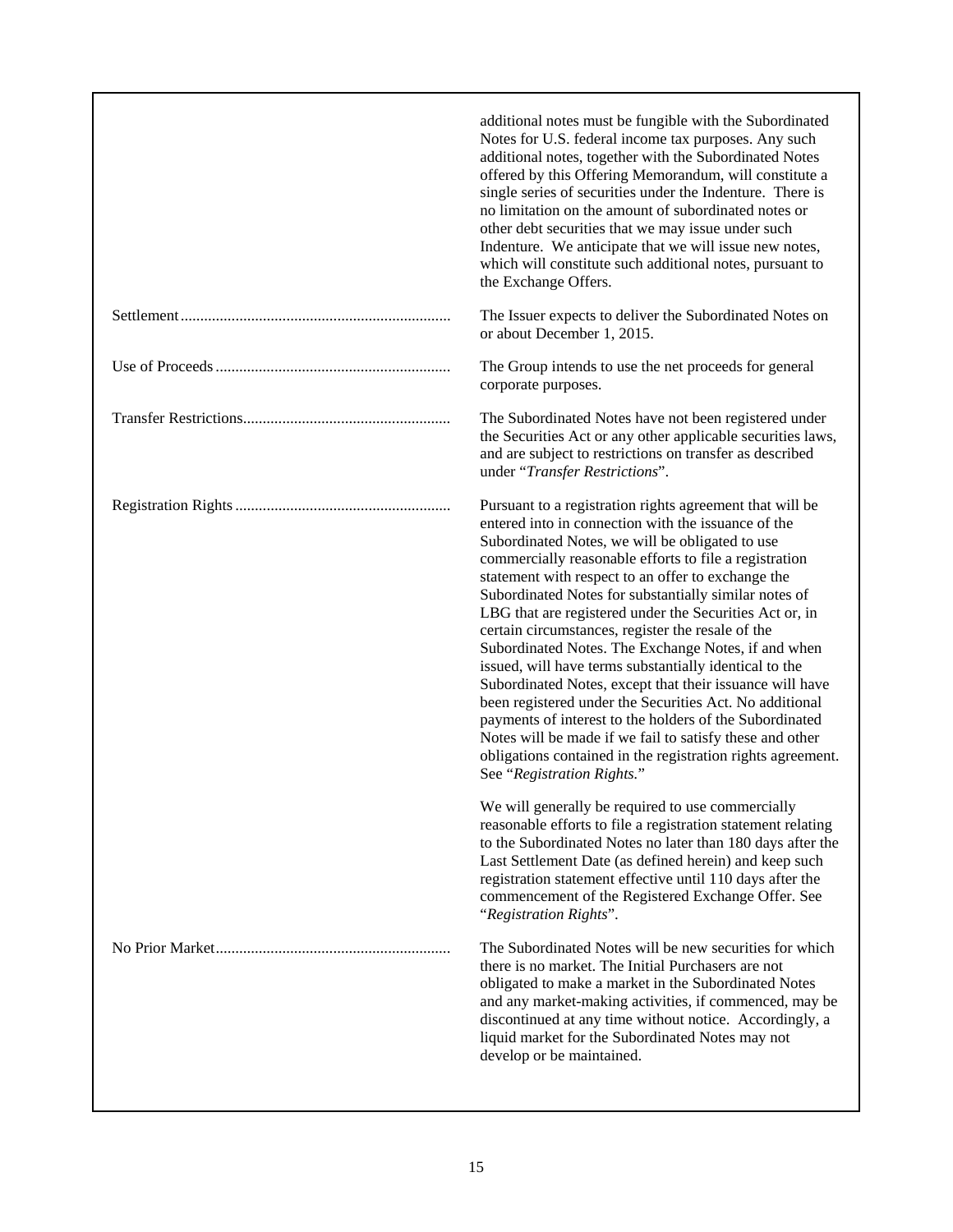| The Bank of New York Mellon, London Branch                                                                                                                                                                                                                                                                                                                                                                                                                                                                                                                                                                                                                                                                                                                                                                                                                                                                                       |
|----------------------------------------------------------------------------------------------------------------------------------------------------------------------------------------------------------------------------------------------------------------------------------------------------------------------------------------------------------------------------------------------------------------------------------------------------------------------------------------------------------------------------------------------------------------------------------------------------------------------------------------------------------------------------------------------------------------------------------------------------------------------------------------------------------------------------------------------------------------------------------------------------------------------------------|
| We currently expect delivery of the Subordinated Notes<br>to occur on December 1, 2015, which will be the fifth<br>Business Day following the pricing of the Subordinated<br>Notes (such settlement cycle being referred to as $T+5$ ).<br>Trades in the secondary market generally are required to<br>settle in three Business Days, unless the parties to any<br>such trade expressly agree otherwise. Accordingly,<br>purchasers who wish to trade Subordinated Notes on the<br>date of pricing or the next succeeding Business Day will<br>be required, by virtue of the fact that the Subordinated<br>Notes initially will settle in $T+5$ , to specify an alternate<br>settlement cycle at the time of any such trade to prevent a<br>failed settlement. Purchasers of Subordinated Notes who<br>wish to trade Subordinated Notes on the date of pricing<br>or the next Business Day should consult their own<br>advisors. |
| The Subordinated Notes are expected to be assigned a<br>rating of "Baa2" by Moody's Investor Service Limited<br>("Moody's"), "A-" by Fitch Ratings Limited ("Fitch")<br>and "BBB-" by Standard & Poor's Credit Market<br>Services Europe ("Standard & Poor's"). A securities<br>rating is not a recommendation to buy, sell or hold<br>securities. Ratings may be subject to revision or<br>withdrawal at any time, and each rating should be<br>evaluated independently of any other rating.                                                                                                                                                                                                                                                                                                                                                                                                                                    |
| Goldman, Sachs & Co., Lloyds Securities Inc. and<br>Merrill Lynch, Pierce, Fenner & Smith Incorporated.                                                                                                                                                                                                                                                                                                                                                                                                                                                                                                                                                                                                                                                                                                                                                                                                                          |
| Lloyds Securities Inc., an affiliate of the Issuer, may<br>participate in the distribution of the Subordinated Notes.                                                                                                                                                                                                                                                                                                                                                                                                                                                                                                                                                                                                                                                                                                                                                                                                            |
| We do not intend to list the Subordinated Notes on any<br>securities exchange. We intend to apply to list the<br>Exchange Notes, once issued, on the New York Stock<br>Exchange in accordance with its rules. See "Registration<br>Rights-General".                                                                                                                                                                                                                                                                                                                                                                                                                                                                                                                                                                                                                                                                              |
| The Indenture and the Subordinated Notes will be<br>governed by the laws of the State of New York, except<br>for the subordination and waiver of set-off provisions<br>relating to the Subordinated Notes, which are governed<br>by, and construed in accordance with, the laws of<br>Scotland.                                                                                                                                                                                                                                                                                                                                                                                                                                                                                                                                                                                                                                  |
| See "Risk Factors" and the other information included<br>and incorporated by reference in this Offering<br>Memorandum for a discussion of some of the factors you<br>should carefully consider before investing in the<br>Subordinated Notes.                                                                                                                                                                                                                                                                                                                                                                                                                                                                                                                                                                                                                                                                                    |
|                                                                                                                                                                                                                                                                                                                                                                                                                                                                                                                                                                                                                                                                                                                                                                                                                                                                                                                                  |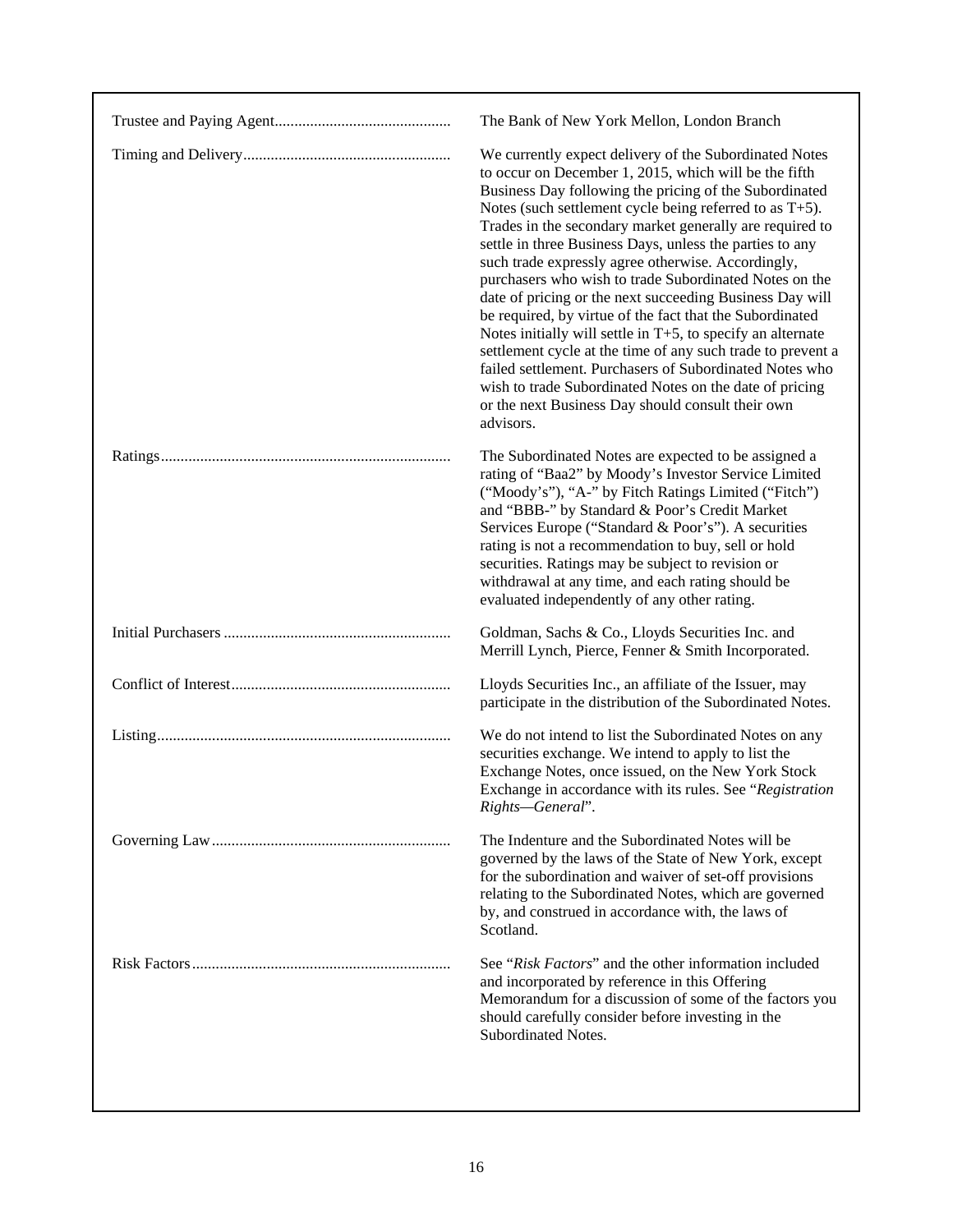| US539439AJ80 (Rule 144A Global Notes)    |
|------------------------------------------|
| USG5533WBV84 (Regulation S Global Notes) |
| 539439 AJ8 (Rule 144A Global Notes)      |
| G5533W BV8 (Regulation S Global Notes)   |
| 132516561 (Rule 144A Global Notes)       |
| 132516596 (Regulation S Global Notes)    |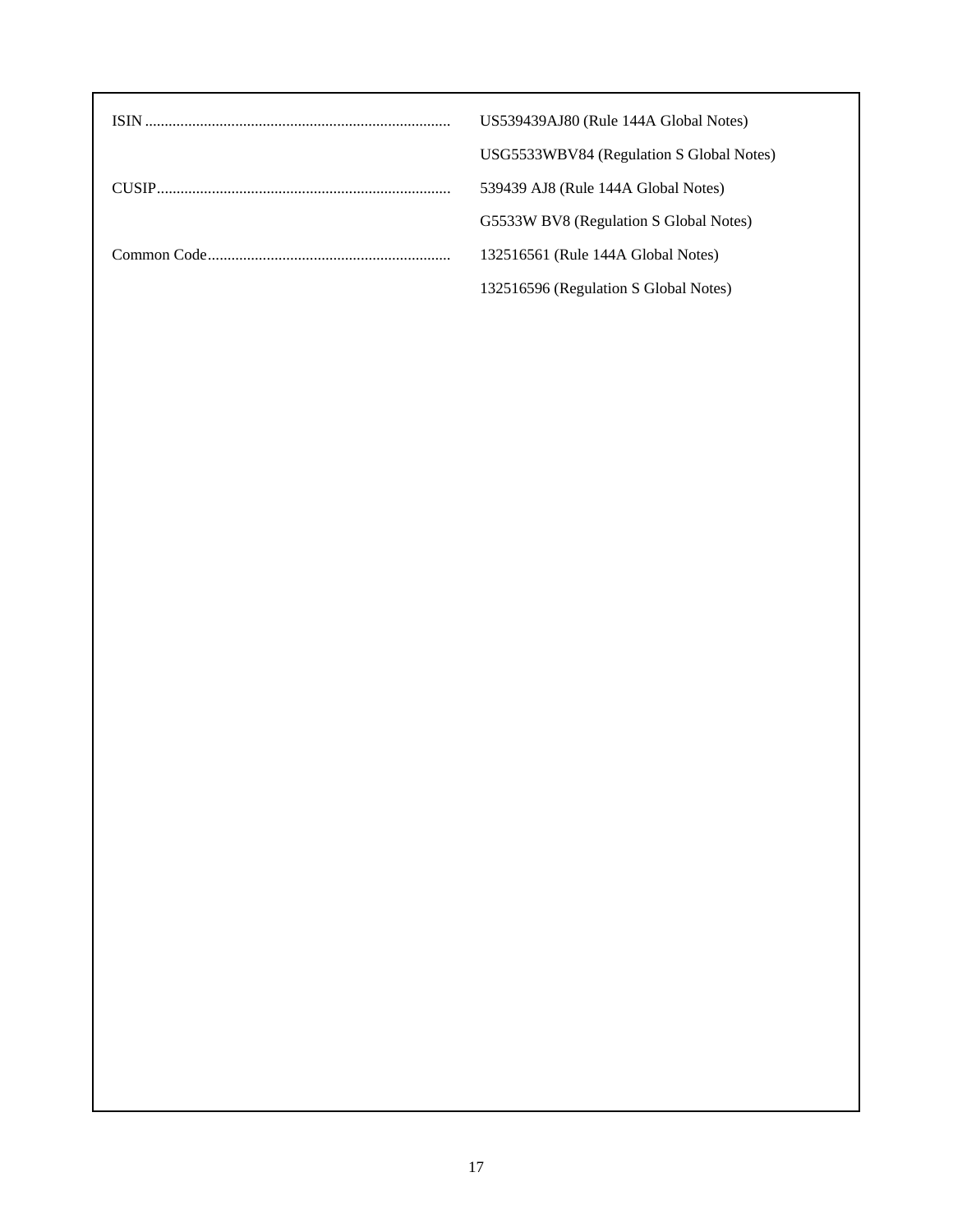# **RISK FACTORS**

*Prospective investors should consider carefully the risk factors incorporated by reference into this Offering Memorandum and as set out below as well as the other information set out elsewhere in this Offering Memorandum (including any other documents incorporated by reference herein) and reach their own views prior to making any investment decision with respect to the Subordinated Notes.* 

*Set out below and incorporated by reference herein are certain risk factors which could have a material adverse effect on LBG's business, operations, financial condition or prospects and cause LBG's future results to be materially different from expected results. LBG's results could also be affected by competition and other factors. These factors should not be regarded as a complete and comprehensive statement of all potential risks and uncertainties LBG faces. LBG has described only those risks relating to LBG's operations or an investment in the Subordinated Notes that it considers to be material. There may be additional risks that LBG currently considers not to be material or of which it is not currently aware, and any of these risks could have the effects set forth below. All of these factors are contingencies which may or may not occur and LBG is not in a position to express a view on the likelihood of any such contingency occurring. Each of the highlighted risks could adversely affect the trading price of the Subordinated Notes or the rights of investors under the Subordinated Notes and, as a result, investors could lose some or all of their investment. You should consult your own financial, tax and legal advisers regarding the risks of an investment in the Subordinated Notes.* 

*LBG believes that the factors described below represent the principal risks inherent in investing in the Subordinated Notes, but it does not represent that the statements below regarding the risks of holding the Subordinated Notes are exhaustive. Prospective investors should also read the detailed information set out elsewhere in this Offering Memorandum (including any documents deemed to be incorporated by reference herein) and reach their own views prior to making any investment decision.* 

### **Risks relating to LBG and the Group**

For a description of the risks associated with LBG and the Group, see the section entitled "*Risk Factors*" of LBG's annual report on Form 20-F for the fiscal year ended December 31, 2014, which is incorporated by reference herein.

#### **Risks relating to the Subordinated Notes**

#### *Transfers of the Subordinated Notes will be restricted.*

The Issuer is offering the Subordinated Notes in reliance upon exemptions from registration under the Securities Act and other applicable securities laws and has therefore not registered the Subordinated Notes under the Securities Act or any other securities laws. As a result, you may not transfer or resell the Subordinated Notes except in a transaction registered in accordance with, or exempt from, these registration requirements. See "*Transfer Restrictions*".

We will enter into a registration rights agreement pursuant to which we will agree to file with the SEC a registration statement to conduct registered exchange offers to allow you to exchange your Subordinated Notes for an equal principal amount of notes with substantially identical terms, or, in certain circumstances, to file a shelf registration statement with the SEC to register resales of the Subordinated Notes. We cannot assure you that such registration statement or shelf registration statement will become or remain effective, when such registration may be accomplished or that there will be an active trading market for such Subordinated Notes. If such registration statement or shelf registration statement does not become or remain effective, this could adversely affect the liquidity and price of such Subordinated Notes and holders may not be able to sell their Subordinated Notes at the time they wish or at a price that is acceptable to them. No additional payments of interest will be made to holders of the Subordinated Notes if we fail to complete the Registered Exchange Offer or comply with the other obligations contained in the Registration Rights Agreement. See "*Transfer Restrictions*" and "*Registration Rights*".

#### *LBG's obligations under the Subordinated Notes are subordinated.*

The obligations of LBG under the Subordinated Notes will be unsecured and subordinated and will, in the event of the winding-up of LBG, rank junior in priority of payment to the current and future claims of LBG's creditors, other than claims in respect of any liability that is, or is expressed to be, subordinated. In a winding up, all payments on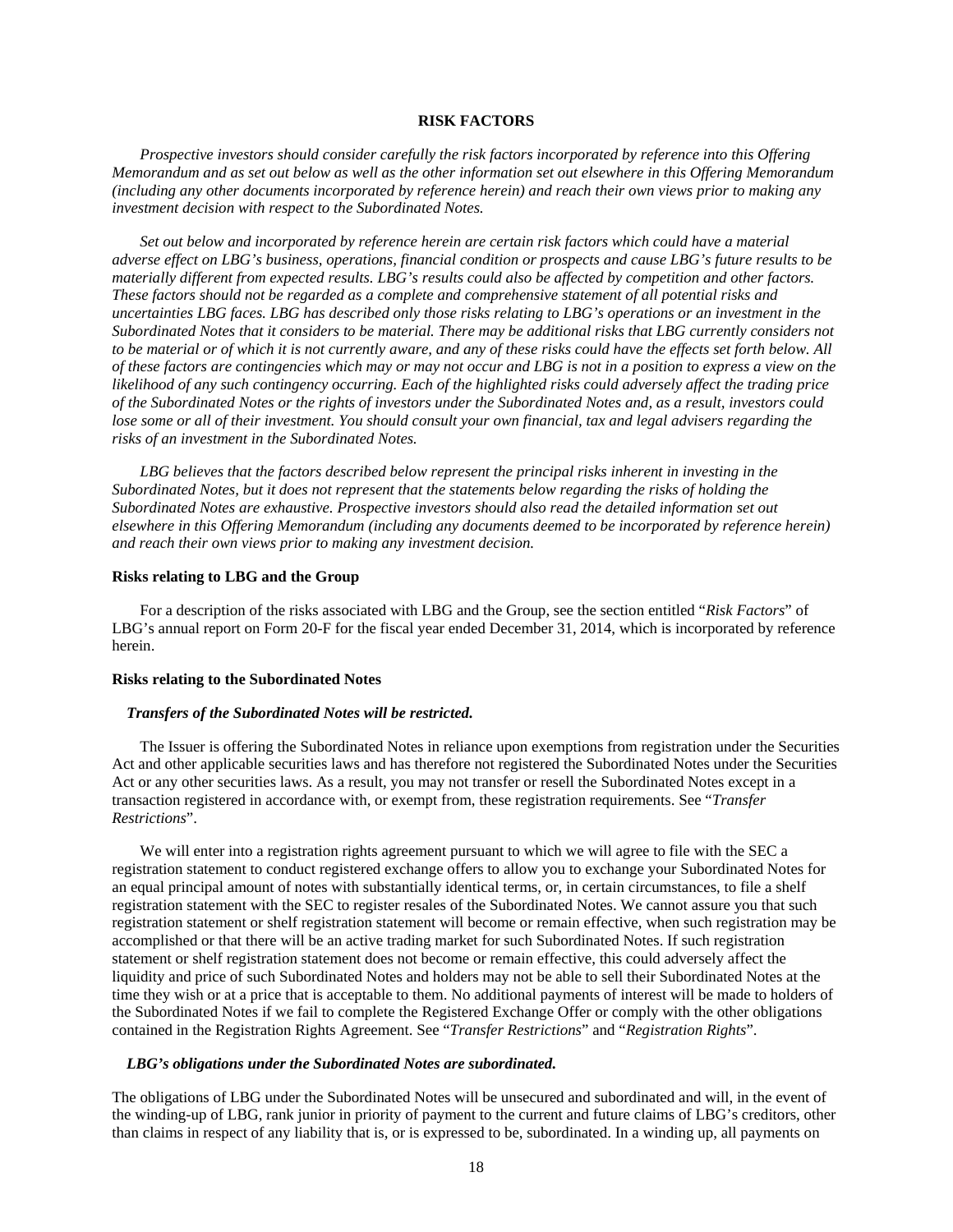the Subordinated Notes will be subordinated to, and subject in right of payment to the prior payment in full of, all claims of all Senior Creditors. We expect from time to time to incur additional indebtedness or other obligations that will constitute senior indebtedness, and the Indenture does not contain any provisions restricting our ability to incur senior indebtedness. Although the Subordinated Notes may pay a higher rate of interest than comparable notes which are not so subordinated, there is a real risk that an investor in such Subordinated Notes will lose all or some of its investment should LBG become insolvent since the assets of LBG would be available to pay such amounts only after all the Senior Creditors of LBG have been paid in full. See also "*—Holders of the Subordinated Notes may be required to absorb losses in the event we become subject to recovery and resolution action".* 

## *An active trading market may not develop for the Subordinated Notes.*

Prior to the offering, there was no existing trading market for the Subordinated Notes. We do not intend to list the Subordinated Notes on any securities exchange. If an active trading market does not develop or is not maintained, the market price and liquidity of the Subordinated Notes may be adversely affected. In that case, holders of the Subordinated Notes may not be able to sell Subordinated Notes at a particular time or may not be able to sell Subordinated Notes at a favorable price. The liquidity of any market for the Subordinated Notes will depend on a number of factors including:

- the number of holders of the Subordinated Notes:
- LBG's credit ratings published by major credit rating agencies;
- our financial performance;
- the market for similar securities:
- the interest of securities dealers in making a market in the notes;
- prevailing interest rates; and
- the introduction of any financial transaction tax.

We cannot assure you that an active market for the Subordinated Notes will develop or, if developed, that it will continue.

# *LBG's credit ratings may not reflect all risks of an investment in the Subordinated Notes, and a downgrade in credit ratings, including as a result of changes in rating agencies' views of the level of implicit sovereign support for European banks, could adversely affect the trading prices of the Subordinated Notes.*

LBG's credit ratings may not reflect the potential impact of all risks relating to the market values of the Subordinated Notes. For further information, see "*—Standard & Poor's revised its criteria for determining issue credit ratings on bank and prudentially regulated finance company hybrid capital instruments, such as the Subordinated Notes*". However, real or anticipated changes in LBG's credit ratings will generally affect the market values of the Subordinated Notes. Credit rating agencies continually revise their ratings for companies that they follow, including LBG and as such, the credit rating of LBG may be revised, suspended or withdrawn at any time by the assigning rating organization at their sole discretion. Any ratings downgrade could adversely affect the trading prices of the Subordinated Notes or the trading market for the Subordinated Notes to the extent trading markets for the Subordinated Notes develop, and any ratings improvement will not necessarily increase the value of the Subordinated Notes and will not reduce market risk and other investment risks related to the Subordinated Notes. Credit ratings (i) do not reflect the risk that interest rates may rise, which may affect the values of the Subordinated Notes, which accrue interest at a fixed rate, (ii) do not address the price, if any, at which the Subordinated Notes may be resold prior to maturity (which may be substantially less than the original offering price of the Subordinated Notes), and (iii) are not recommendations to buy, sell or hold the Subordinated Notes.

Furthermore, each of Moody's, Standard & Poor's and Fitch (together, the "CRAs") has published statements indicating their view that extraordinary government support for European banks is likely to diminish as regulators implement resolutions frameworks, such as those provided for in the BRRD and the U.K. Banking Act described below. Accordingly, the CRAs have revised the ratings outlook of various systemically important European banks from "stable" to "negative". In particular, Moody's, Standard & Poor's and Fitch each published revised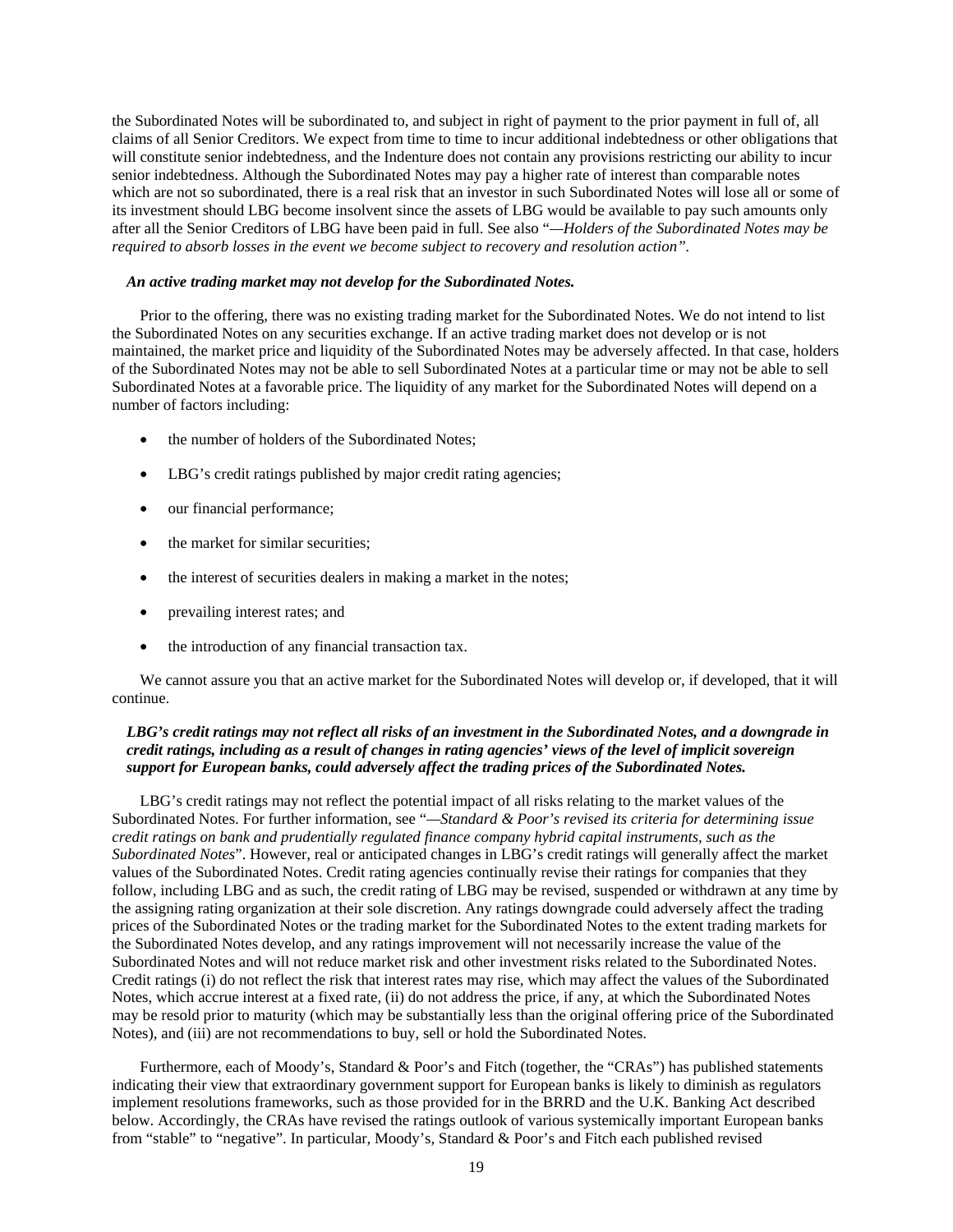methodologies applicable to bank ratings (including LBG) during 2015 which resulted in credit rating actions being taken on LBG's ratings, including downgrading of certain ratings. Further revisions to ratings methodologies and actions on LBG's ratings by the credit rating agencies may occur in the future. There is a risk that one or more CRAs could potentially take further action to downgrade the credit ratings of LBG, the Group or the Subordinated Notes, which could cause the liquidity or market value of the Subordinated Notes to decline.

# *Standard & Poor's revised its criteria for determining issue credit ratings on bank and prudentially regulated finance company hybrid capital instruments, such as the Subordinated Notes.*

On September 18, 2014, Standard & Poor's revised its criteria for determining issue credit ratings on bank and prudentially regulated finance company hybrid capital instruments, such as the Subordinated Notes, in order to reflect on-going changes in the regulatory framework for such instruments. As a result of these new criteria, the rating assigned by Standard & Poor's to our tier 2 non-deferrable subordinated instruments, such as the Subordinated Notes, was downgraded by one notch. This means that Standard & Poor's rating of the Subordinated Notes is not investment grade. In addition, other rating agencies have announced that they are considering revising their methodology for similar capital instruments. As a result of such downgrading and any future downgrading, the Subordinated Notes may be subject to a higher risk of price volatility than higher-rated securities and their market value and liquidity may decline.

# *We may redeem the Subordinated Notes prior to maturity if certain adverse tax or regulatory disqualification events occur.*

We may redeem the Subordinated Notes at any time in whole (but not in part) in the event of certain tax changes as described in this Offering Memorandum.

We may also redeem the Subordinated Notes at any time in whole (but not in part) if a Capital Disqualification Event occurs. See "*Description of the Subordinated Notes—Redemption due to a Capital Disqualification Event*".

If the Subordinated Notes are to be so redeemed, there can be no assurance that holders of the Subordinated Notes will be able to reinvest the amounts received upon redemption at a rate that will provide the same rate of return as their investment in the Subordinated Notes.

In addition, the ability to redeem the Subordinated Notes may limit the market value of the Subordinated Notes. If the redemption conditions as set forth under "*Description of the Subordinated Notes—Conditions to Redemption and Repurchases*" have been satisfied, the market value of the Subordinated Notes generally will not rise substantially over the price at which they can be redeemed.

# *As the Subordinated Notes pay a fixed rate of interest, it is possible you may receive below-market interest.*

As the interest payable on the Subordinated Notes accrues at a fixed rate, there can be no guarantee that the interest you will receive will be greater than market interest rates at any time during the term of the Subordinated Notes. We do not have any control over a number of factors that may affect market interest rates, including economic, financial, and political events, such as the tightening of monetary policy, that are important in determining the existence, magnitude, and longevity of these risks and their results.

You should have a view as to the applicable fixed interest rate on the Subordinated Notes and their levels relative to market interest rates before investing.

# *Under the terms of the Subordinated Notes, you will agree to be bound by and consent to the exercise of any U.K. bail-in power by the relevant U.K. resolution authority. See "—Holders of the Subordinated Notes may be required to absorb losses in the event we become subject to recovery and resolution action".*

Notwithstanding any other agreements, arrangements, or understandings between us and any holder or beneficial owner of the Subordinated Notes, by its acquisition of the Subordinated Notes, each holder and beneficial owner of the Subordinated Notes acknowledges, accepts, agrees to be bound by and consents to the exercise of any U.K. bail-in power (as defined below) by the relevant U.K. resolution authority that may result in (i) the reduction or cancellation of all, or a portion, of the principal amount of, or interest on, the Subordinated Notes; (ii) the conversion of all, or a portion, of the principal amount of, or interest on, the Subordinated Notes into shares or other securities or other obligations of LBG or another person; and/or (iii) the amendment or alteration of the maturity of the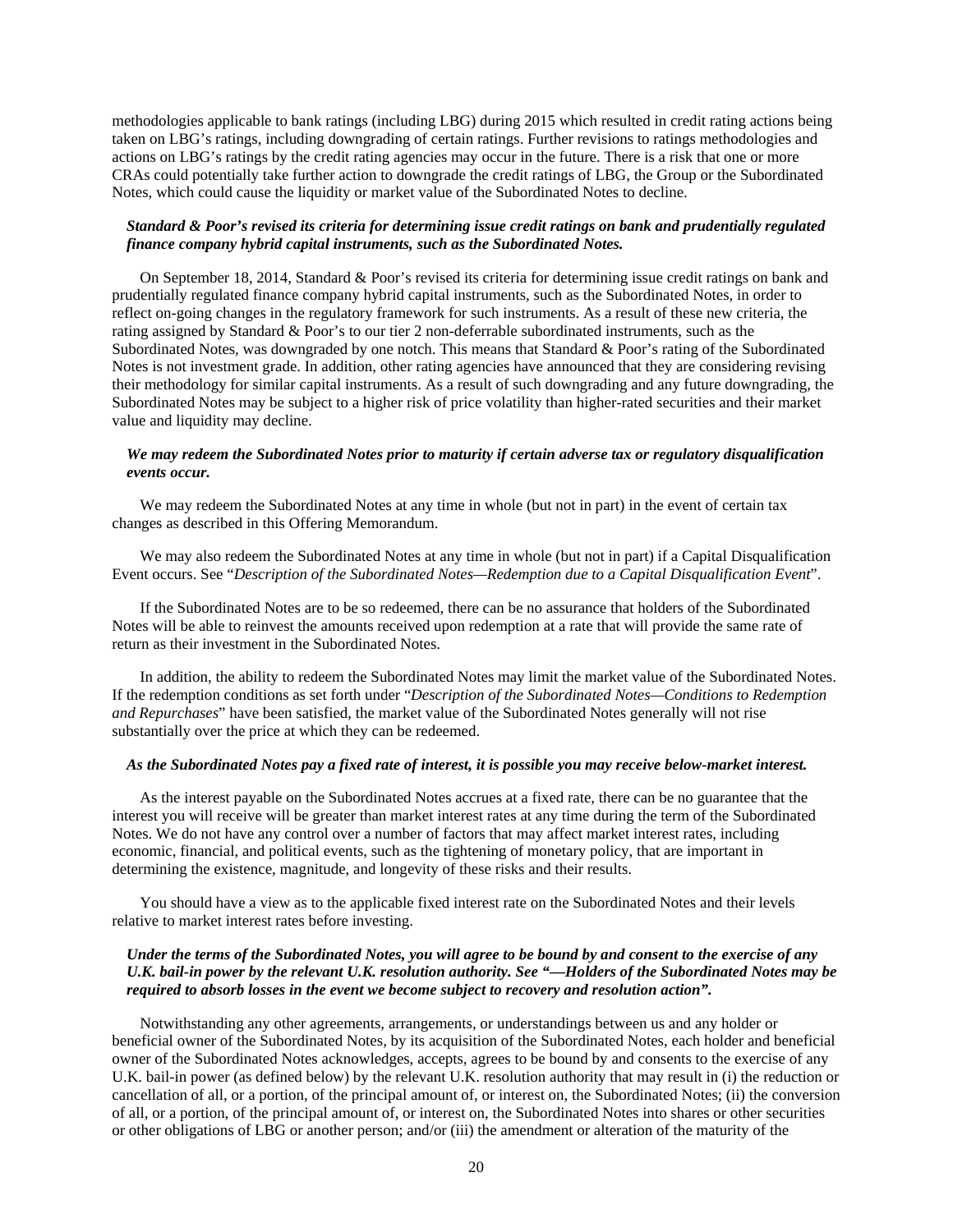Subordinated Notes, or amendment of the amount of interest due on the Subordinated Notes, or the dates on which interest becomes payable, including by suspending payment for a temporary period; which U.K. bail-in power may be exercised by means of variation of the terms of the Subordinated Notes solely to give effect to the exercise by the relevant U.K. resolution authority of such U.K. bail-in power. With respect to (i), (ii) and (iii) above, references to principal and interest shall include payments of principal and interest that have become due and payable (including principal that has become due and payable at the maturity date), but which have not been paid, prior to the exercise of any U.K. bail-in power. Each holder and each beneficial owner of the Subordinated Notes further acknowledges and agrees that the rights of the holders and/or beneficial owners under the Subordinated Notes are subject to, and will be varied, if necessary, solely to give effect to, the exercise of any U.K. bail-in power by the relevant U.K. resolution authority.

For these purposes, a "U.K. bail-in power" is any write-down and/or conversion power existing from time to time under any laws, regulations, rules or requirements relating to the resolution of banks, banking group companies, credit institutions and/or investment firms incorporated in the United Kingdom in effect and applicable in the United Kingdom to LBG or other members of the Group, including but not limited to any such laws, regulations, rules or requirements which are implemented, adopted or enacted within the context of a European Union directive or regulation of the European Parliament and of the Council establishing a framework for the recovery and resolution of credit institutions and investment firms and/or within the context of a U.K. resolution regime under the Banking Act, as the same has been or may be amended from time to time (whether pursuant to the Banking Reform Act 2013, secondary legislation or otherwise), pursuant to which obligations of a bank, banking group company, credit institution or investment firm or any of its affiliates can be reduced, cancelled, amended, transferred and/or converted into shares or other securities or obligations of the obligor or any other person (and a reference to the "relevant U.K. resolution authority" is to any authority with the ability to exercise a U.K. bail-in power). For more information, see "*Description of the Subordinated Notes—Agreement with Respect to the Exercise of the U.K. Bail-in Power*".

# *Holders of the Subordinated Notes may be required to absorb losses in the event we become subject to recovery and resolution action.*

The final text of the Bank Recovery and Resolution Directive (the "BRRD"), establishing a framework for the prevention, management and resolution of failing banks, was published in the Official Journal of the European Union on June 12, 2014 and entered into force on July 2, 2014, with Member States required to adopt necessary implementing measures under national law by no later than December 31, 2014. In the U.K., the Banking Reform Act 2013 made provision for certain aspects of the "bail-in" power and further legislation was enacted during 2014 in order to give full effect to the majority of the provisions of BRRD from January 1, 2015.

The stated aim of the BRRD is to provide authorities designated by Member States to apply the resolution tools and exercise the resolution powers set forth in the BRRD (the "resolution authorities") with common tools and powers to address banking crises pre-emptively in order to safeguard financial stability and minimize taxpayers' exposure to losses. The powers granted to resolution authorities under the BRRD include (but are not limited to) (i) a "write-down and conversion power" relating to Tier 1 and Tier 2 capital instruments and (ii) a "bail-in" power relating to eligible liabilities (including the Subordinated Notes). Such powers give resolution authorities the ability to write down or write off all or a portion of the claims of certain unsecured creditors of a failing institution or group and/or to convert certain debt claims into another security, including ordinary shares of the surviving Group entity, if any, which ordinary shares may also be subject to write-down or write-off. Such powers were implemented with effect from January 1, 2015.

The conditions for use of the bail-in power are, in summary, that (i) the regulator determines that the bank is failing or likely to fail, (ii) having regard to timing and other relevant circumstances, it is not reasonably likely that (ignoring the stabilization powers) action will be taken by or in respect of the bank to avoid the failure of the bank, (iii) the relevant U.K. resolution authority determines that it is necessary having regard to the public interest to exercise the bail-in power in the advancement of one of the statutory objectives of resolution and (iv) that one or more of those objectives would not be met to the same extent by the winding up of the bank. The BRRD, as implemented, contains certain other limited safeguards for creditors in specific circumstances which (a) in the case of the write-down and conversion power in respect of capital instruments, may provide compensation to holders of the relevant capital instruments via the issue or transfer of ordinary shares of the bank or its parent undertaking in certain circumstances and (b) in the case of the bail-in power, aim to ensure that they do not incur greater losses than they would have incurred had the relevant financial institution been wound up under normal insolvency proceedings.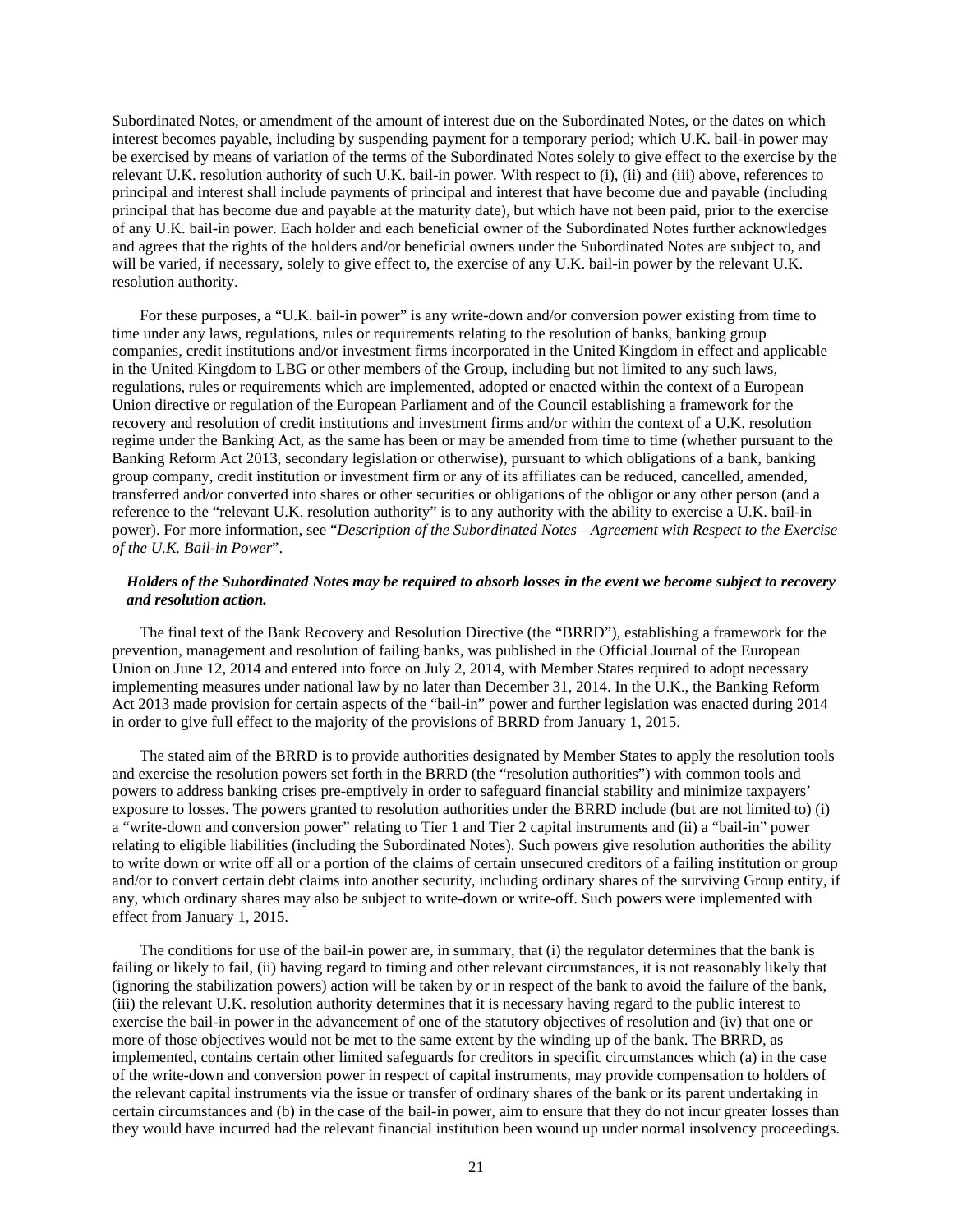As the parent company of a U.K. bank, we are subject to the "Special Resolution Regime" under the Banking Act, that gives wide powers in respect of U.K. banks and their parent and other group companies to HM Treasury, the Bank of England, the PRA and the Financial Conduct Authority (the "FCA") in circumstances where a U.K. bank has encountered or is likely to encounter financial difficulties.

In addition to the BRRD described above, it is possible that the exercise of other powers under the Banking Act, to resolve failing banks in the United Kingdom and give the authorities powers to override events of default or termination rights that might be invoked as a result of the exercise of the resolution powers, could have a material adverse effect on the rights of holders of the Subordinated Notes, including through a material adverse effect on the price of the Subordinated Notes. The Banking Act also gives the Bank of England the power to override, vary or impose contractual obligations between a U.K. bank, its holding company and its group undertakings for reasonable consideration, in order to enable any transferee or successor bank to operate effectively. There is also power for the U.K. Treasury to amend the law (excluding provisions made by or under the Banking Act) for the purpose of enabling it to use the regime powers effectively, potentially with retrospective effect.

In addition, the Banking Act may be further amended and/or other legislation may be introduced in the United Kingdom to amend the resolution regime that would apply in the event of a bank failure or to provide regulators with other resolution powers.

Finally, the determination that all or part of the principal amount of the Subordinated Notes will be subject to bail-in is likely to be inherently unpredictable and may depend on a number of factors which may be outside of our control. This determination will also be made by the relevant U.K. resolution authority and there may be many factors, including factors not directly related to us or the Group, which could result in such a determination. Because of this inherent uncertainty, it will be difficult to predict when, if at all, the exercise of a U.K. bail-in power may occur which would result in a principal write off or conversion to other securities, including equity. Moreover, as the criteria that the relevant U.K. resolution authority will be obliged to consider in exercising any U.K. bail-in power provide it with considerable discretion, holders of the Subordinated Notes may not be able to refer to publicly available criteria in order to anticipate a potential exercise of any such power and consequently its potential effect on us, the Group and the Subordinated Notes. Potential investors in the Subordinated Notes should consider the risk that a holder may lose all of its investment, including the principal amount plus any accrued interest, if such statutory loss absorption measures are acted upon.

Holders of Subordinated Notes may have limited rights or no rights to challenge any decision of the relevant U.K. resolution authority to exercise the U.K. bail-in power or to have that decision reviewed by a judicial or administrative process or otherwise.

Accordingly, trading behavior in respect of the Subordinated Notes is not necessarily expected to follow the trading behavior associated with other types of securities that are not subject to such recovery and resolution powers. Potential investors in the Subordinated Notes should consider the risk that a holder of the Subordinated Notes may lose all of its investment, including the principal amount plus any accrued and unpaid interest, if such statutory loss absorption measures are acted upon or that the Subordinated Notes may be converted into ordinary shares. Further, the introduction or amendment of such recovery and resolution powers, and/or any implication or anticipation that they may be used, may have a significant adverse effect on the market price of the Subordinated Notes, even if such powers are not used.

## *Your rights to challenge the exercise of the U.K. bail-in power by the relevant U.K. resolution authority are likely to be limited.*

The BRRD, the Banking Act and the statutory instruments relating to the transposition of the BRRD in the United Kingdom contain certain safeguards for creditors in respect of the application of the capital instruments write-down and conversion power and the bail-in tool. With respect to the capital instruments write-down and conversion power, the U.K. resolution authority will exercise such power in accordance with the priority of claims under normal insolvency proceedings such that common equity Tier 1 items will be written down before additional Tier 1 and Tier 2 instruments, successively, are written down or converted into common equity Tier 1 instruments. Other than respecting the creditor hierarchy as set out above, the capital instruments write-down and conversion power does not include an express safeguard designed to leave no creditor worse off than in the case of insolvency (unless the write down and conversion power is exercised at the same time as the bail-in tool).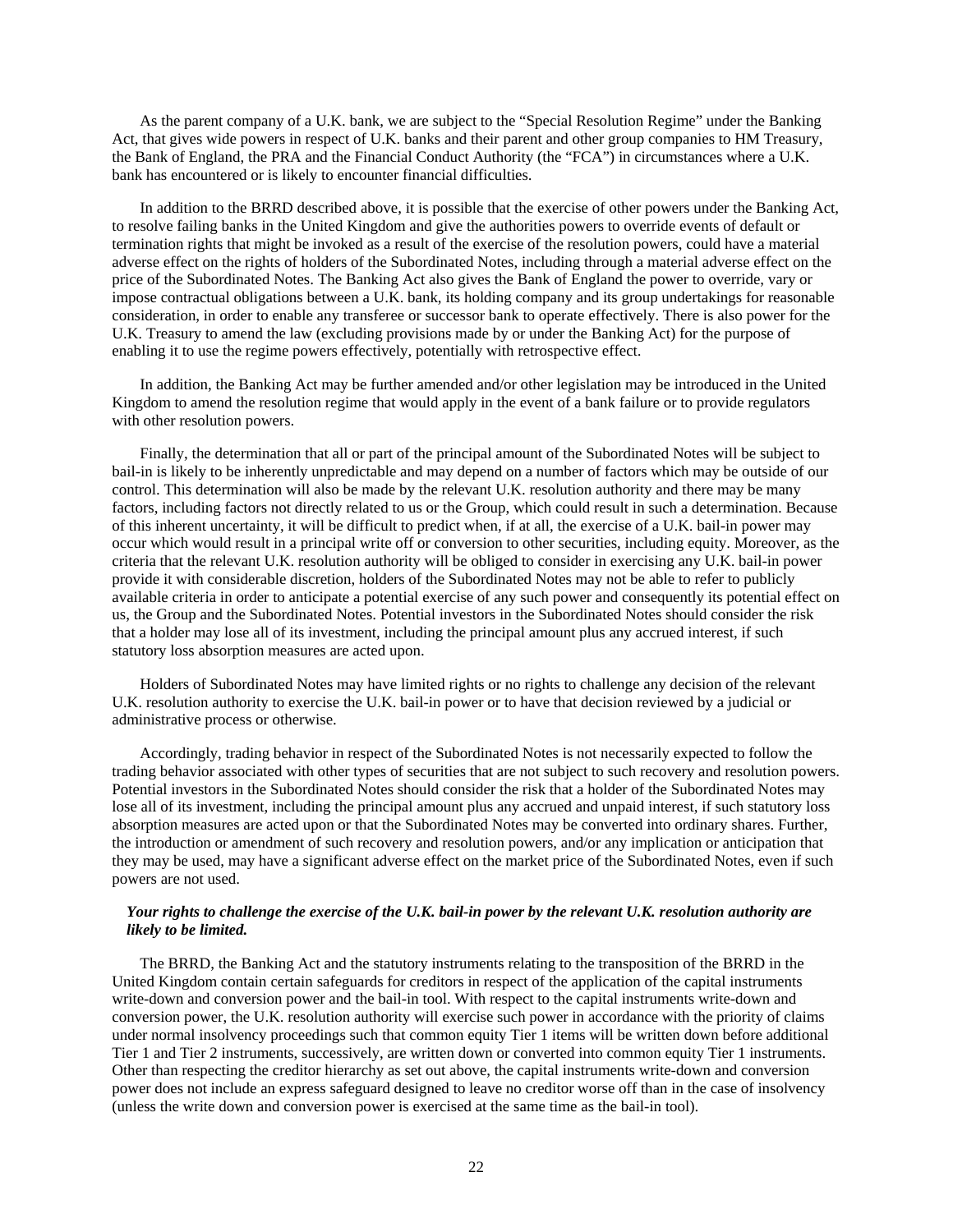With respect to the bail-in tool, the U.K. resolution authority must apply the bail-in tool in accordance with a specified preference order. In particular, the Banking Act requires resolution authorities to write-down or convert debts in the following order: (i) additional Tier 1 instruments, (ii) Tier 2 instruments, (iii) other subordinated claims that do not qualify as additional Tier 1 or Tier 2 instruments and (iv) eligible senior claims. As a result, additional Tier 1 instruments will be written down or converted before Tier 2 instruments or subordinated debt that does not qualify as additional Tier 1 or Tier 2 instruments (and any such Tier 2 instruments or subordinated debt would only be written down or converted if the reduction of additional Tier 1 instruments does not sufficiently reduce the aggregate amount of liabilities that must be written down or converted). Unlike the capital instruments write-down and conversion power, the bail-in tool contains an express safeguard designed to leave no creditor worse off than in the case of insolvency.

Notwithstanding the above, there may be limited protections, if any, that will be available to holders of securities subject to the U.K. bail-in power (including the Subordinated Notes) and to the broader resolution powers of the relevant U.K. resolution authority. For example, the Bank of England's resolution instrument with respect to the exercise of the bail-in tool may make any provision that the Bank of England considers to be appropriate in exercising its specific powers. Such provisions are expected to be specific and tailored to the circumstances that have led to the exercise of the bail-in tool under the Banking Act and there is uncertainty as to the extent to which usual processes and/or procedures under English law will be available to holders of securities (including the Subordinated Notes) or that the safeguards described above will be effective if such powers are exercised. Accordingly, you may have limited or circumscribed rights to challenge any decision of the Bank of England or other relevant U.K. resolution authority to exercise its U.K. bail-in power.

# *Other powers contained in the Special Resolution Regime under the Banking Act may affect your rights under, and the value of your investment in, the Subordinated Notes.*

The "Special Resolution Regime" under the Banking Act also includes powers to (a) transfer all or some of the securities issued by a U.K. bank or its parent, or all or some of the property, rights and liabilities of a U.K. bank or its parent (which would include the Subordinated Notes), to a commercial purchaser or, in the case of securities, into temporary public ownership, or, in the case of property, rights or liabilities, to a bridge bank (an entity owned by the Bank of England); (b) together with another resolution tool only, transfer impaired or problem assets to one or more publicly owned asset management vehicles to allow them to be managed with a view to maximizing their value through eventual sale or orderly wind-down; (c) override any default provisions, contracts or other agreements, including provisions that would otherwise allow a party to terminate a contract or accelerate the payment of an obligation; (d) commence certain insolvency procedures in relation to a U.K. bank; and (e) override, vary or impose contractual obligations, for reasonable consideration, between a U.K. bank or its parent and its group undertakings (including undertakings which have ceased to be members of the group), in order to enable any transferee or successor bank of the U.K. bank to operate effectively.

The Banking Act also gives power to the U.K. government to make further amendments to the law for the purpose of enabling it to use the Special Resolution Regime powers effectively, potentially with retrospective effect.

The powers set out in the Banking Act could affect how credit institutions (and their parent companies) and investment firms are managed as well as, in certain circumstances, the rights of creditors. Accordingly, the taking of any actions contemplated by the Banking Act may affect your rights under the Subordinated Notes, and the value of your Subordinated Notes may be affected by the exercise of any such powers or threat thereof.

#### *The Subordinated Notes may not be a suitable investment for investors.*

An investor should reach a decision to invest in the Subordinated Notes after carefully considering, in conjunction with his or her advisors, the suitability of the Subordinated Notes in light of his or her investment objectives and the other information set out in this Offering Memorandum. None of LBG or the Initial Purchasers makes any recommendation as to whether the Subordinated Notes are a suitable investment for any person.

# *There is no limit on the amount or type of further securities or indebtedness that LBG may issue, incur or guarantee.*

There is no restriction on the amount of securities or other liabilities that LBG may issue, incur or guarantee and which rank senior to, or *pari passu* with, the Subordinated Notes. The issue or guaranteeing of any such securities or the incurrence of any such other liabilities may reduce the amount (if any) recoverable by holders of the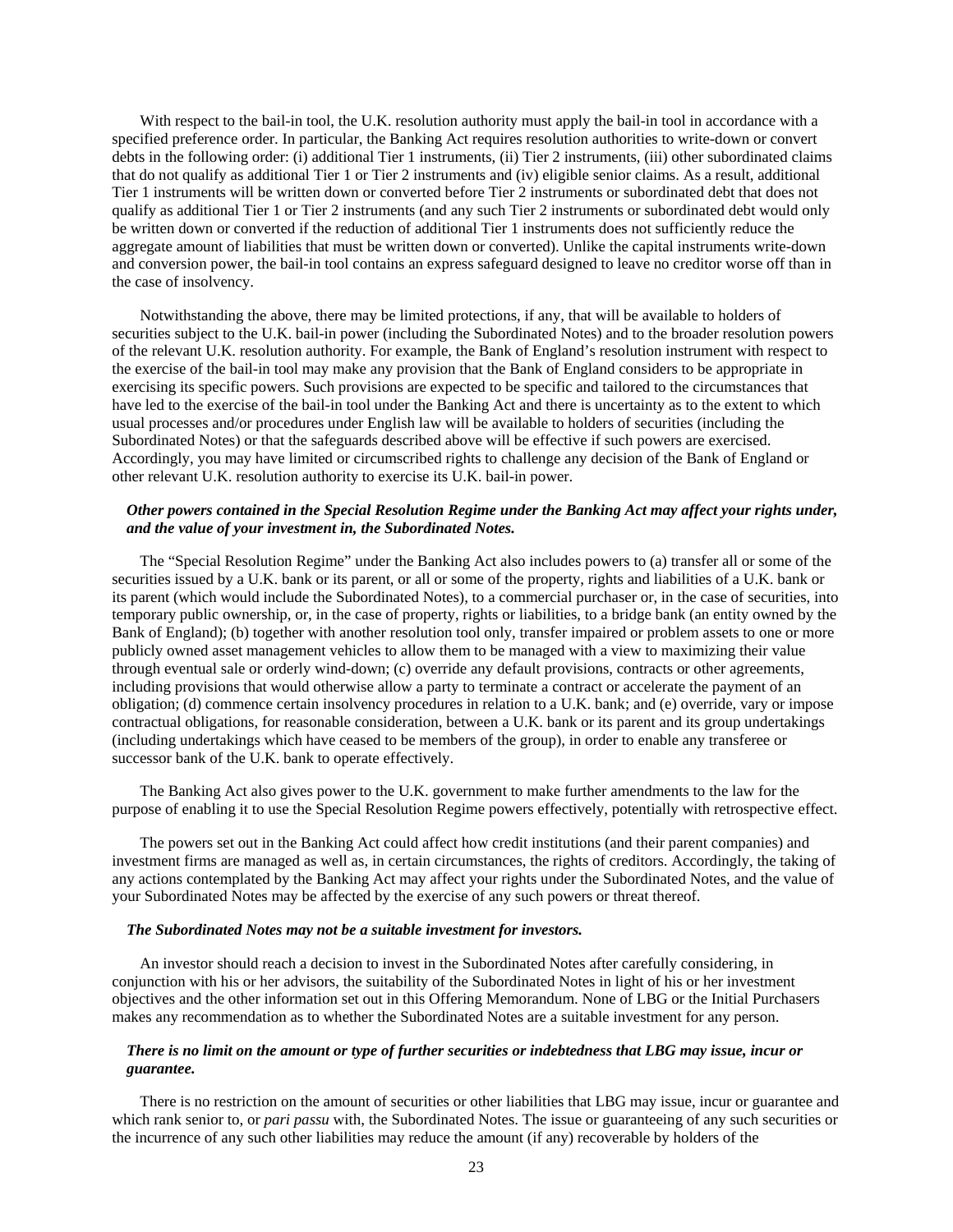Subordinated Notes on a winding up of LBG and may limit LBG's ability to meet its obligations under the Subordinated Notes. In addition, the Subordinated Notes do not contain any restriction on LBG's ability to issue securities that may have preferential rights similar to those of the Subordinated Notes or securities having similar or different provisions.

# *The Subordinated Notes are obligations exclusively of LBG and LBG is structurally subordinated to the creditors of its subsidiaries.*

The Subordinated Notes are obligations exclusively of LBG. LBG is a holding company and conducts substantially all of its operations through its subsidiaries. LBG's subsidiaries are separate and distinct legal entities, and have no obligation to pay any amounts due or to provide LBG with funds to meet any of LBG's payment obligations. LBG's rights to participate in the assets of any subsidiary if such subsidiary is liquidated will be subject to the prior claims of such subsidiary's creditors and any preference shareholders, except in the limited circumstance where LBG is a creditor with claims that are recognized to be ranked ahead of or *pari passu* with such claims. Accordingly, if one of LBG's subsidiaries were to be wound up, liquidated or dissolved, (i) the holders of the Subordinated Notes would have no right to proceed against the assets of such subsidiary, and (ii) the liquidator of such subsidiary would first apply the assets of such subsidiary to settle the claims of the creditors of such subsidiary, including holders (which may include LBG) of any preference shares and other tier 1 capital instruments of such other subsidiary, before LBG, to the extent LBG is an ordinary shareholder of such other subsidiary and would be entitled to receive any distributions from such other subsidiary.

# *The Subordinated Notes are not bank deposits and are not insured or guaranteed by the Federal Deposit Insurance Corporation, the Deposit Insurance Fund, or any other government agency.*

The Subordinated Notes are our obligations but are not bank deposits. In the event of our insolvency, the Subordinated Notes will rank equally with our other unsecured, subordinated obligations and will not have the benefit of any insurance or guarantee of the Federal Deposit Insurance Corporation, The Deposit Insurance Fund, or any other government agency.

# *Changes in law may adversely affect the rights of holders of the Subordinated Notes or may adversely affect the Group's business, financial performance and capital plans.*

Any changes in law or regulations after the date hereof that trigger a Capital Disqualification Event or a Tax Event would entitle LBG, at its option, to redeem the Subordinated Notes, in whole but not in part, as described in more detail under "*Description of the Subordinated Notes—Redemption due to a Capital Disqualification Event*" and "*Description of the Subordinated Notes—Tax Redemption*". See also "*We may redeem the Subordinated Notes prior to maturity if certain adverse tax or regulatory disqualification events occur*".

# *Holders of the Subordinated Notes may find it difficult to enforce civil liabilities against LBG or LBG's directors or officers.*

LBG is incorporated as a public limited company and is registered in Scotland and LBG's directors and officers reside outside of the United States. In addition, all or a substantial portion of LBG's assets are located outside of the United States. As a result, it may be difficult for holders of the Subordinated Notes to effect service of process within the United States on such persons or to enforce judgments against them, including in any action based on civil liabilities under the U.S. federal securities laws.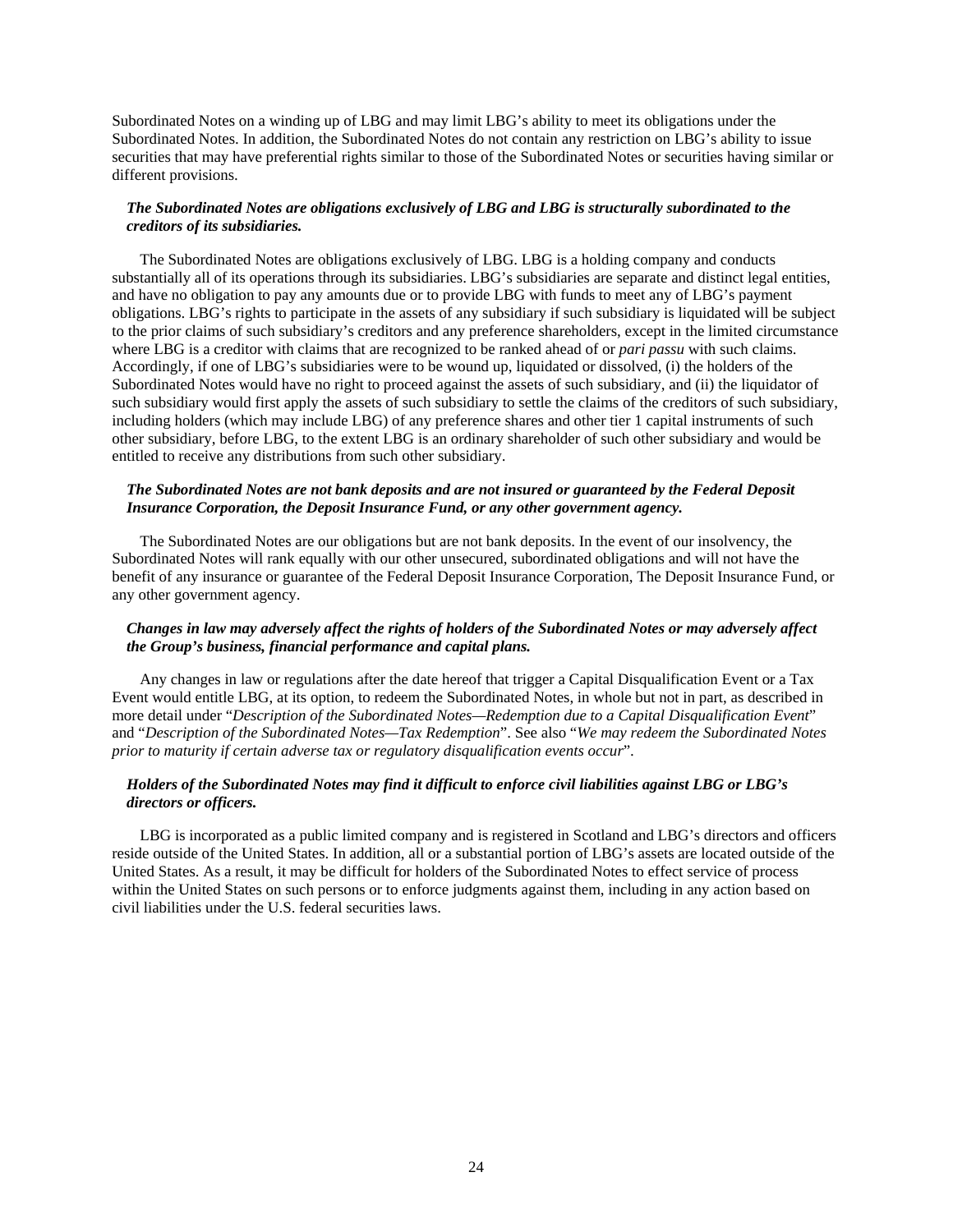# **CAPITALIZATION OF THE GROUP**

The following table shows the Group's capitalization and indebtedness on a consolidated basis in accordance with IFRS as at September 30, 2015.

In accordance with IFRS, certain preference shares are classified as debt and are included in subordinated liabilities in the table below. The table below should be read in conjunction with, and is qualified in its entirety by reference to, our historical financial statements and the accompanying notes incorporated by reference herein.

|                                                       | As at September 30, 2015 |
|-------------------------------------------------------|--------------------------|
|                                                       | (f <sub>rm</sub> )       |
| Capitalization                                        |                          |
| <b>Equity</b>                                         |                          |
|                                                       | 43.226                   |
|                                                       | 5,355                    |
|                                                       | 421                      |
| <b>Total equity</b>                                   | 49,002                   |
| <b>Indebtedness</b>                                   |                          |
| <b>Subordinated liabilities</b>                       | 23,301                   |
| <b>Debt securities</b>                                |                          |
|                                                       | 86.329                   |
| Liabilities held at fair value through profit or loss |                          |
|                                                       | 7,718                    |
|                                                       | 94,047                   |
|                                                       | 117,348                  |
|                                                       | 166,350                  |

Excluding indebtedness issued under government-guaranteed funding programs, none of the indebtedness set forth above is guaranteed by persons other than members of the Group. As of September 30, 2015, all indebtedness was unsecured except for £36.5 billion of securitization notes and covered bonds and £3.2 billion of debt securities issued by the Group's asset-backed conduits.

Other than the redemption, at their call dates, of £137 million of preference shares on October 1, 2015, £48 million of undated subordinated liabilities on October 14, 2015 and £35 million of dated subordinated liabilities on October 18, 2015, there have been no further issuances or redemptions of subordinated liabilities since September 30, 2015.

Other than as disclosed herein, there has been no material change in the information set forth in the table above since September 30, 2015.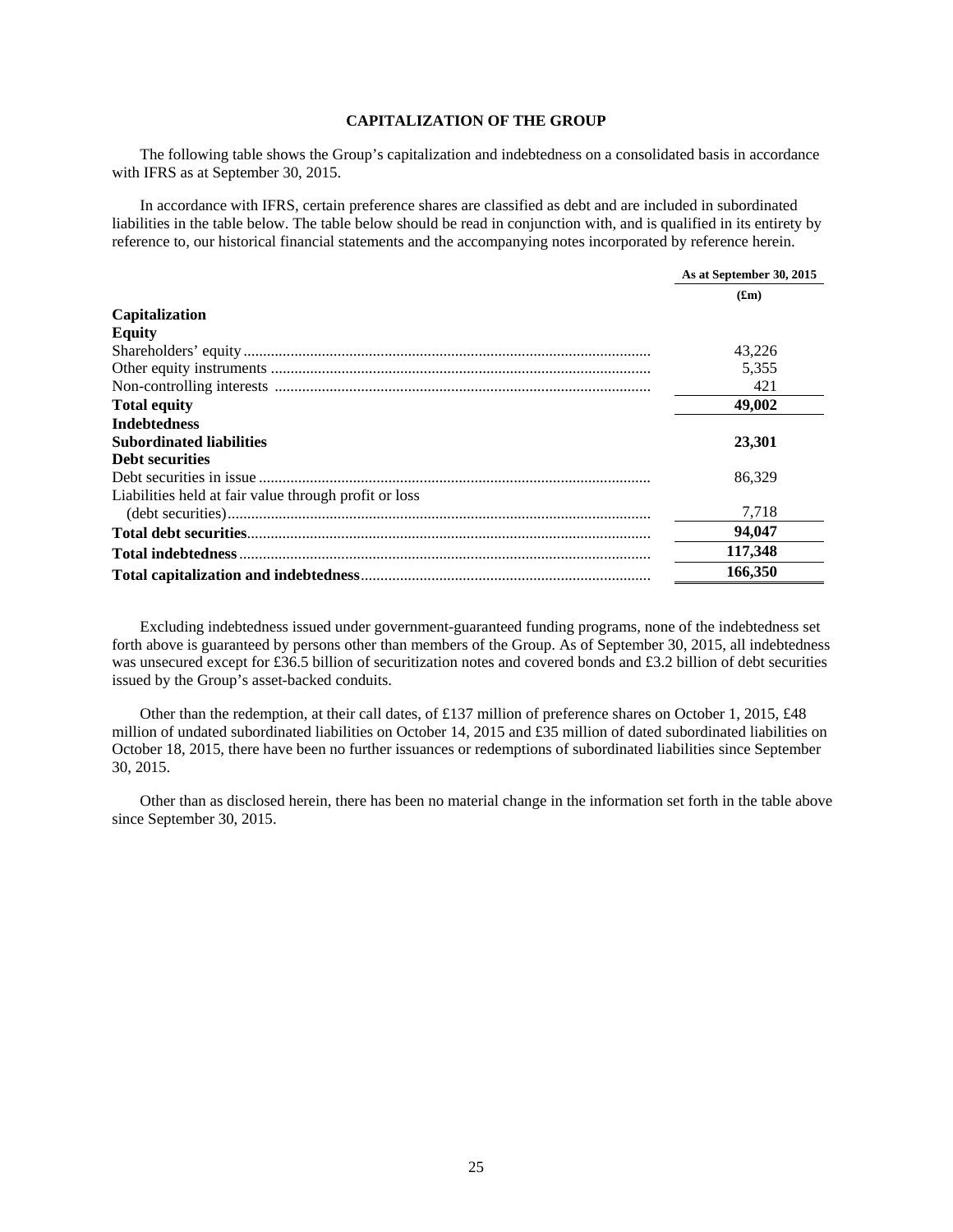# **USE OF PROCEEDS**

The Issuer estimates that the net proceeds of this offering will be approximately U.S.\$496,830,000, after deducting expenses and the Initial Purchasers' fees and commissions. The Group intends to use the net proceeds for general corporate purposes.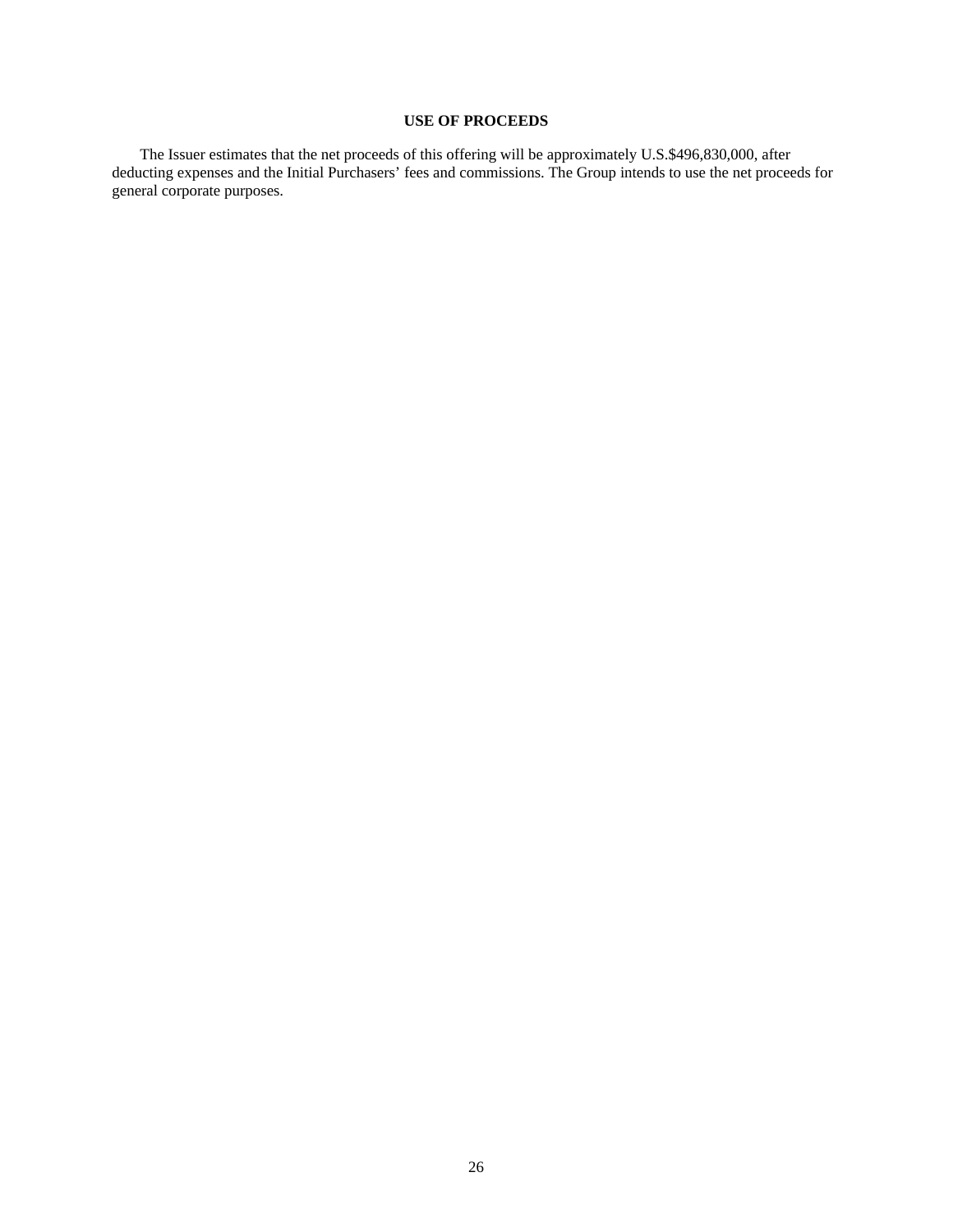## **DESCRIPTION OF THE SUBORDINATED NOTES**

 *The following is a summary of certain terms of the Subordinated Notes. It does not purport to be complete and is subject to, and qualified in its entirety by reference to, the Subordinated Debt Securities Indenture dated as of November 4, 2014 (the "Subordinated Indenture"), between LBG as Issuer and The Bank of New York Mellon acting through its London Branch as Trustee, as supplemented by a Second Supplemental Indenture which we expect to be dated on or about December 1, 2015 (the "Second Supplemental Indenture" and, together with the Subordinated Indenture, the "Indenture"), under which the Subordinated Notes are to be issued.* 

The Subordinated Notes will be issued in an aggregate principal amount of up to U.S.\$500,000,000 and will mature on December 1, 2045. From and including the date of issuance, interest will accrue on the Subordinated Notes at a rate of 5.300% per annum. Interest will accrue from December 1, 2015. Interest will be payable semiannually in arrears on June 1 and December 1 of each year, commencing on June 1, 2016. Interest will be paid to holders of record of the Subordinated Notes in respect of the principal amount thereof outstanding 15 calendar days preceding the relevant interest payment date, whether or not a Business Day.

Interest on the Subordinated Notes will be calculated on the basis of a 360-day year consisting of twelve 30-day months and, in the case of an incomplete month, on the basis of the actual number of days elapsed in such period. If any scheduled interest payment date is not a Business Day, we will pay interest on the next Business Day, but interest on that payment will not accrue during the period from and after the scheduled interest payment date. If the scheduled maturity date or date of redemption or repayment is not a Business Day, we may pay interest and principal on the next succeeding Business Day, but interest on that payment will not accrue during the period from and after the scheduled maturity date or date of redemption or repayment.

In this description of the Subordinated Notes, the following expressions have the following meanings:

"Business Day" means any day, other than Saturday or Sunday, that is neither a legal holiday nor a day on which banking institutions are authorized or required by law or regulation to close in the City of New York or in the City of London.

"Capital Disqualification Event" shall be deemed to have occurred if at any time LBG determines that as a result of a change (which has occurred or which the Relevant Regulator considers to be sufficiently certain) in the regulatory classification of the Subordinated Notes which becomes effective after December 1, 2015 (the "Issue Date") and that results, or would be likely to result, in the entire principal amount of the Subordinated Notes being excluded from the Tier 2 Capital of LBG.

"Regulatory Capital Requirements" means any applicable minimum capital or capital requirements specified for banks or financial groups by the Relevant Regulator.

"Relevant Regulator" means the U.K. Prudential Regulation Authority (the "PRA") or such other governmental authority in the United Kingdom (or if the Issuer becomes domiciled in a jurisdiction other than the United Kingdom, in such other jurisdiction) having primary supervisory authority with respect to the Issuer and/or the Group.

"Senior Creditors" means in respect of the Issuer (i) creditors of the Issuer whose claims are admitted to proof in the winding-up or administration of the Issuer and who are unsubordinated creditors of the Issuer and (ii) creditors of the Issuer whose claims are or are expressed to be subordinated to the claims of other creditors of the Issuer (other than those whose claims constitute, or would, but for any applicable limitation on the amount of such capital, constitute Tier 1 Capital or Tier 2 Capital of the Issuer, or whose claims rank or are expressed to rank *pari passu* with, or junior to, the claims of holders of the Subordinated Notes).

"Tier 1 Capital" has the meaning given to it by the Relevant Regulator from time to time.

"Tier 2 Capital" has the meaning given to it by the Relevant Regulator from time to time.

## **General**

The Subordinated Notes will constitute our direct, unconditional, unsecured and subordinated obligations ranking *pari passu* without any preference among themselves and ranking junior in right of payment to the claims of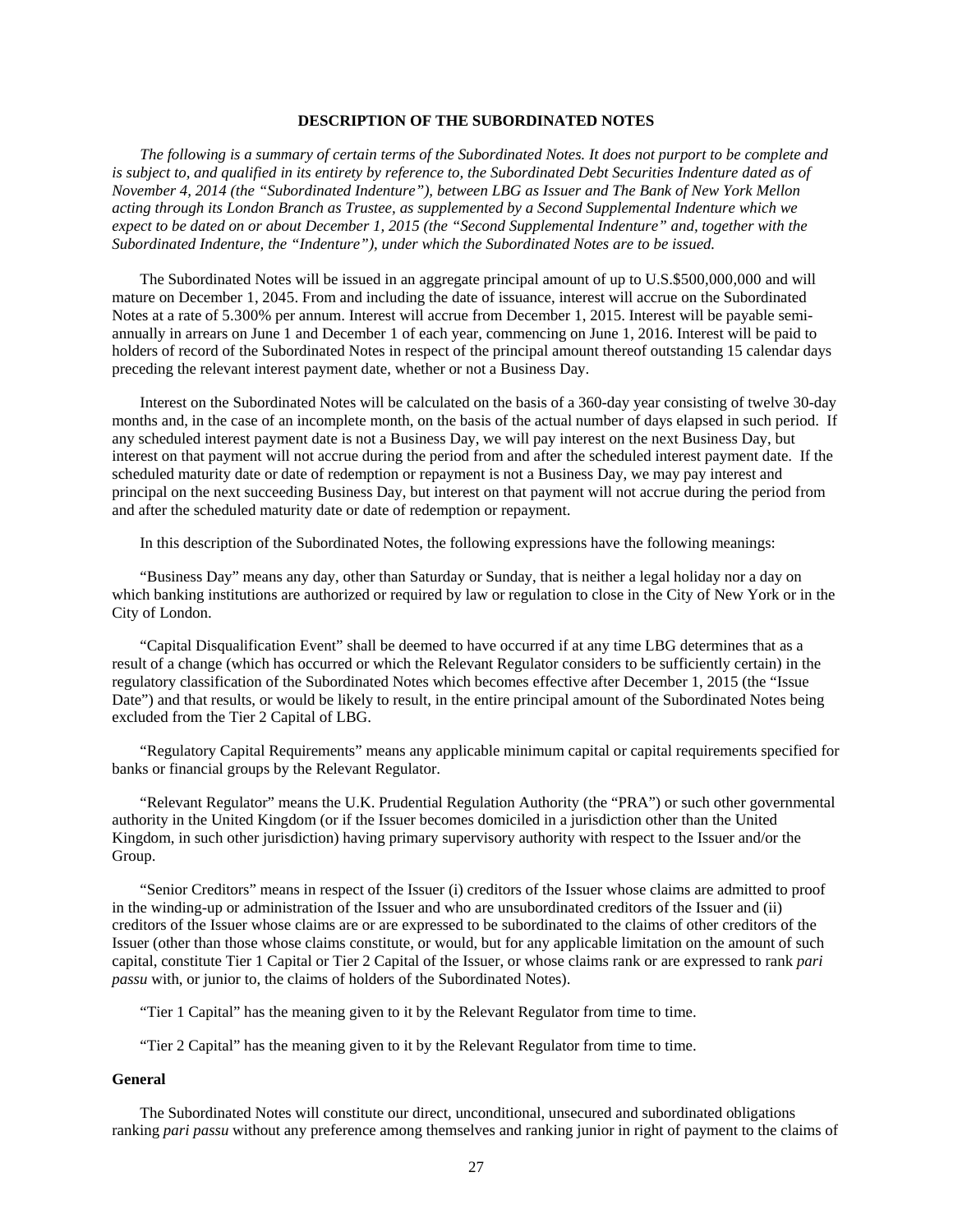any existing and future unsecured and unsubordinated indebtedness. In a winding up or in the event that an administrator has been appointed in respect of us and notice has been given that it intends to declare and distribute a dividend, all amounts due in respect of or arising under (including any damages awarded for breach of any obligations under) the Subordinated Notes will be subordinated to, and subject in right of payment to the prior payment in full of, all claims of all Senior Creditors.

The rights and claims of the holders of the Subordinated Notes shall rank at least *pari passu* with the claims of holders of all obligations of the Issuer which constitute, or would but for any applicable limitation on the amount of such capital constitute, Tier 2 Capital of the Issuer and in priority to (1) the claims of holders of all obligations of the Issuer which constitute Tier 1 Capital of the Issuer, (2) the claims of holders of all undated or perpetual subordinated obligations of the Issuer and (3) the claims of holders of all share capital of the Issuer.

In addition, because we are a holding company, our rights to participate in the assets of any subsidiary if it is liquidated will be subject to the prior claims of its creditors, including in the case of bank subsidiaries, their depositors, except to the extent that we may be a creditor with recognized claims against the subsidiary.

The Subordinated Notes will constitute a separate series of subordinated debt securities issued under the Subordinated Indenture as amended by the Second Supplemental Indenture. Book-entry interests in the Subordinated Notes will be issued in minimum denominations of \$200,000 and in integral multiples of \$1,000 in excess thereof.

The Subordinated Notes have not been registered under the Securities Act and are offered pursuant to an exemption from, or in a transaction not subject to, the registration requirements of the Securities Act.

The Subordinated Notes will be entitled to registration rights pursuant to the Registration Rights Agreement.

The principal corporate trust office of the Trustee in London, United Kingdom, is designated as the principal paying agent. We may at any time designate additional paying agents or rescind the designation of paying agents or approve a change in the office through which any paying agent acts.

We will issue the Subordinated Notes in fully registered form. The Subordinated Notes will be represented by one or more global securities in the name of a nominee of DTC. You will hold beneficial interest in the Subordinated Notes through DTC and its participants. The Initial Purchasers expect to deliver the Subordinated Notes through the facilities of DTC on December 1, 2015. For a more detailed summary of the form of the Subordinated Notes and settlement and clearance arrangements, you should read "*—Form of Subordinated Notes; Book-Entry System*". Indirect holders trading their beneficial interests in the Subordinated Notes through DTC must trade in DTC's same-day funds settlement system and pay in immediately available funds. Secondary market trading will occur in the ordinary way following the applicable rules and clearing system operating procedures of DTC, including those of its indirect participants, Euroclear and Clearstream, Luxembourg.

Definitive debt securities will only be issued in limited circumstances described under "*—Form of Subordinated Notes; Book-Entry System*".

Payment of principal of and interest on the Subordinated Notes, so long as the Subordinated Notes are represented by global securities, will be made in immediately available funds. Beneficial interests in the global securities will trade in the same-day funds settlement system of DTC, and secondary market trading activity in such interests will therefore settle in same-day funds.

All payments in respect of the Subordinated Notes by us or our paying agent will be made subject to any deduction or withholding that may be imposed or levied by any jurisdiction. Except as provided under "*—Payment of Additional Amounts*" below, no Additional Amounts will be paid on the Subordinated Notes with respect to any such amounts withheld. For the avoidance of doubt, notwithstanding anything to the contrary herein, if by reason of Sections 1471-1474 of the U.S. Internal Revenue Code and the U.S. Treasury regulations thereunder or any agreement with the U.S. Internal Revenue Service in connection with these sections or regulations ("FATCA"), any intergovernmental agreement between the United States and the United Kingdom or any other jurisdiction with respect to FATCA, or any law, regulation or other official guidance enacted in any jurisdiction implementing, or relating to, FATCA or any intergovernmental agreement, any of us, the Trustee, our paying agent or another withholding agent deducts and withholds from any amount payable on, or in respect of, the Subordinated Notes, the amounts so deducted or withheld shall be treated as having been paid to the holder of the Subordinated Notes, and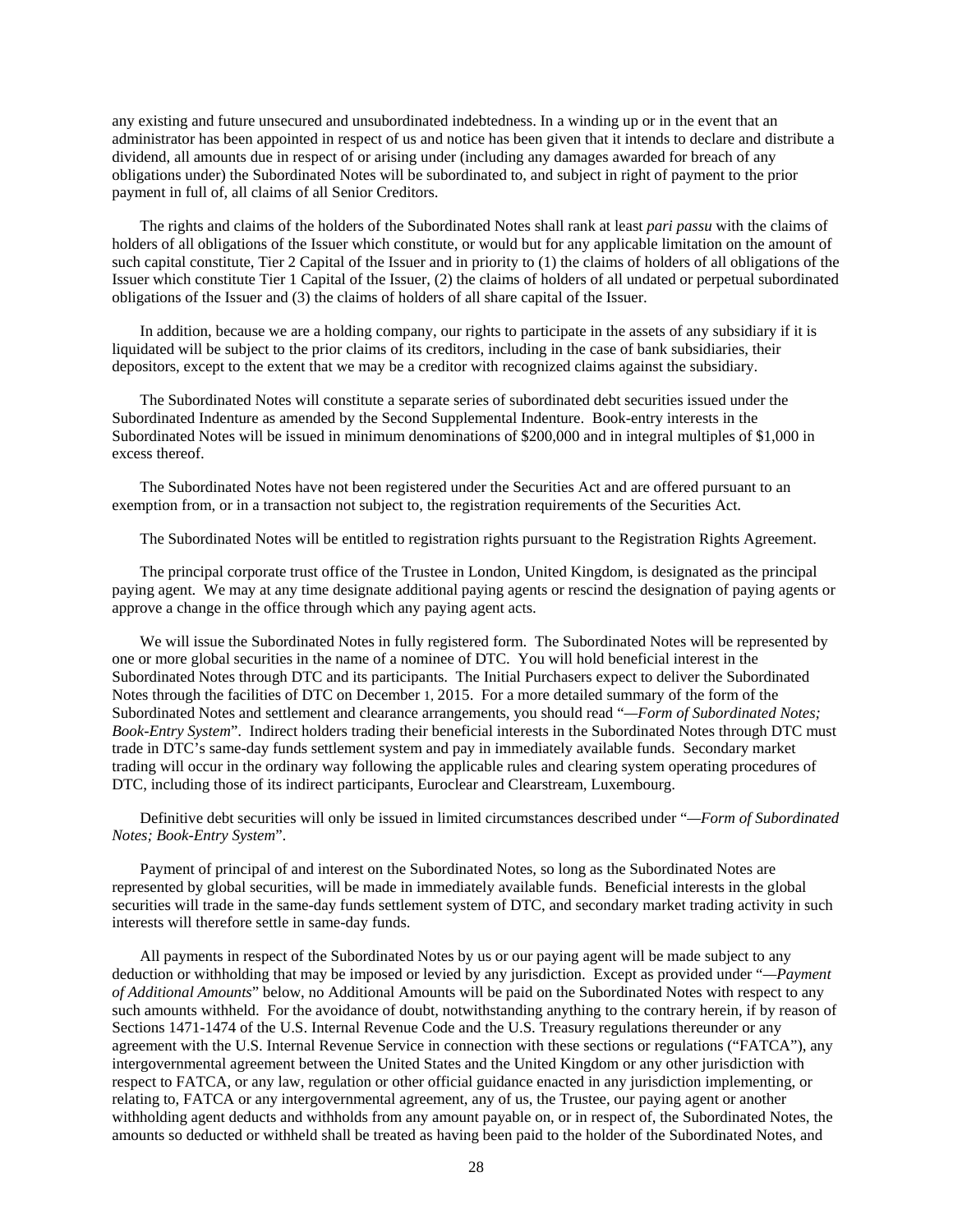no Additional Amounts will be paid on account of any such deduction or withholding. Neither we, the Trustee or our paying agent shall have any liability in connection with our compliance with any such withholding obligation under applicable law.

## **Agreement with Respect to the Exercise of U.K. Bail-in Power**

Notwithstanding any other agreements, arrangements, or understandings between us and any holder or beneficial owner of the Subordinated Notes, by purchasing or acquiring the Subordinated Notes, each holder (including each beneficial owner) of the Subordinated Notes acknowledges, accepts, agrees to be bound by and consents to the exercise of any U.K. bail-in power (as defined below) by the relevant U.K. resolution authority that may result in (i) the reduction or cancellation of all, or a portion, of the principal amount of, or interest on, the Subordinated Notes; (ii) the conversion of all, or a portion, of the principal amount of, or interest on, the Subordinated Notes into shares or other securities or other obligations of LBG or another person; and/or (iii) the amendment or alteration of the maturity of the Subordinated Notes, or amendment of the amount of interest due on the Subordinated Notes, or the dates on which interest becomes payable, including by suspending payment for a temporary period; which U.K. bail-in power may be exercised by means of variation of the terms of the Subordinated Notes solely to give effect to the exercise by the relevant U.K. resolution authority of such U.K. bailin power. With respect to (i), (ii) and (iii) above, references to principal and interest shall include payments of principal and interest that have become due and payable (including principal that has become due and payable at the maturity date), but which have not been paid, prior to the exercise of any U.K. bail-in power. Each holder and beneficial owner of the Subordinated Notes further acknowledges and agrees that the rights of the holders and/or beneficial owners under the Subordinated Notes are subject to, and will be varied, if necessary, solely to give effect to, the exercise of any U.K. bail-in power by the relevant U.K. resolution authority.

For these purposes, a "U.K. bail-in power" is any write-down and/or conversion power existing from time to time under any laws, regulations, rules or requirements relating to the resolution of banks, banking group companies, credit institutions and/or investment firms incorporated in the United Kingdom in effect and applicable in the United Kingdom to us and the Group, including but not limited to any such laws, regulations, rules or requirements which are implemented, adopted or enacted within the context of a European Union directive or regulation of the European Parliament and of the Council establishing a framework for the recovery and resolution of credit institutions and investment firms and/or within the context of a U.K. resolution regime under the Banking Act as the same has been or may be amended from time to time (whether pursuant to the Banking Reform Act 2013, secondary legislation or otherwise), pursuant to which obligations of a bank, banking group company, credit institution or investment firm or any of its affiliates can be reduced, cancelled, amended, transferred and/or converted into shares or other securities or obligations of the obligor or any other person (and a reference to the "relevant U.K. resolution authority" is to any authority with the ability to exercise a U.K. bail-in power).

*According to the principles contained in the BRRD and the amendments to the Banking Act by way of the Banking Reform Act 2013, we expect that the relevant U.K. resolution authority would exercise its U.K. bail-in powers in respect of the Subordinated Notes having regard to the hierarchy of creditor claims (with the exception of excluded liabilities) and that the claims of holders of the Subordinated Notes would be treated equally in respect of the exercise of the U.K. bail-in powers with all other claims that would rank pari passu with the Subordinated Notes upon an insolvency of the Issuer.* 

No repayment of the principal amount of the Subordinated Notes or payment of interest on the Subordinated Notes shall become due and payable after the exercise of any U.K. bail-in power by the relevant U.K. resolution authority unless, at the time that such repayment or payment, respectively, is scheduled to become due, such repayment or payment would be permitted to be made by us under the laws and regulations of the United Kingdom and the European Union applicable to us or other members of the Group.

For a discussion of certain risk factors relating to the U.K. bail-in power, see "*Risk Factors—Risks relating to the Subordinated Notes*"*.* 

By purchasing or acquiring the Subordinated Notes, each holder and beneficial owner of the Subordinated Notes: (i) acknowledges and agrees that the exercise of the U.K. bail-in power by the relevant U.K. resolution authority with respect to the Subordinated Notes shall not give rise to a Default or Event of Default for purposes of Section 315(b) (Notice of Default) and Section 315(c) (Duties of the Trustee in Case of Default) of the TIA; and (ii) to the extent permitted by the TIA, waives any and all claims against the Trustee for, agrees not to initiate a suit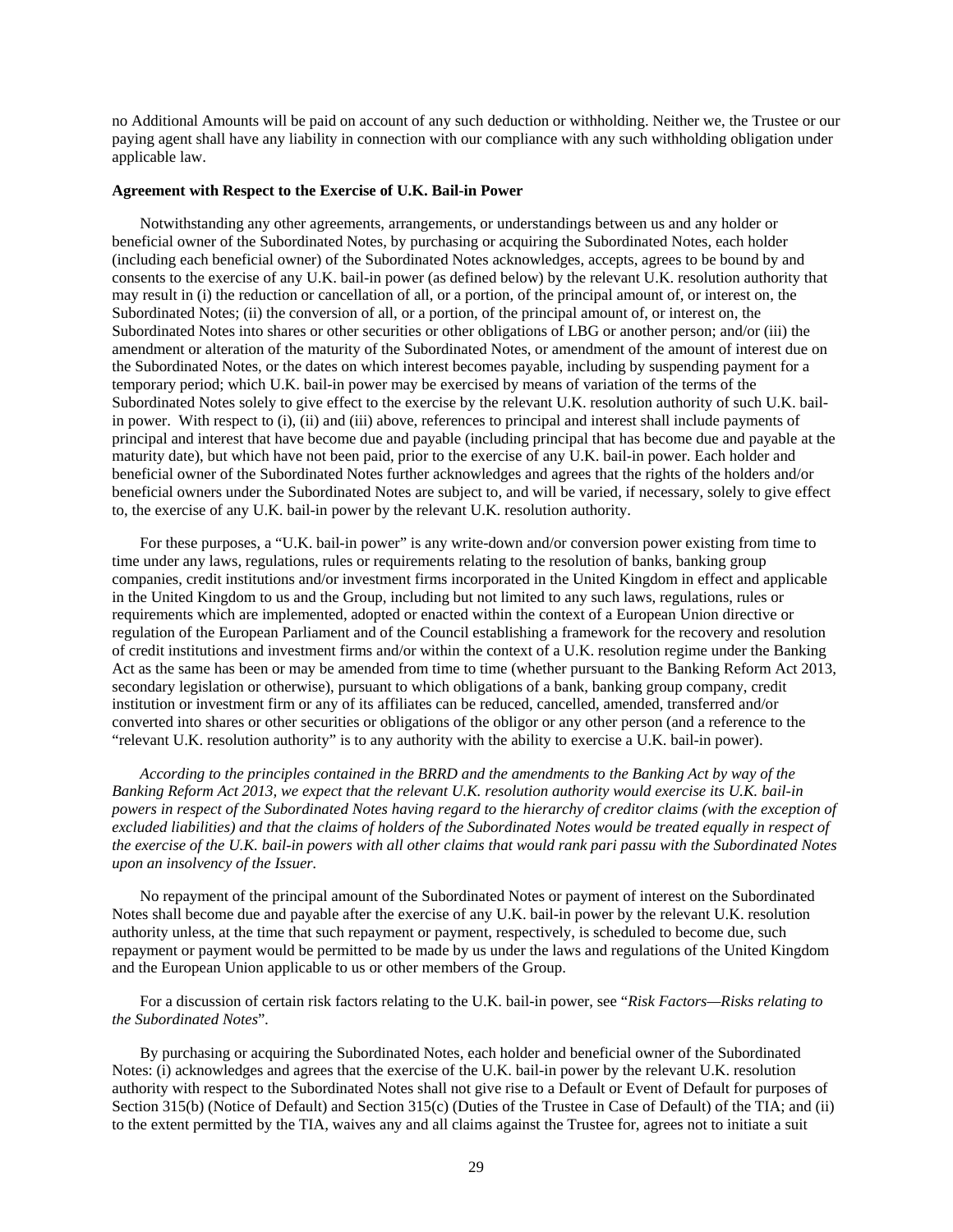against the Trustee in respect of, and agrees that the Trustee shall not be liable for, any action that the Trustee takes, or abstains from taking, in either case in accordance with the exercise of the U.K. bail-in power by the relevant U.K. resolution authority with respect to the Subordinated Notes.

By purchasing or acquiring the Subordinated Notes, each holder and beneficial owner shall also be deemed to have (i) consented to the exercise of any U.K. bail-in power as it may be imposed without any prior notice by the relevant U.K. resolution authority of its decision to exercise such power with respect to the Subordinated Notes and (ii) authorized, directed and requested DTC and any direct participant in DTC or other intermediary through which it holds such Subordinated Notes to take any and all necessary action, if required, to implement the exercise of any U.K. bail-in power with respect to the Subordinated Notes as it may be imposed, without any further action or direction on the part of such holder or beneficial owner or the Trustee.

Upon the exercise of the U.K. bail-in power by the relevant U.K. resolution authority with respect to the Subordinated Notes, we shall provide a written notice to DTC as soon as practicable regarding such exercise of the U.K. bail-in power for purposes of notifying holders of such occurrence. We shall also deliver a copy of such notice to the Trustee for information purposes.

## **Events of Default; Default; Limitation of Remedies**

## *Events of Default*

An "Event of Default" shall result if:

- a court of competent jurisdiction makes an order for the winding-up of LBG which is not successfully appealed within 30 days; or
- an effective shareholders' resolution is validly adopted for the winding-up of LBG, other than under or in connection with a scheme of amalgamation or reconstruction not involving a bankruptcy or insolvency.

If an Event of Default occurs, the Trustee or the holder or holders of at least 25% in aggregate principal amount of the outstanding Subordinated Notes may declare to be due and payable immediately in accordance with the terms of the Indenture the principal amount of, and any accrued but unpaid payments, and any Additional Amounts (as defined below), on the Subordinated Notes. However, after this declaration but before the Trustee obtains a judgment or decree for payment of money due, the holder or holders of a majority in aggregate principal amount of the outstanding Subordinated Notes may rescind the declaration of acceleration and its consequences, but only if all Events of Default have been remedied and all payments due, other than those due as a result of acceleration, have been made.

## *Defaults*

A "Default" with respect to the Subordinated Notes shall result if:

- any installment of interest is not paid on or before its Interest Payment Date and such failure continues for 14 days; or
- all or any part of the principal of the Subordinated Notes is not paid when it otherwise becomes due and payable, whether upon redemption or otherwise, and such failure continues for seven days.

If a Default occurs, the Trustee may commence a proceeding for the winding-up of LBG, provided that the Trustee may not declare the principal amount of any outstanding Subordinated Notes to be due and payable.

However, a failure to make any payment on a Subordinated Note shall not be a Default if it is withheld or refused in order to comply with any applicable fiscal or other law or regulation or order of any court of competent jurisdiction and LBG delivers an opinion of counsel to the Trustee with that conclusion, at any time before the expiry of the applicable 14 day or seven day period by independent legal advisers.

Notwithstanding any contrary provisions, nothing shall impair the right of a holder, absent the holder's consent, to sue for any payments due but unpaid with respect to the Subordinated Notes.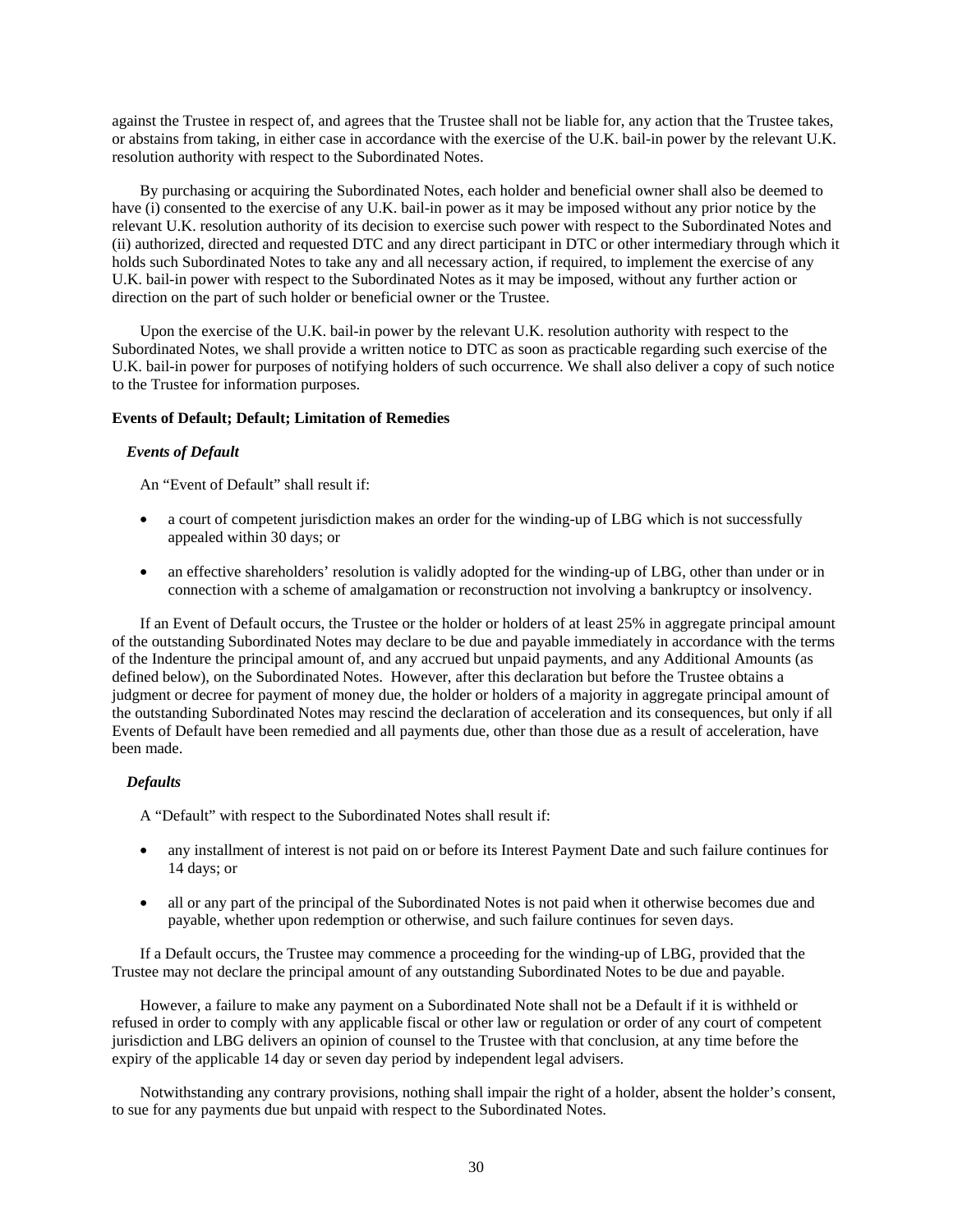Subject to applicable law, no holder may exercise or claim any right of set-off, counterclaim, combination of accounts, compensation or retention in respect of any amount owed to it by LBG arising under or in connection with the Subordinated Notes. By accepting a Subordinated Note, each holder will be deemed to have waived any right of set-off, counterclaim, combination of accounts, compensation and retention with respect to the Subordinated Note or the Indenture (or between obligations which LBG may have under or in respect of any Subordinated Note and any liability owed by a holder to LBG) that they might otherwise have against LBG, whether before or during such winding up.

#### *General*

The holder or holders of not less than a majority in aggregate principal amount of the outstanding Subordinated Notes may waive any past Event of Default or Default, except an Event of Default or Default in respect of the payment of interest, if any, or principal of (or premium, if any) or payments on any Subordinated Note or a covenant or provision of the Indenture which cannot be modified or amended without the consent of each holder of the Subordinated Notes.

Subject to the provisions of the Indenture relating to the duties of the Trustee, if an Event of Default or a Default occurs, the Trustee will be under no obligation to take direction from any holder or holders of the Subordinated Notes, unless they have offered reasonable indemnity to the Trustee. Subject to the Indenture provisions for the indemnification of the Trustee, the holder or holders of a majority in aggregate principal amount of the outstanding Subordinated Notes shall have the right to direct the time, method and place of conducting any proceeding for any remedy available to the Trustee or exercising any trust or power conferred on the Trustee, if the direction is not in conflict with any rule of law or with the Indenture and does not expose the Trustee to undue risk and the action would not be unjustly prejudicial to the holder or holders of the Subordinated Notes not taking part in that direction. The Trustee may take any other action that it deems proper which is not inconsistent with that direction.

The Indenture provides that the Trustee will, within 90 days after the occurrence of an Event of Default or a Default, give to each holder of the Subordinated Notes notice of the Event of Default or Default known to it, unless the Event of Default or Default, has been cured or waived. However, the Trustee shall be protected in withholding notice if it determines in good faith that withholding notice is in the interest of the holders.

We are required to furnish to the Trustee a statement as to our compliance with all conditions and covenants under the Indenture (i) annually, and (ii) within five Business Days of a written request from the Trustee.

#### **Additional Issuances**

We may, without the consent of the holders of the Subordinated Notes, issue additional notes having the same ranking and same interest rate, maturity date, redemption terms and other terms as the Subordinated Notes described in this Offering Memorandum except for the price to the public, Issue Date and first interest payment date, provided however that such additional notes must be fungible with the Subordinated Notes for U.S. federal income tax purposes. Any such additional notes, together with the Subordinated Notes offered by this Offering Memorandum, will constitute a single series of securities under the Indenture. There is no limitation on the amount of Subordinated Notes or other debt securities that we may issue under such Indenture.

## **Tax Redemption**

If at any time a Tax Event has occurred, LBG may, subject to the satisfaction of the conditions described under "*—Conditions to Redemption and Repurchases*" below, redeem the Subordinated Notes in whole but not in part at any time at 100% of their principal amount, together with any accrued interest to, but excluding, the date fixed for redemption.

## A "Tax Event" is deemed to have occurred if:

(1) LBG determines that as a result of a Tax Law Change, in making any payments on the Subordinated Notes, LBG has paid or will or would on the next payment date be required to pay any Additional Amounts (as defined below) to any holder pursuant to "*—Payment of Additional Amounts*" below and/or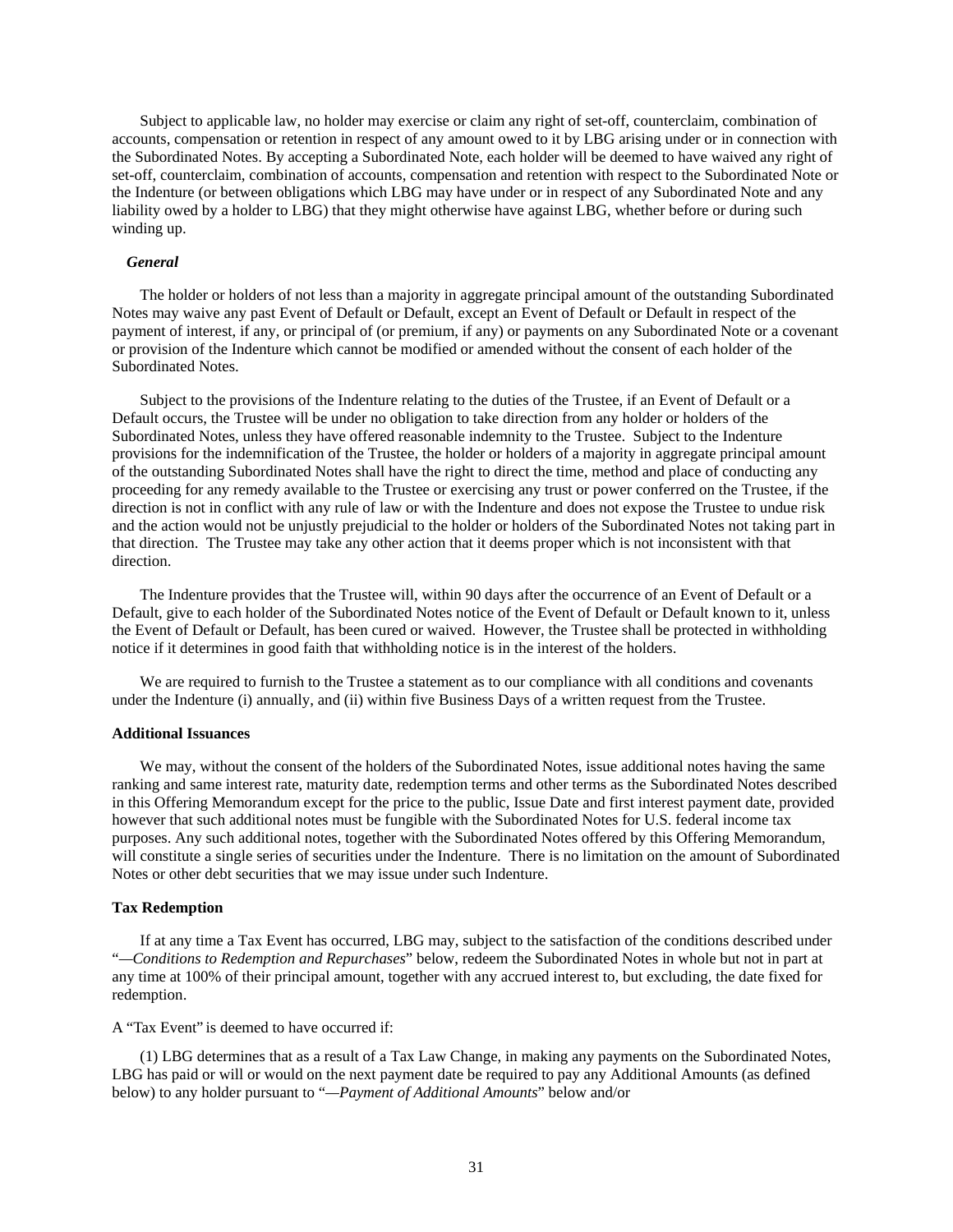(2) a Tax Law Change would:

- result in LBG not being entitled to claim a deduction in respect of any payments in respect of the Subordinated Notes in computing LBG's taxation liabilities or materially reduce the amount of such deduction;
- prevent the Subordinated Notes from being treated as loan relationships for United Kingdom tax purposes;
- as a result of the Subordinated Notes being in issue, result in LBG not being able to have losses or deductions set against the profits or gains, or profits or gains offset by the losses or deductions, of companies with which it is or would otherwise be so grouped for applicable United Kingdom tax purposes (whether under the group relief system current as of the date of issue of the Subordinated Notes or any similar system or systems having like effect as may from time to time exist);
- result in a United Kingdom tax liability, or the receipt of income or profit which would be subject to United Kingdom tax, in respect of a write-down of the principal amount of the Subordinated Notes or the conversion of the Subordinated Notes into shares or other obligations of LBG; or
- result in a Subordinated Note or any part thereof being treated as a derivative or an embedded derivative for United Kingdom tax purposes,

in each case, *provided that*, LBG could not avoid the foregoing in connection with the Subordinated Notes by taking measures reasonably available to it.

"Tax Law Change" means a change in, or amendment to, the laws or regulations of the United Kingdom, or any political subdivision or authority therein or thereof, having the power to tax, including any treaty to which the United Kingdom is a party, or any change in any generally published application or interpretation of such laws, including a decision of any court or tribunal, or any change in the generally published application or interpretation of such laws by any relevant tax authority or any generally published pronouncement by any tax authority, which change, amendment or pronouncement (x) (subject to (y)) becomes, or would become, effective on or after the Issue Date, or (y) in the case of a change in law, if such change is enacted by United Kingdom Act of Parliament or implemented by statutory instrument, on or after the Issue Date;

Notice of any redemption of the Subordinated Notes due to the occurrence of a Tax Event will be given to holders not less than 30 nor more than 60 calendar days prior to the date of such redemption in accordance with "*— Conditions to Redemption and Repurchases*" below, and to the Trustee at least ten (10) Business Days prior to such date, unless a shorter notice period shall be satisfactory to the Trustee.

Prior to the giving of any notice of redemption, LBG must deliver to the Trustee (i) a legal opinion, in a form satisfactory to the Trustee, to the effect that a Tax Event has occurred, and (ii) an officer's certificate confirming that (1) all the conditions necessary for redemption have occurred and that LBG could not avoid the consequences of the Tax Event by taking measures reasonably available to it, and (2) that the Relevant Regulator is satisfied that the relevant change or event is material and was not reasonably foreseeable by LBG on the Issue Date. The Trustee shall be entitled to accept such opinion and officer's certificate without any further inquiry, in which event such opinion and officer's certificate shall be conclusive and binding on the Trustee and the holders of the Subordinated Notes.

## **Redemption due to a Capital Disqualification Event**

We may redeem the Subordinated Notes in whole but not in part upon not less than 30 calendar days' nor more than 60 calendar days' notice to the holders of the Subordinated Notes if, at any time immediately prior to the giving of the notice referred to above, a Capital Disqualification Event has occurred. In the event of such a redemption, the redemption price of the Subordinated Notes will be 100% of their principal amount together with any accrued but unpaid interest to, but excluding, the date fixed for redemption. Any right of redemption will be subject to the conditions set forth under "—*Conditions to Redemption and Repurchases*" below.

Prior to the giving of any notice of redemption, LBG must deliver to the Trustee an officer's certificate stating that (1) a Capital Disqualification Event has occurred, and (2) LBG has demonstrated to the satisfaction of the Relevant Regulator that the relevant change was not reasonably foreseeable by LBG as at the Issue Date. The Trustee shall be entitled to accept such officer's certificate without any further inquiry, in which event such officer's certificate shall be conclusive and binding on the Trustee and the holders of the Subordinated Notes.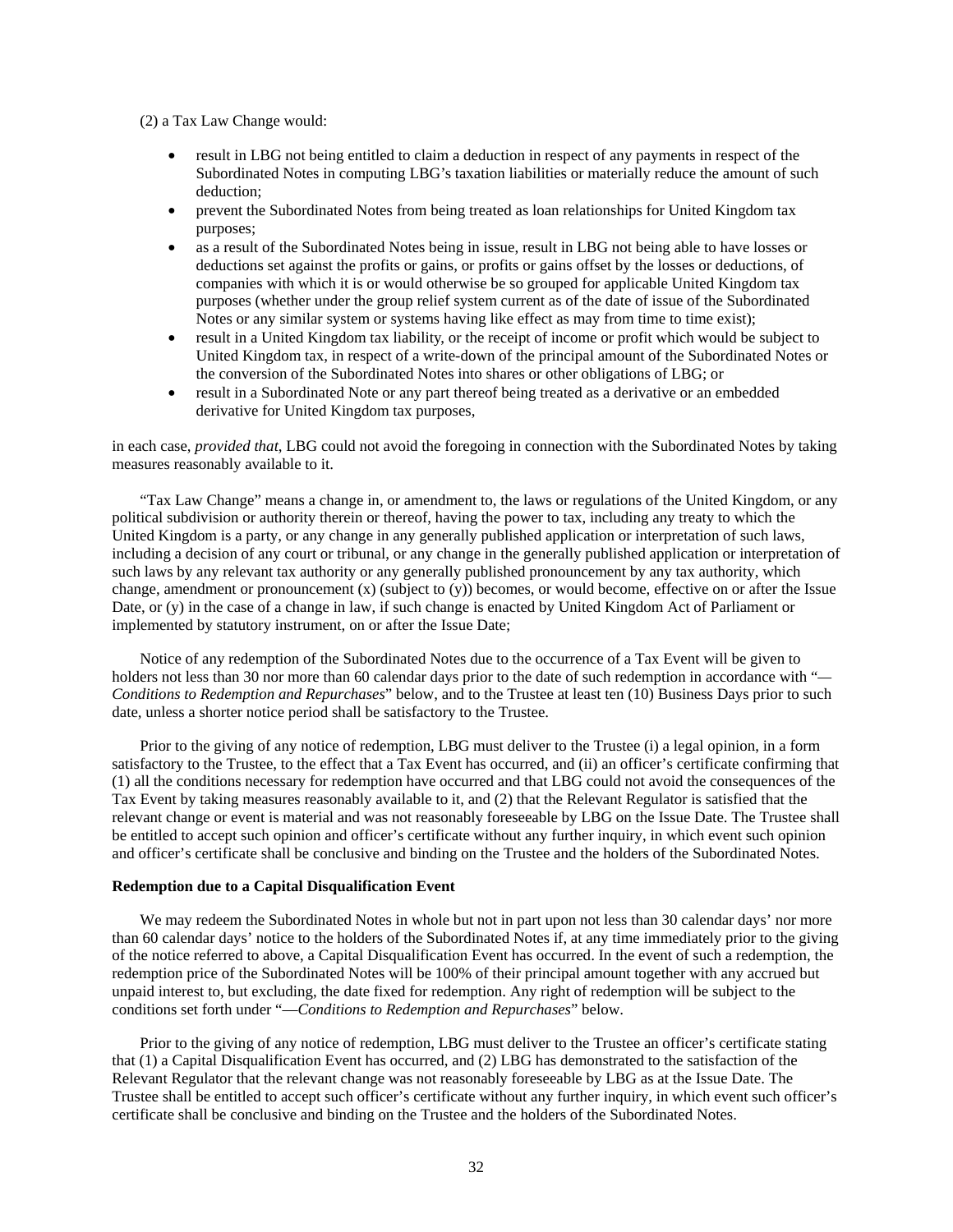### **Repurchases**

We may at any time, and from time to time, purchase Subordinated Notes in the open market or by tender or by private agreement in any manner and at any price or at differing prices. Subordinated Notes purchased or otherwise acquired by us may be (i) held, (ii) resold or (iii) at our sole discretion, surrendered to the Trustee for cancellation (in which case all Subordinated Notes so surrendered will forthwith be cancelled in accordance with applicable law and thereafter may not be re-issued or resold). Any such purchases will be subject to the conditions set forth under "*—Conditions to Redemption and Repurchases*" below.

## **Conditions to Redemption and Repurchases**

Any redemption or repurchase of the Subordinated Notes prior to the maturity date is subject to:

(a) LBG giving notice to the Relevant Regulator and the Relevant Regulator granting permission to LBG to redeem or purchase the Subordinated Notes; and

(b) in respect of any redemption of the Subordinated Notes proposed to be made prior to the fifth anniversary of the date of issuance of the Subordinated Notes, if and to the extent then required under the relevant Regulatory Capital Requirements (A) in the case of an optional redemption due to a Tax Event, LBG having demonstrated to the satisfaction of the Relevant Regulator that the relevant change or event is material and was not reasonably foreseeable by LBG as at the Issue Date or (B) in the case of redemption following the occurrence of a Capital Disqualification Event, LBG having demonstrated to the satisfaction of the Relevant Regulator that the relevant change was not reasonably foreseeable by LBG as at the Issue Date; and

(c) if and to the extent then required by the relevant Regulatory Capital Requirements (A) on or before the relevant redemption or purchase date, LBG replacing the Subordinated Notes with instruments qualifying as own funds of equal or higher quality on terms that are sustainable for the income capacity of LBG or (B) LBG demonstrating to the satisfaction of the Relevant Regulator that its Tier 1 Capital and Tier 2 Capital would, following such redemption or purchase, exceed its minimum capital requirements by a margin that the Relevant Regulator may consider necessary at such time based on the Regulatory Capital Requirements.

Notwithstanding the above conditions, if, at the time of any redemption or purchase, the prevailing Regulatory Capital Requirements permit the repayment or purchase only after compliance with one or more alternative or additional preconditions to those set out above, LBG shall comply with such other and/or, as appropriate, additional pre-condition(s).

# **Modification and Waiver**

We and the Trustee may make certain modifications and amendments to the Indenture without the consent of the holders of the Subordinated Notes. Other modifications and amendments may be made to the Indenture with the consent of the holder or holders of not less than two-thirds in aggregate outstanding principal amount of the Subordinated Notes outstanding that are affected by the modification or amendment, voting as one class. However, no modifications or amendments may be made without the consent of the holder of each Subordinated Note that would:

- change the stated maturity of the principal amount of the Subordinated Notes;
- reduce the principal amount of, the interest rate, or the premium payable upon the redemption of, or the payments with respect to, the Subordinated Notes;
- change any obligation to pay Additional Amounts (as defined below);
- change the currency of payment;
- impair the right to institute suit for the enforcement of any payment due and payable;
- reduce the percentage in aggregate principal amount of outstanding debt securities of the series necessary to modify or amend the Indenture or to waive compliance with certain provisions of the Indenture and any Event of Default or Default;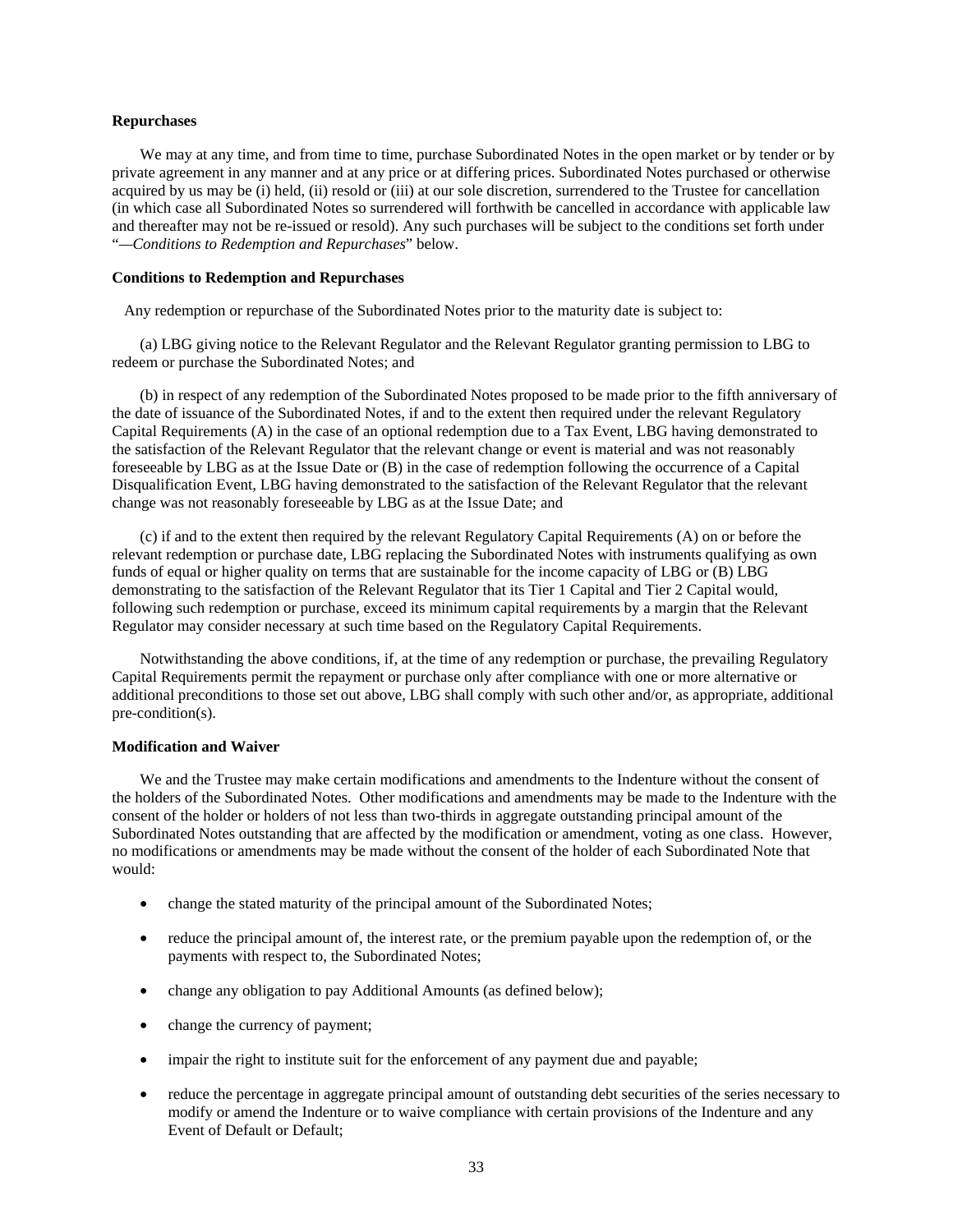- the subordination provisions or the terms of our obligations in respect of the due and punctual payment of the amounts due and payable on the Subordinated Notes in a manner adverse to the holders; or
- modify the above requirements.

In addition, variations in the terms and conditions of the Subordinated Notes, including modifications relating to redemption, an Event of Default or a Default, may require the non-objection from, or consent of, the PRA.

# **Payment of Additional Amounts**

Amounts to be paid on the Subordinated Notes will be made without deduction or withholding for, or on account of, any and all present and future income, stamp and other taxes, levies, imposts, duties, charges, or fees imposed, levied, collected, withheld or assessed by or on behalf of a U.K. taxing jurisdiction, unless such deduction or withholding is required by law. If at any time a U.K. taxing jurisdiction requires us to make such deduction or withholding, we will pay additional amounts with respect to the principal of, interest and any other payments on, the Subordinated Notes ("Additional Amounts") that are necessary in order that the net amounts paid to the holders of the Subordinated Notes, after the deduction or withholding, shall equal the amounts which would have been payable on the Subordinated Notes if the deduction or withholding had not been required. However, this will not apply to any such amount that would not have been payable or due but for the fact that:

- the holder or the beneficial owner of the Subordinated Notes is a domiciliary, national or resident of, or engaging in business or maintaining a permanent establishment or physically present in, a U.K. taxing jurisdiction or otherwise having some connection with the U.K. taxing jurisdiction other than the holding or ownership of a Subordinated Note, or the collection of any payment of, or in respect of, principal of, or any interest or other payment on, any Subordinated Note;
- except in the case of a winding up in the United Kingdom, the Subordinated Notes are presented (where presentation is required) for payment in the United Kingdom;
- the relevant Subordinated Notes are presented (where presentation is required) for payment more than 30 days after the date payment became due or was provided for, whichever is later, except to the extent that the holder would have been entitled to the Additional Amounts on presenting the Subordinated Notes for payment at the close of that 30 day period;
- the holder or the beneficial owner of the Subordinated Notes or the beneficial owner of any payment of or in respect of principal of, or any interest or other payment on, the Subordinated Notes failed to comply with a request by us or our liquidator or other authorized person addressed to the holder to provide information concerning the nationality, residence or identity of the holder or the beneficial owner or to make any declaration or other similar claim to satisfy any requirement, which is required or imposed by a statute, treaty, regulation or administrative practice of a U.K. taxing jurisdiction as a precondition to exemption from all or part of the tax, levy, impost, duty, charge or fee;
- the withholding or deduction is required to be made pursuant to European Council Directive 2003/48/EC on the taxation of savings income, or any directive amending, supplementing or replacing such directive or any law implementing or complying with, or introduced in order to conform to, such directive or directives;
- the relevant Subordinated Notes are presented (where presentation is required) for payment by or on behalf of a holder who would have been able to avoid such withholding or deduction by presenting the Subordinated Notes to another paying agent;
- the deduction or withholding is imposed by reason of FATCA, any intergovernmental agreement between the United States and the United Kingdom or any other jurisdiction with respect to FATCA, or any law, regulation or other official guidance enacted in any jurisdiction implementing, or relating to, FATCA or any intergovernmental agreement; or
- any combination of the above items,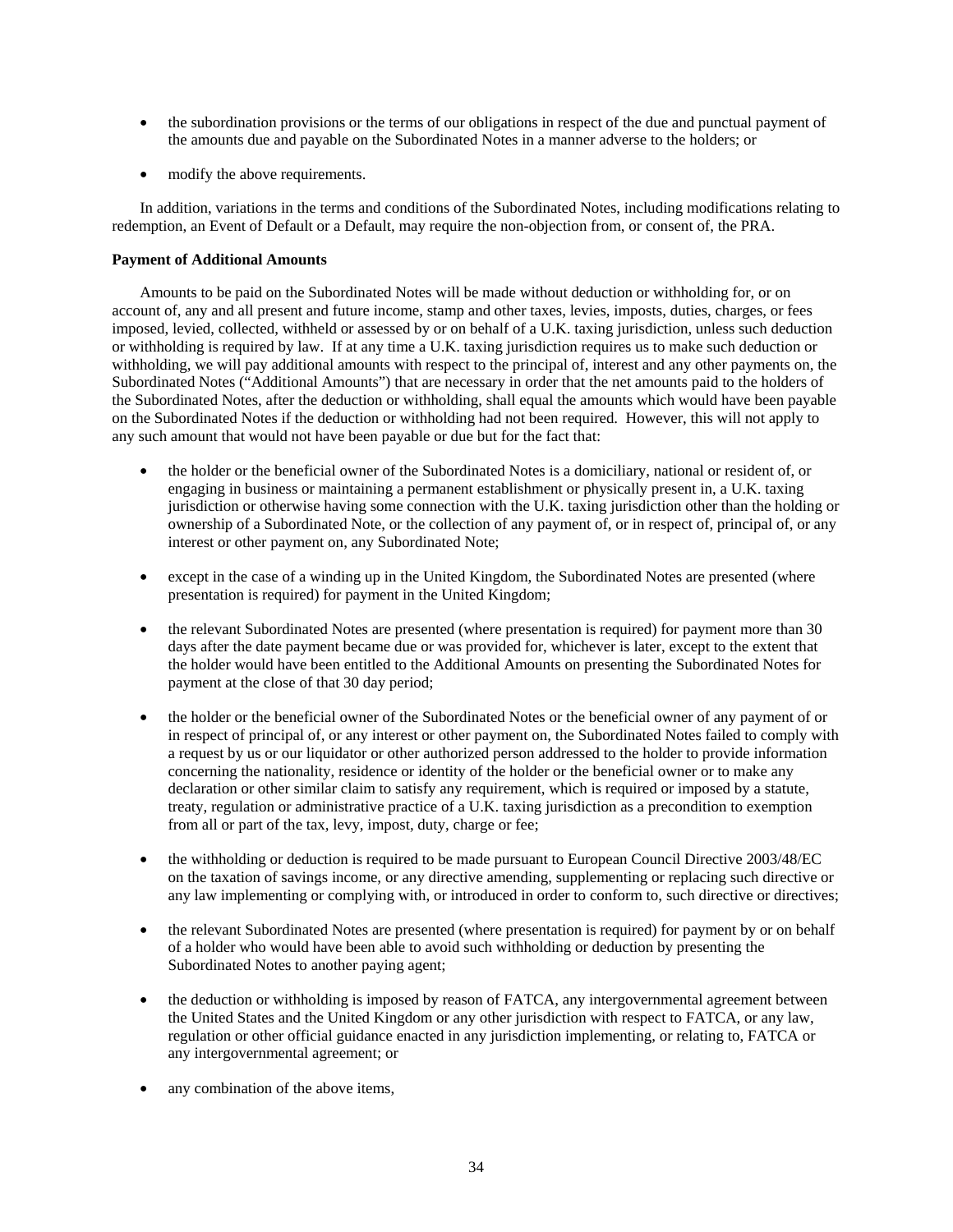nor shall Additional Amounts be paid with respect to the principal of, or any interest or other payment on, the Subordinated Notes to any holder who is a fiduciary or partnership or any person other than the sole beneficial owner of such payment to the extent such payment would be required by the laws of any taxing jurisdiction to be included in the income for tax purposes of a beneficiary or partner or settlor with respect to such fiduciary or a member of such partnership or a beneficial owner who would not have been entitled to such Additional Amounts, had it been the holder.

Whenever we refer in this Offering Memorandum, in any context, to the payment of the principal of or any interest or other payments on, or in respect of, any Subordinated Note, we mean to include the payment of Additional Amounts to the extent that, in the context, Additional Amounts are, were or would be payable.

## **Waiver of Right to Set-Off**

Subject to applicable law, no holder may exercise or claim any right of set-off, counterclaim, combination of accounts, compensation or retention in respect of any amount owed to it by LBG arising under or in connection with the Subordinated Notes. By accepting a Subordinated Note, each holder will be deemed to have waived any right of set-off, counterclaim, combination of accounts, compensation and retention with respect to such Subordinated Note or the Subordinated Indenture (or between our obligations under or in respect of any Subordinated Note and any liability owed by a holder or the Trustee to us) that they might otherwise have against us, whether before or during our winding up.

# **Trustee; Direction of Trustee**

LBG's obligations to reimburse and indemnify the Trustee in accordance with Section 6.07 of the Subordinated Indenture (as amended by the Second Supplemental Indenture) shall survive the exercise of the U.K. bail-in power by the relevant U.K. resolution authority with respect to the Subordinated Notes.

By accepting the Subordinated Notes, each holder (including each beneficial owner) of the Subordinated Notes acknowledges and agrees that, upon the exercise of any U.K. bail-in power by the relevant U.K. resolution authority, (a) the Trustee shall not be required to take any further directions from holders of the Subordinated Notes under Section 5.12 (Control by Holders) of the Subordinated Indenture, which authorizes holders of a majority in aggregate outstanding principal amount of the Subordinated Notes to direct certain actions relating to the Subordinated Notes, and (b) neither the Subordinated Indenture nor the Second Supplemental Indenture shall impose any duties upon the Trustee whatsoever with respect to the exercise of any U.K. bail-in power by the relevant U.K. resolution authority. Notwithstanding the foregoing, if, following the completion of the exercise of the U.K. bail-in power by the relevant U.K. resolution authority, the Subordinated Notes remain outstanding (for example, if the exercise of the U.K. bail-in power results in only a partial write-down of the principal of the Subordinated Notes), then the Trustee's duties under the Subordinated Indenture shall remain applicable with respect to the Subordinated Notes following such completion to the extent that the Issuer and the Trustee shall agree pursuant to a supplemental indenture or an amendment to the Subordinated Indenture.

In addition to the foregoing, the Trustee may decline to act or accept direction from holders unless it receives written direction from holders representing a majority in aggregate principal amount of the Subordinated Notes and security and/or indemnity satisfactory to the Trustee in its sole discretion. The Subordinated Indenture shall not be deemed to require the Trustee to take any action which may conflict with applicable law, or which may be unjustly prejudicial to the holders not taking part in the direction, or which would subject the Trustee to undue risk or for which it is not indemnified to its satisfaction in its sole discretion.

The Trustee makes no representations regarding, and shall not be liable with respect to, the information set forth in this Offering Memorandum.

## **Subsequent Holders' Agreement**

Holders and beneficial owners of the Subordinated Notes that acquire the Subordinated Notes in the secondary market shall be deemed to acknowledge, agree to be bound by and consent to the same provisions specified herein to the same extent as the holders and beneficial owners of the Subordinated Notes that acquire the Subordinated Notes upon their initial issuance, including, without limitation, with respect to the acknowledgement and agreement to be bound by and consent to the terms of the Subordinated Notes related to the U.K. bail-in power.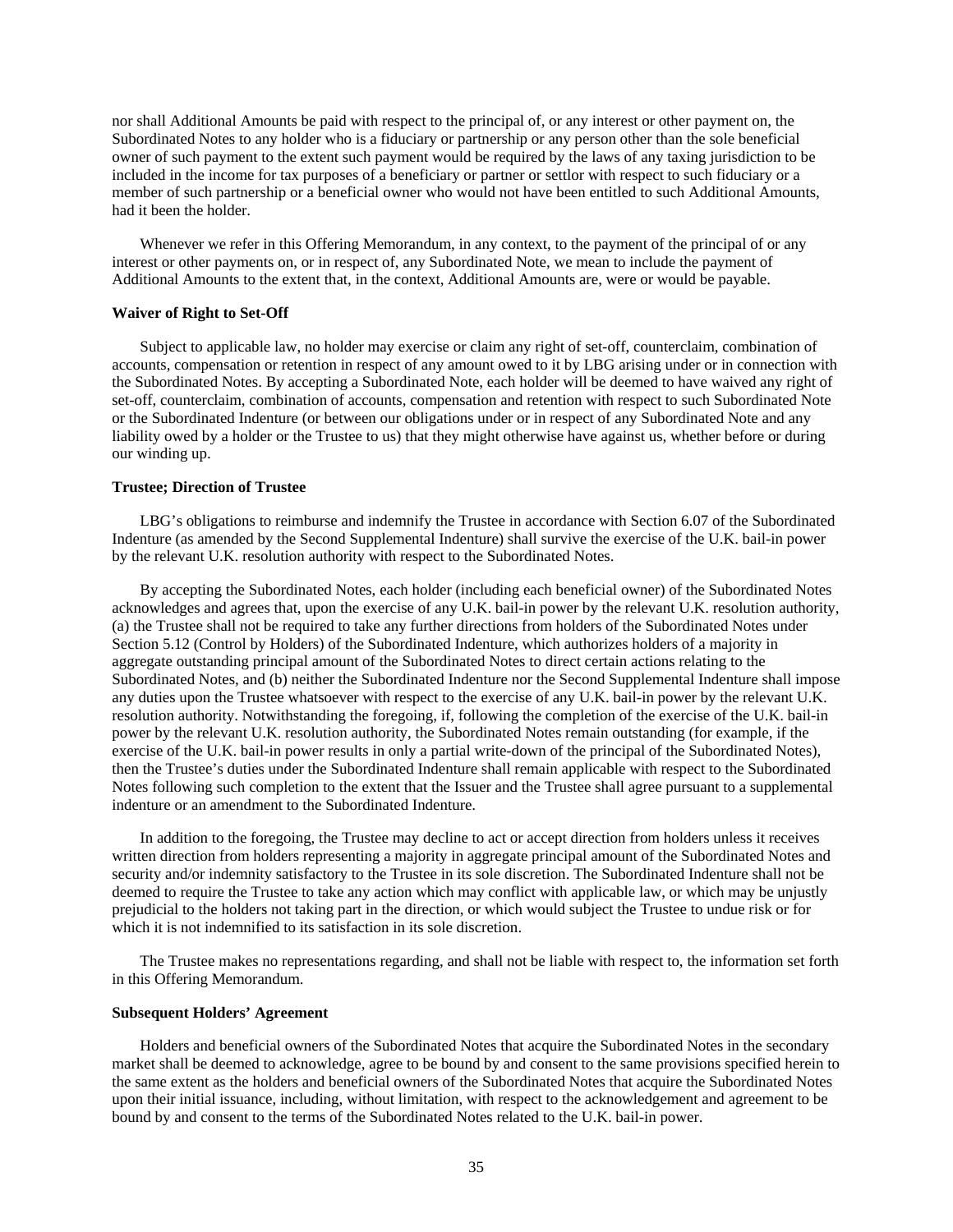#### **Consolidation, Merger and Sale of Assets; Assumption**

We may, without the consent of the holders of the Subordinated Notes, consolidate with, merge into or transfer or lease our assets substantially as an entirety to any person, provided that any successor corporation formed by any consolidation or amalgamation, or any transferee or lessee of our assets, is a company organized under the laws of any part of the United Kingdom that assumes, by a supplemental indenture, the obligations of LBG on the Subordinated Notes, and under the Indenture, immediately after giving effect to such transaction, no Default or Event of Default shall have occurred, and we procure the delivery to the Trustee of a customary officer's certificate and legal opinion providing that the conditions precedent to the transaction have been complied with.

Subject to applicable law and regulation, any of the wholly-owned subsidiaries of LBG may assume the obligations under the Subordinated Notes without the consent of any holder, provided that we unconditionally guarantee, which shall be on a subordinated basis in substantially the manner described above, the obligations of the subsidiary under the Subordinated Notes. In such case, all of the direct obligations under the Subordinated Notes and the Indenture shall immediately be discharged. Any Additional Amounts under the Subordinated Notes will be payable in respect of taxes imposed by the jurisdiction in which the assuming subsidiary is incorporated, subject to exceptions equivalent to those that apply to any obligation to pay Additional Amounts, substituting the jurisdiction in which the assuming subsidiary is incorporated for "U.K. taxing jurisdiction". However, if we make payment under such guarantee, we may be required to pay Additional Amounts related to taxes, subject to the exceptions described under the heading "—*Additional Amounts*" above, imposed by any U.K. taxing jurisdiction by reason of the guarantee payment. The subsidiary that assumes the obligations will also be entitled to redeem the Subordinated Notes in the circumstances described in "—*Tax Redemption*" and "—*Redemption due to a Capital Disqualification Event*" above with respect to any change or amendment to, or change in the application or official interpretation of, the laws or regulations (including any treaty) of the assuming subsidiary's jurisdiction of incorporation which occurs after the date of the assumption.

### **Listing**

We do not intend to list the Subordinated Notes on any securities exchange. We intend to apply to list the Exchange Notes, once issued, on the New York Stock Exchange in accordance with its rules. See "*Registration Rights—General*".

## **Governing Law**

The Subordinated Indenture, the Second Supplemental Indenture and the Subordinated Notes are governed by, and construed in accordance with, the laws of the State of New York, except for the subordination and waiver of setoff provisions relating to the Subordinated Notes, which are governed by, and construed in accordance with, the laws of Scotland.

#### **Form of Subordinated Notes; Book-Entry System**

#### *General*

The Subordinated Notes shall initially be represented by one or more global securities in registered form, without coupons attached, and will be deposited with DTC, and will be registered in the name of such depositary or its nominee. Unless and until the Subordinated Notes are exchanged in whole or in part for other securities under the terms of the Indenture or the global securities are exchanged for definitive securities, the global securities may not be transferred except as a whole by DTC to a nominee or a successor of DTC.

Beneficial interests in the global debt securities will be shown on, and transfers thereof will be effected only through, the book-entry records maintained by DTC and its direct and indirect participants, including, as applicable, Euroclear and Clearstream, Luxembourg.

The laws of some states may require that certain investors in securities take physical delivery of their securities in definitive form. Those laws may impair the ability of investors to own interests in book-entry securities.

So long as DTC, or its nominee, is the holder of a global debt security, DTC or its nominee will be considered the sole holder of such global debt security for all purposes under the Indenture. Except as described below under "—*Issuance of Definitive Securities*", no participant, indirect participant or other person will be entitled to have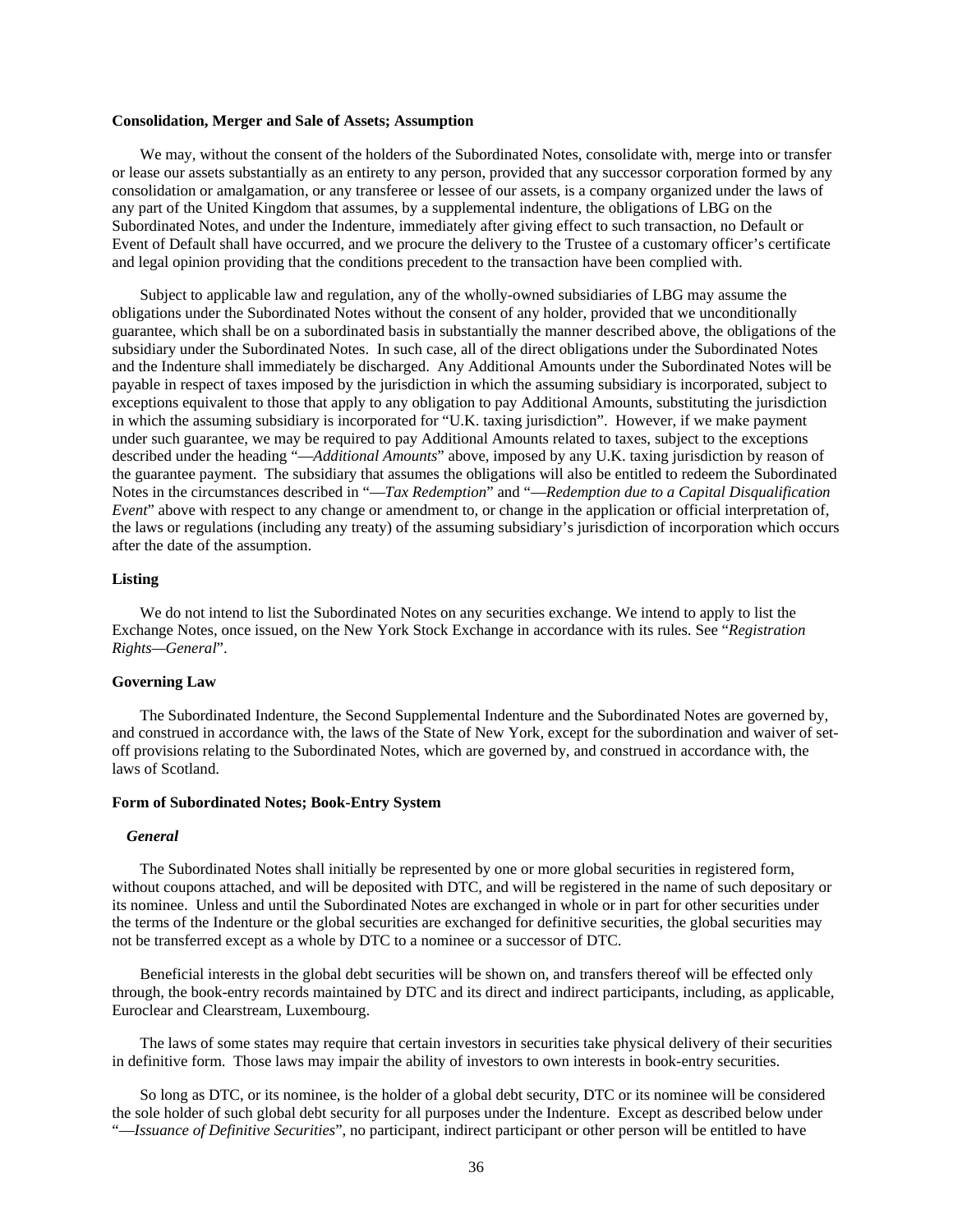Subordinated Notes registered in its name, receive or be entitled to receive physical delivery of Subordinated Notes in definitive form or be considered the owner or holder of the Subordinated Notes under the Indenture. Each person having an ownership or other interest in the Subordinated Notes must rely on the procedures of DTC, and, if a person is not a participant in DTC, must rely on the procedures of the participant or other securities intermediary through which that person owns its interest to exercise any rights and obligations of a holder under the Indenture or the Subordinated Notes.

## *Payments on the Global Debt Security*

Payments of any amounts in respect of the Subordinated Notes will be made by the Trustee upon receipt to DTC. Payments will be made to beneficial owners of the Subordinated Notes in accordance with the rules and procedures of DTC or its direct and indirect participants, as applicable. Neither we nor the Trustee nor any of our agents will have any responsibility or liability for any aspect of the records of any securities intermediary in the chain of intermediaries between DTC and any beneficial owner of an interest in the Subordinated Notes, or the failure of DTC or any intermediary to pass through to any beneficial owner any payments that we make to DTC.

## *The Clearing Systems*

DTC has advised us as follows: DTC, the world's largest securities depository, is a limited-purpose trust company organized under the New York Banking Law, a "banking organization" within the meaning of the New York Banking Law, a member of the Federal Reserve System, a "clearing corporation" within the meaning of the New York Uniform Commercial Code, and a "clearing agency" registered pursuant to the provisions of Section 17A of the Exchange Act. DTC holds and provides asset servicing for over 3.5 million issues of U.S. and non-U.S. equity issues, corporate and municipal debt issues, and money market instruments (from over 100 countries) that DTC's participants ("Direct Participants") deposit with DTC. DTC also facilitates the post-trade settlement among Direct Participants of sales and other securities transactions in deposited securities, through electronic computerized book-entry transfers and pledges between Direct Participants' accounts. This eliminates the need for physical movement of securities certificates. Direct Participants include both U.S. and non-U.S. securities brokers and dealers, banks, trust companies, clearing corporations, and certain other organizations. DTC is a wholly-owned subsidiary of The Depository Trust & Clearing Corporation ("DTCC"). DTCC is the holding company for DTC, National Securities Clearing Corporation and Fixed Income Clearing Corporation, all of which are registered clearing agencies. DTCC is owned by the users of its regulated subsidiaries. Access to DTC system is also available to others such as both U.S. and non-U.S. securities brokers and dealers, banks, trust companies, and clearing corporations that clear through or maintain a custodial relationship with a Direct Participant, either directly or indirectly. DTC has a Standard & Poor's rating of AA+. DTC rules applicable to its participants are on file with the SEC. More information about DTC can be found at www.dtcc.com.

## *Issuance of Definitive Securities*

So long as DTC holds global securities in respect of the Subordinated Notes, such global securities will not be exchangeable for definitive securities unless:

- DTC notifies the Trustee that it is unwilling or unable to continue to act as depositary for the Subordinated Notes or DTC ceases to be a clearing agency registered under the Exchange Act;
- we are wound up and we fail to make a payment on the Subordinated Notes when due; or
- at any time we determine at our option and in our sole discretion, that the global securities of the Subordinated Notes should be exchanged for definitive securities in registered form.

Each person having an ownership or other interest in the Subordinated Notes must rely exclusively on the rules or procedures of DTC and any agreement with any direct or indirect participant of DTC or any other securities intermediary through which that person holds its interest, to receive or direct the delivery of possession of any definitive security. The Indenture permits us to determine at any time and in our sole discretion that the Subordinated Notes shall no longer be represented by global securities. DTC has advised us that under its current practices, it would notify its participants of our request, but will only withdraw beneficial interests from the global securities at the request of each DTC participant. We would issue definitive certificates in exchange for any such beneficial interests withdrawn.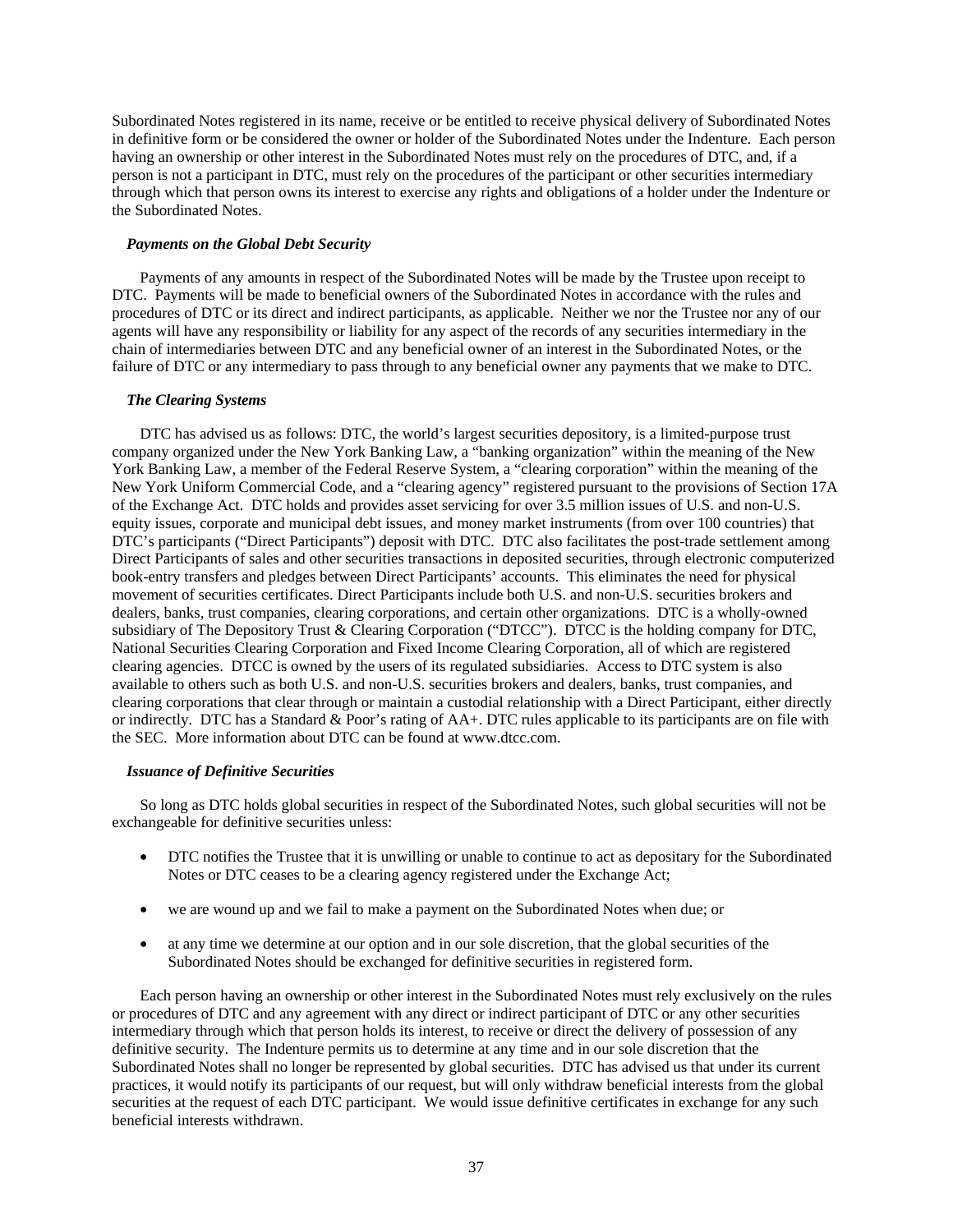Definitive Subordinated Notes will be issued in registered form only. To the extent permitted by law, we, the Trustee and any paying agent shall be entitled to treat the person in whose name any definitive security is registered as its absolute owner.

Payments in respect of definitive securities will be made to the person in whose name the definitive securities are registered as it appears in the register. Payments will be made in respect of the Subordinated Notes by check drawn on a bank in New York or, if the holder requests, by transfer to the holder's account in New York. Definitive securities should be presented to the paying agent for redemption.

If we issue definitive Subordinated Notes in exchange for a particular global security, DTC, as holder of that global security, will surrender it against receipt of the definitive securities, cancel the book-entry securities, and distribute the definitive securities to the persons and in the amounts that DTC specifies pursuant to its internal procedures.

If definitive securities are issued in the limited circumstances described above, those securities (i) will be transferable only on the register for the Subordinated Notes, and (ii) may be transferred in whole or in part in denominations of any whole number of securities upon surrender of the definitive securities certificates together with the form of transfer endorsed on it, duly completed and executed at the specified office of a paying agent. If only part of a securities certificate is transferred, a new securities certificate representing the balance not transferred will be issued to the transferor within three Business Days after the paying agent receives the certificate. The new certificate representing the balance will be delivered to the transferor by uninsured post at the risk of the transferor, to the address of the transferor appearing in the records of the paying agent. The new certificate representing the securities that were transferred will be sent to the transferee within three Business Days after the paying agent receives the certificate transferred, by uninsured post at the risk of the holder entitled to the securities represented by the certificate, to the address specified in the form of transfer.

## **Restrictions on Transfer**

We have not registered the issuance of the Subordinated Notes under the Securities Act or any other securities laws. The Subordinated Notes may not be offered or sold, except pursuant to an exemption from, or in a transaction not subject to, the registration requirements of the Securities Act. The Subordinated Notes are being offered (a) to "qualified institutional buyers" ("QIBs") within the meaning of and in reliance on Rule 144A and (b) outside the United States in reliance on Regulation S.

## **Notices**

All notices to holders of registered Subordinated Notes shall be validly given if in writing and mailed, first-class postage prepaid, to them at their respective addresses in the register maintained by the Trustee.

### **Consent to Service of Process**

Under the Indenture, we irrevocably designate our Chief U.S. Counsel, currently of 1095 Avenue of the Americas, 34th Floor, New York, NY 10036, as the authorized agent for service of process in any legal action or proceeding arising out of or relating to the Indenture or any Subordinated Note brought in any federal or state court in the Borough of Manhattan, in The City of New York, New York and we and irrevocably submit to the jurisdiction of those courts.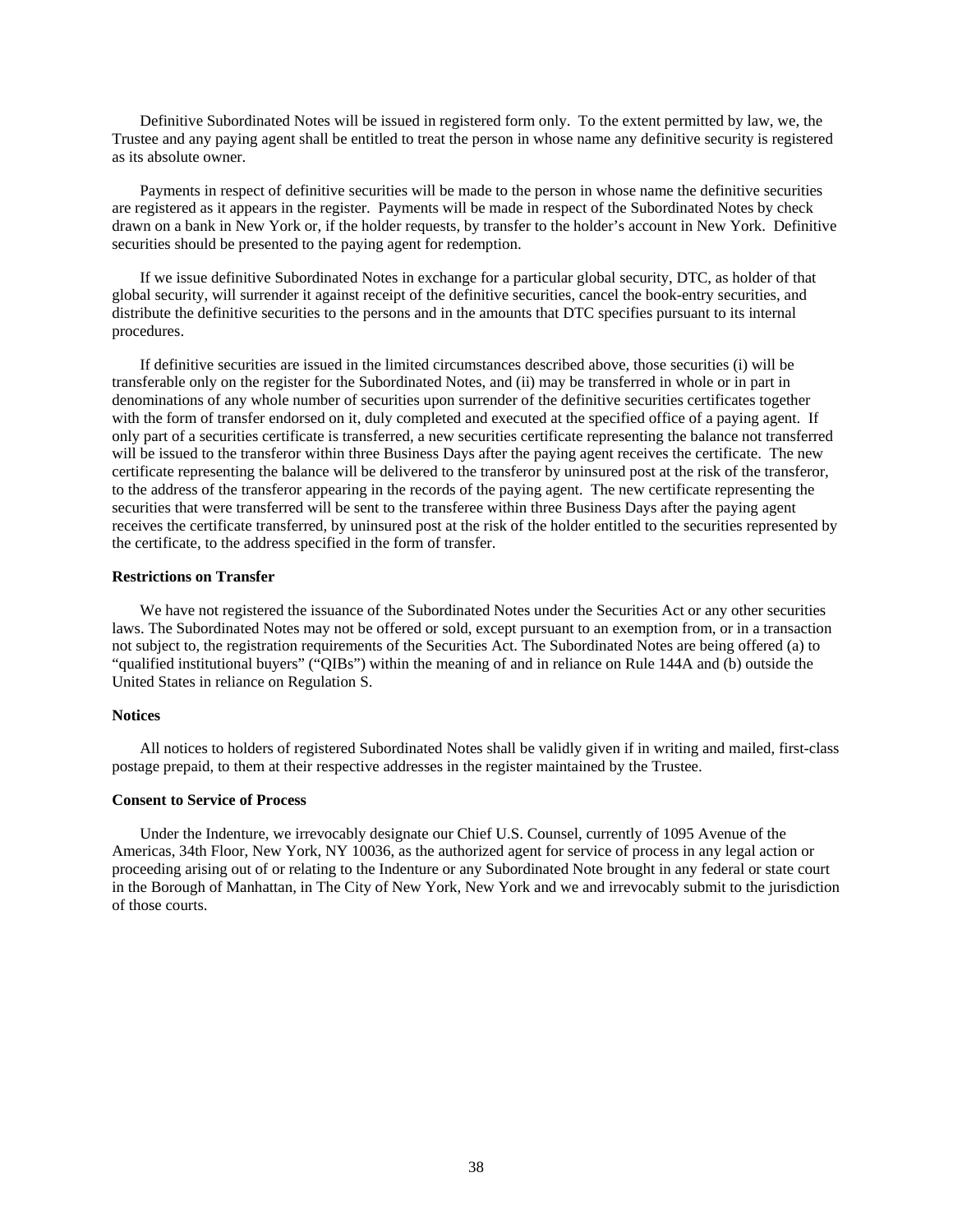# **REGISTRATION RIGHTS**

## **General**

The Subordinated Notes are not registered under the Securities Act or any state securities laws of any state of the United States and therefore you may not freely resell the Subordinated Notes to the public. Instead, any sale by you of the Subordinated Notes must comply with the restrictions contained in the section entitled "*Transfer Restrictions*". However, we will enter into a registration rights agreement (the "Registration Rights Agreement") with the Initial Purchasers for the benefit of the holders of the Subordinated Notes in which we will agree to use commercially reasonable efforts to conduct a registered offer (the "Registered Exchange Offer") to exchange the Subordinated Notes for new notes with terms substantially identical to such Subordinated Notes (the "Exchange Notes") and to list the Exchange Notes on the New York Stock Exchange. Such Registered Exchange Offer will generally permit holders of the Subordinated Notes to exchange such Subordinated Notes for an issue of a series of Exchange Notes that is identical in all material respects with such Subordinated Notes, except that such Exchange Notes will be fully registered with the SEC and thus may be resold to the public.

Because this section is a summary, it does not describe every aspect of the Registration Rights Agreement. This summary is subject to, and qualified in its entirety by reference to, all the provisions of the Registration Rights Agreement, including definitions of certain terms used in it. You may obtain a copy of the Registration Rights Agreement by contacting the Issuer as described in "*Documents Incorporated by Reference*". In addition, the information set forth below concerning certain interpretations of and positions taken by the staff of the SEC is not intended to constitute legal advice, and prospective investors should consult their own legal advisors with respect to those matters.

### **Exchange Offer and Registration Rights**

We will agree, pursuant to the Registration Rights Agreement, that we will, at our cost, (a) file a registration statement (the "Exchange Offer Registration Statement") with the SEC, no later than 180 days after the later of (i) the Issue Date or (ii) the last settlement date of the Exchange Offer (the "Last Settlement Date"), with respect to the Registered Exchange Offer for the Exchange Notes with terms substantially identical to the Subordinated Notes (except that the Exchange Notes will be fully registered with the SEC and therefore will not contain terms restricting their transfer), and (b) use our commercially reasonable efforts to cause the Exchange Offer Registration Statement to be declared effective under the Securities Act not later than 180 days after the Last Settlement Date and to remain effective until 110 days after the commencement of the Registered Exchange Offer.

Upon the effectiveness of the Exchange Offer Registration Statement, we will offer to all holders of each outstanding series of Subordinated Notes, who are legally eligible to participate in the Registered Exchange Offer, Exchange Notes in exchange for surrender of the Subordinated Notes. We will use commercially reasonable efforts to commence and complete the Registered Exchange Offer promptly, but no later than 60 days after the effectiveness of such Exchange Offer Registration Statement. For each Subordinated Note surrendered to us pursuant to the Registered Exchange Offer, the holder of the Subordinated Notes, as applicable, will receive in exchange an Exchange Note having a principal amount equal to that of the surrendered Subordinated Notes. Interest on each Exchange Note will accrue from the last Interest Payment Date on which interest was paid on the Subordinated Note surrendered in exchange therefor or, if no interest has been paid on the Subordinated Note surrendered, from the Issue Date.

Under existing interpretations of the Securities Act by the staff of the SEC, we believe that the Exchange Notes would generally be freely transferable by holders thereof after the Registered Exchange Offer without further registration under the Securities Act if the holder of the Exchange Notes represents that it is not our affiliate, as that term is interpreted by the SEC. However, broker-dealers ("participating broker-dealers") receiving Exchange Notes in the Registered Exchange Offer will have a prospectus delivery requirement with respect to resales of those Exchange Notes. The staff of the SEC has taken the position that participating broker-dealers may fulfill their prospectus delivery requirements with respect to Exchange Notes with the prospectus contained in the Exchange Offer Registration Statement.

We do not intend to seek our own interpretation regarding the Registered Exchange Offer, and there can be no assurance that the staff of the SEC would make a similar determination with respect to the Exchange Notes as it has in other interpretations to other parties, although we have no reason to believe otherwise. A holder of the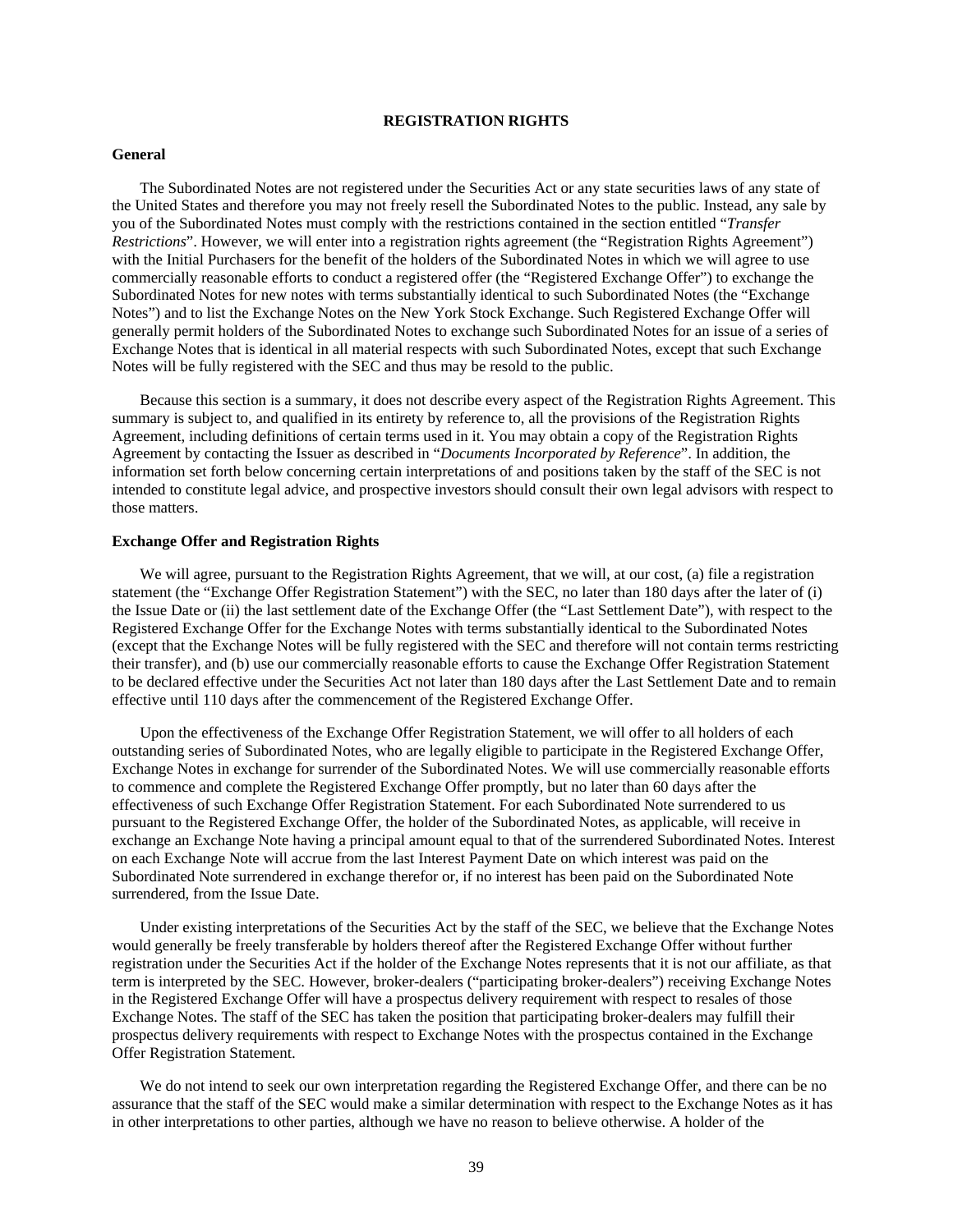Subordinated Notes (other than certain specified holders) who wishes to exchange those Subordinated Notes for Exchange Notes in the Registered Exchange Offer will be required to represent that any Exchange Notes to be received by it will be acquired in the ordinary course of its business, that at the time of the commencement of the Registered Exchange Offer it has no arrangement or understanding with any person to participate in the distribution (within the meaning of the Securities Act) of the Exchange Notes, and that it is not an "affiliate," as defined in Rule 405 of the Securities Act, of ours or, if it is an affiliate of ours, that it will comply with the registration and prospectus delivery requirements of the Securities Act to the extent applicable.

#### **Shelf Resale Registration Statement**

In the event that LBG determines that the Registered Exchange Offer is not available or may not be completed as soon as practicable following the  $110<sup>th</sup>$  day after the commencement of the Registered Exchange Offer because it would violate any applicable law or applicable interpretations of the staff of the SEC, or if the Registered Exchange Offer is not completed 210 days following the Last Settlement Date (the "Target Registration Date"), or if we receive a notification that the Exchange Notes are or were ineligible to be exchanged in the Registered Exchange Offer (a "Shelf Request"), we shall use our commercially reasonable efforts to cause a shelf registration statement covering continuous resales of the Subordinated Notes (the "Shelf Registration Statement") to be filed and declared effective by the SEC (a) as soon as practicable or (b) if a Shelf Request is received, by the later of the Target Registration Date and 90 days after receipt of such Shelf Request, and, in each case, to keep the Shelf Registration Statement effective until all of the Subordinated Notes covered by the Shelf Registration Statement are sold thereunder or can be sold without registration.

We will, in the event a Shelf Registration Statement is filed, among other things, provide to each holder copies of the prospectus that is a part of the Shelf Registration Statement, notify each such holder when the Shelf Registration Statement has become effective and take other actions as are required to permit unrestricted resales of the Subordinated Notes. A holder selling Subordinated Notes pursuant to the Shelf Registration Statement generally would be required to be named as a selling security holder in the related prospectus and to deliver a prospectus to purchasers, will be subject to applicable civil liability provisions under the Securities Act in connection with sales of that kind and will be bound by the provisions of the Registration Rights Agreement which are applicable to that holder (including certain indemnification obligations). Holders of the Subordinated Notes will be required to deliver certain information to be used in connection with the Shelf Registration Statement in order to have their Notes included in the Shelf Registration Statement.

### **No Additional Interest Payable**

No additional payments of interest will be made to holders of the Subordinated Notes if we fail to complete the Registered Exchange Offer or comply with the other obligations contained in the Registration Rights Agreement.

## **Governing Law**

New York law will govern the Registration Rights Agreement.

# **SEC Review**

In the course of the review of the Exchange Offer Registration Statement by the SEC and/or the Shelf Registration Statement, we may be required to make changes to the description of our business and other information and financial data included or incorporated by reference in this Offering Memorandum.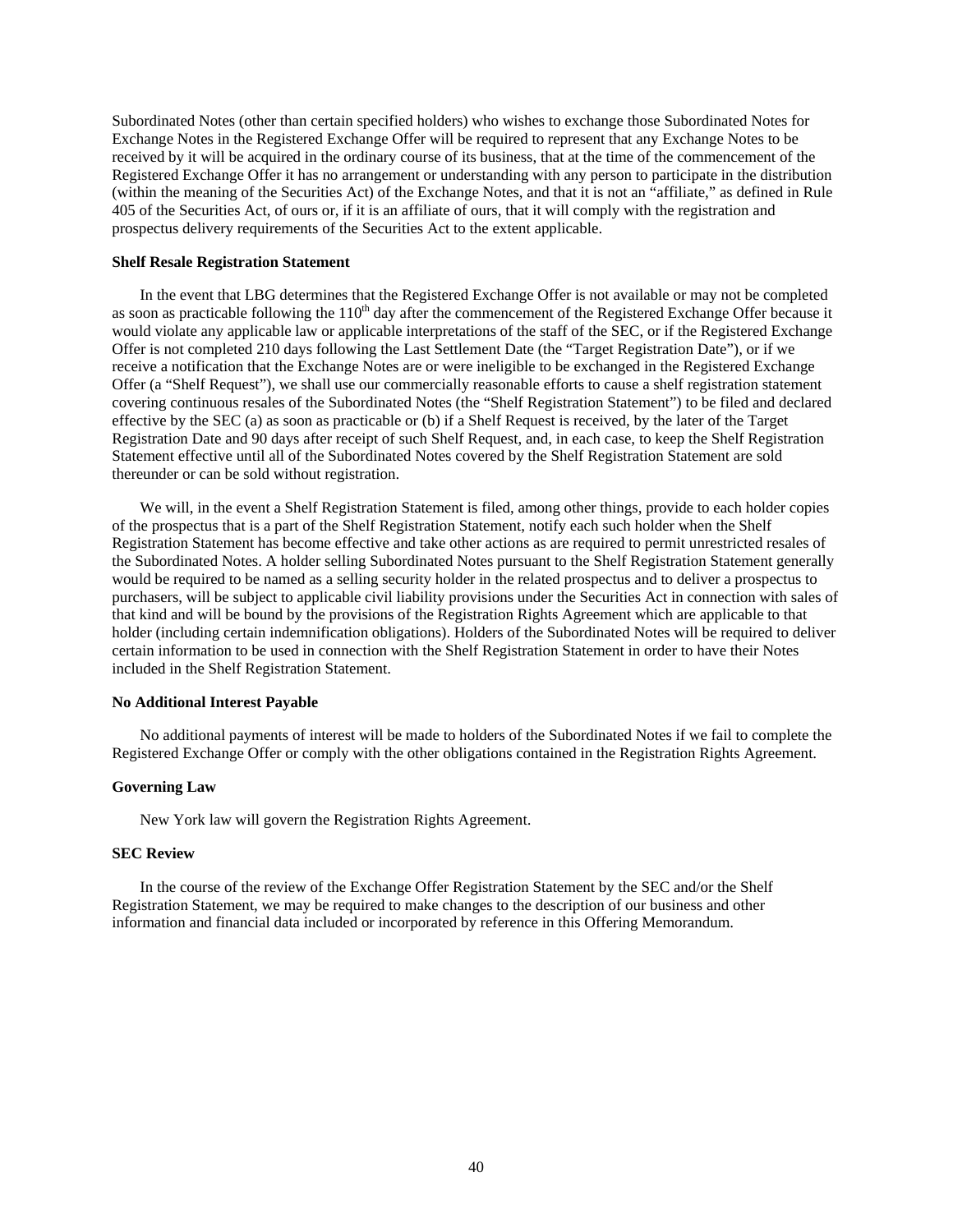## **FORM OF SUBORDINATED NOTES, CLEARANCE AND SETTLEMENT**

## **General**

The Subordinated Notes are being offered and sold only:

- to qualified institutional buyers in reliance on Rule 144A ("Rule 144A Subordinated Notes"), or
- to persons other than "U.S. persons" (as defined in Regulation S) in offshore transactions in reliance on Regulation S ("Regulation S Subordinated Notes").

The Subordinated Notes will be issued in fully registered global form in minimum denominations of U.S.\$200,000 and integral multiples of U.S.\$1,000 in excess thereof. Subordinated Notes will be issued on the Issue Date therefor only against payment in immediately available funds.

The Rule 144A Subordinated Notes will be represented by one permanent global certificate (which may be subdivided) in fully registered form without interest coupons (the "Rule 144A Global Note"). The Rule 144A Global Note will be deposited upon issuance with The Bank of New York Mellon, London Branch, as custodian (the "Custodian") for DTC in New York, New York and registered in the name of DTC or its nominee for credit to an account of a direct or indirect participant in DTC (including Euroclear and Clearstream, Luxembourg as described below under *"—Depositary Procedures*").

The Regulation S Subordinated Notes will be represented by one permanent global certificate (which may be subdivided) in fully registered form without interest coupons (the "Regulation S Global Note", together with the Rule 144A Global Note, the "Global Notes" and each a "Global Note"). The Regulation S Global Note will be deposited upon issuance with the Custodian for DTC and registered in the name of DTC or its nominee for credit to an account of a direct or indirect participant in DTC, including Euroclear and Clearstream, Luxembourg, as described below under *"—Depositary Procedures*". Interests in the Regulation S Global Note may only be held by non-U.S. persons.

Except as set forth below, the Global Notes may be transferred, in whole and not in part, only to another nominee of DTC or to a successor of DTC or its nominee. Beneficial interests in the Global Notes may not be exchanged for Notes in certificated form except in the limited circumstances described below under *"—Exchange of Global Notes for Certificated Notes*".

The Subordinated Notes will bear a restrictive legend as described in the Indenture. In addition, transfers of beneficial interests in the Global Notes will be subject to the applicable rules and procedures of DTC and its direct or indirect participants (including, if applicable, those of Euroclear or Clearstream, Luxembourg), which may change from time to time.

#### **Exchanges Between the Regulation S Global Note and Rule 144A Global Note**

Beneficial interests in the Regulation S Global Note may be exchanged for beneficial interests in the Rule 144A Global Note only if such exchange occurs in connection with a transfer of the Subordinated Notes pursuant to Rule 144A and the transferor first delivers to the Paying Agent a written certificate to the effect that the Subordinated Notes are being transferred to a person who the transferor reasonably believes is a qualified institutional buyer within the meaning of Rule 144A under the Securities Act, purchasing for its own account or the account of a qualified institutional buyer in a transaction meeting the requirements of Rule 144A and in accordance with all applicable securities laws of the States of the United States and other jurisdictions.

Beneficial interests in the Rule 144A Global Note may be transferred to a person who takes delivery in the form of an interest in the Regulation S Global Note only if the transferor first delivers to the Paying Agent a written certificate to the effect that such transfer is being made in accordance with Rule 903 or Rule 904 of Regulation S.

Transfers involving an exchange of a beneficial interest in the Regulation S Global Note for a beneficial interest in the Rule 144A Global Note or vice versa will be effected in DTC by means of an instruction originated by the Transfer Agent.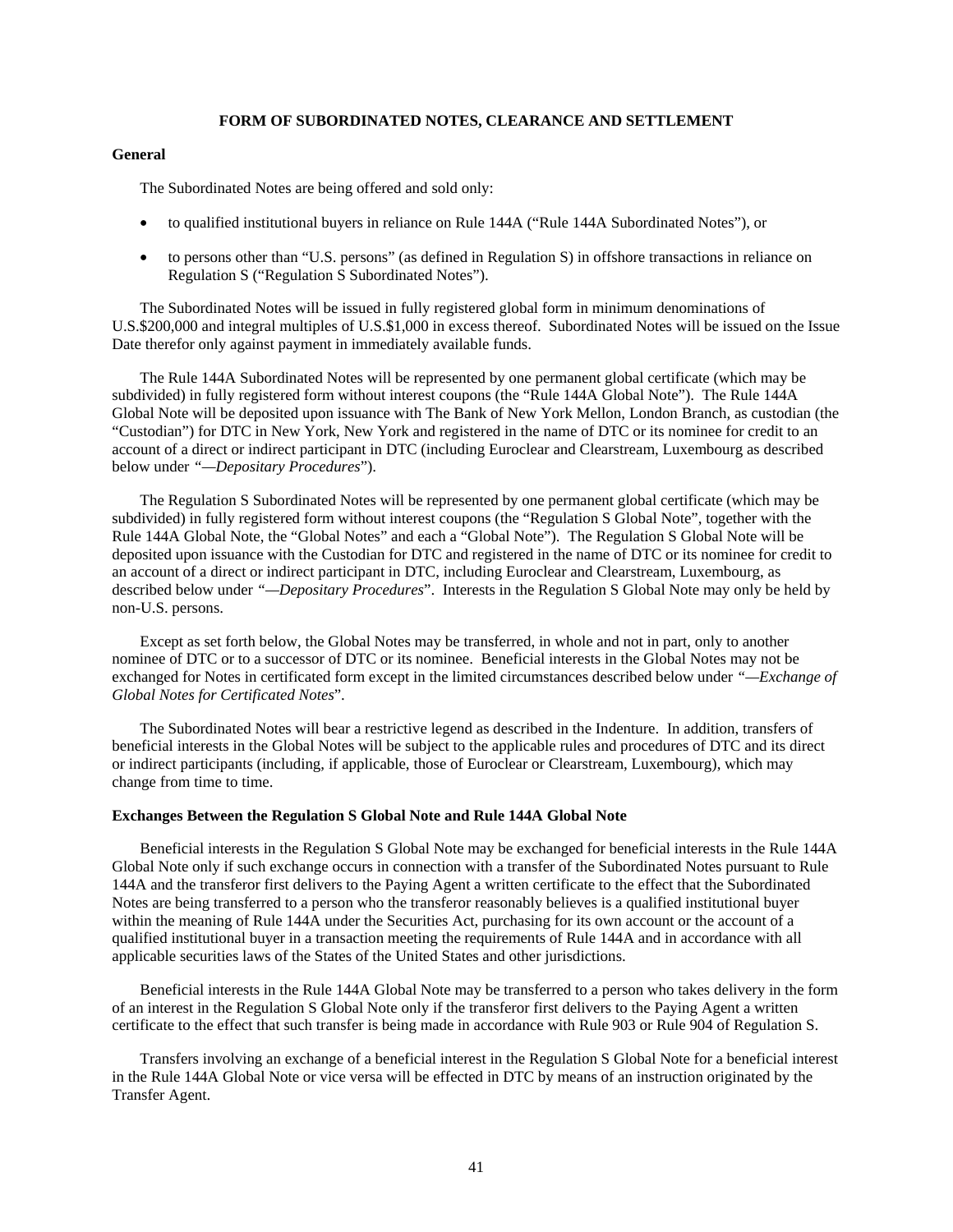Any beneficial interest in one of the Global Notes that is transferred to a person who takes delivery in the form of an interest in the other Global Note will, upon transfer, cease to be an interest in such Global Note and will become an interest in the other Global Note and, accordingly, will thereafter be subject to all transfer restrictions and other procedures applicable to a beneficial interest in such other Global Note for so long as it remains such an interest.

## **Exchange of Global Notes for Certificated Notes**

The Global Notes are exchangeable for Certificated Notes in definitive, fully registered form without interest coupons only in the following limited circumstances:

- DTC notifies us that it is unwilling or unable to continue as depositary for the Global Notes or DTC ceases to be a clearing agency registered under the Exchange Act at a time when DTC is required to be so registered in order to act as depositary, and in each case we fail to appoint a successor depositary within 90 days of such notice;
- we, at our option, notify the Trustee in writing that we elect to cause the issuance of Subordinated Notes in definitive form under the Indenture subject to the procedures of the depositary;
- if there shall have occurred and be continuing an Event of Default (as defined in the Indenture) with respect to the Subordinated Notes (see "*Description of the Subordinated Notes*"), and DTC representing a majority in aggregate principal amount of the then outstanding Subordinated Notes so advises the Trustee in writing; or
- we have or will become subject to adverse tax consequences which would not be suffered were the Subordinated Notes represented by Certificated Notes in definitive form.

In all cases, certificated Subordinated Notes delivered in exchange for any Global Note or beneficial interests therein will be registered in the names, and issued in any approved denominations, requested by or on behalf of DTC (in accordance with its customary procedures) and will bear the applicable restrictive legend referred to in "*Transfer Restrictions*", unless we determine otherwise in accordance with the Trustee and in compliance with applicable law.

#### **Depositary Procedures**

The following description of the operations and procedures of DTC, Euroclear and Clearstream, Luxembourg are provided solely as a matter of convenience. These operations and procedures are solely within the control of the respective settlement systems and are subject to changes by them. The Issuer takes no responsibility for these operations and procedures and urges investors to contact the systems or their participants directly to discuss these matters.

DTC is a limited-purpose trust company created to hold securities for its participating organizations (collectively, the "Participants") and facilitate the clearance and settlement of transactions in those securities between Participants through electronic book-entry changes in accounts of its Participants. The Participants include securities brokers and Initial Purchasers (including the Initial Purchasers), banks, trust companies, clearing corporations and certain other organizations. Access to DTC's system is also available to other entities such as banks, brokers, Initial Purchasers and trust companies that clear through or maintain a custodial relationship with a Participant, either directly or indirectly (collectively, the "Indirect Participants").

Persons who are not Participants may beneficially own securities held by or on behalf of DTC only through Participants or Indirect Participants. DTC has no knowledge of the identity of beneficial owners of securities held by or on behalf of DTC. DTC's records reflect only the identity of Participants to whose accounts securities are credited. The ownership interests and transfer of ownership interests of each beneficial owner of each security held by or on behalf of DTC are recorded on the records of the Participants and Indirect Participants.

Pursuant to procedures established by DTC:

• upon deposit of the Global Notes, DTC will credit the accounts of Participants designated by the Initial Purchasers with portions of the principal amount of the Global Notes, and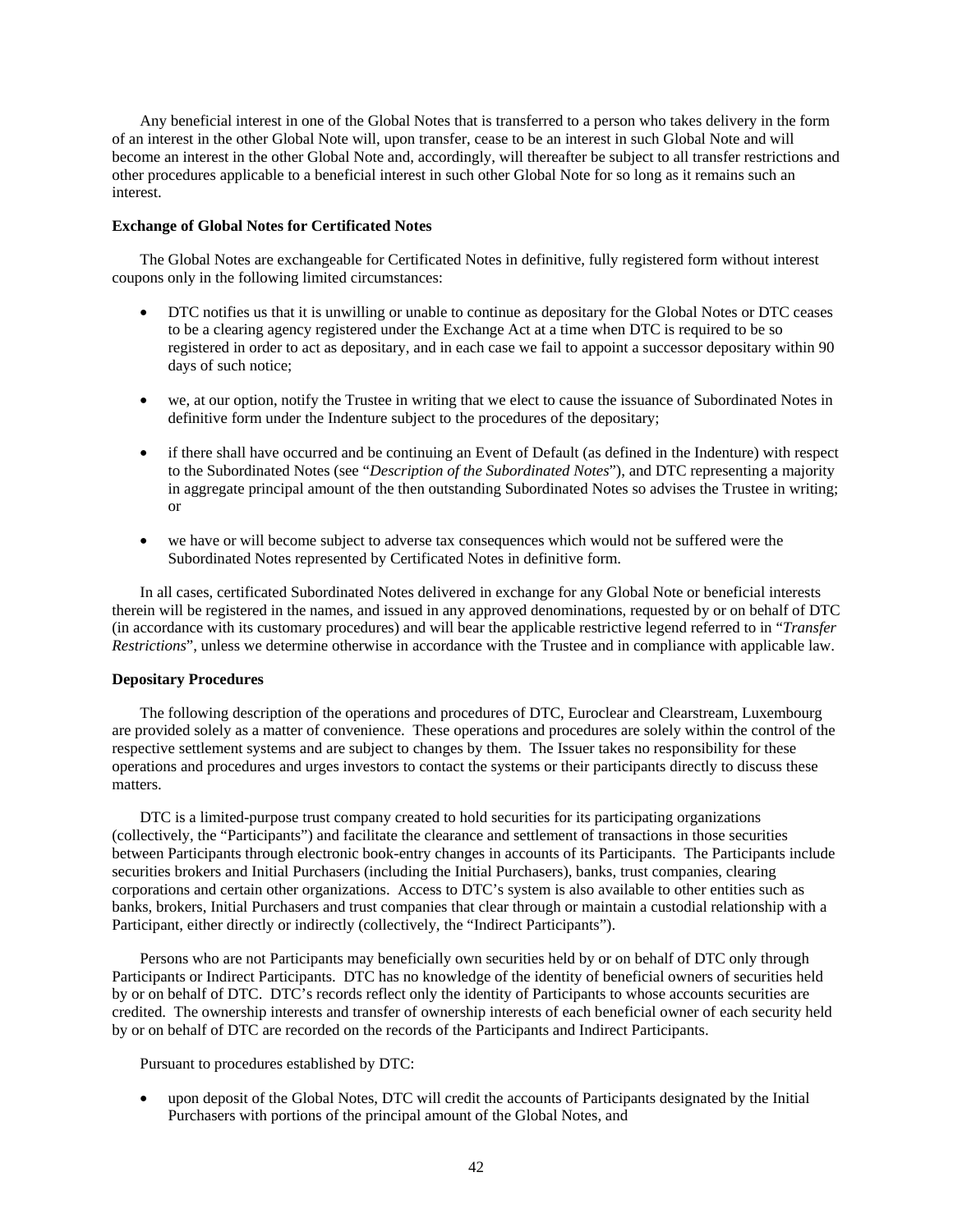• ownership of such interests in the Global Notes will be maintained by DTC (with respect to the Participants) or by the Participants and the Indirect Participants (with respect to other owners of beneficial interests in the Global Notes).

Investors in the Global Notes may hold their interests therein directly through DTC, if they are Participants in such system, or indirectly through organizations (including, in case of the Regulation S Global Note, Euroclear and Clearstream, Luxembourg) that are Participants or Indirect Participants in such system. Euroclear and Clearstream, Luxembourg will hold interests in the Regulation S Global Note on behalf of their participants through customers' securities accounts in their respective names on the books of their respective depositaries. The depositaries, in turn, will hold interests in the Global Notes in customers' securities accounts in the depositaries' names on the books of DTC.

All interests in the Global Notes, including those held through Euroclear or Clearstream, Luxembourg, will be subject to the procedures and requirements of DTC. Those interests held through Euroclear or Clearstream, Luxembourg will also be subject to the procedures and requirements of these systems. The laws of some states require that certain persons take physical delivery of certificates evidencing securities they own. Consequently, the ability to transfer beneficial interests in a Global Note to such persons will be limited to that extent. Because DTC can act only on behalf of Participants, which in turn act on behalf of Indirect Participants, the ability of beneficial owners of interests in the Global Notes to pledge such interests to persons or entities that do not participate in the DTC system, or otherwise take actions in respect of such interests, may be affected by the lack of a physical certificate evidencing such interests. For certain other restrictions on the transferability of the Subordinated Notes, see "*Transfer Restrictions*".

# **Except as described below, owners of interests in the Global Notes will not have Subordinated Notes registered in their names, will not receive physical delivery of Subordinated Notes in certificated form and will not be considered the registered owners or holders thereof for any purpose.**

Payments in respect of the principal of and premium, if any, and interest on a Global Note registered in the name of DTC or its nominee will be payable by the Paying Agent to DTC in its capacity as the registered holder under the Indenture. The Issuer and the Paying Agent will treat the persons in whose names the Subordinated Notes, including the Global Notes, are registered as the owners thereof for the purpose of receiving such payments and for any and all other purposes whatsoever. Consequently, none of the Issuer, the Paying Agent or any agent of the Issuer or the Paying Agent has or will have any responsibility or liability for:

- any aspect of DTC's records or any Participant's or Indirect Participant's records relating to, or payments made on account of beneficial ownership interests in, the Global Notes, or for maintaining, supervising or reviewing any of DTC's records or any Participant's or Indirect Participant's records relating to the beneficial ownership interests in the Global Notes, or
- any other matter relating to the actions and practices of DTC or any of its Participants or Indirect Participants.

DTC has advised the Issuer that its current practice, upon receipt of any payment in respect of securities such as the Subordinated Notes (including principal and interest), is to credit the accounts of the relevant Participants with the payment on the payment date in amounts proportionate to their respective holdings in the principal amount of the relevant security as shown on the records of DTC, unless DTC has reason to believe it will not receive payment on such payment date. Payments by the Participants and the Indirect Participants to the beneficial owners of Subordinated Notes will be governed by standing instructions and customary practices and will be the responsibility of the Participants or the Indirect Participants and will not be the responsibility of DTC, the Paying Agent or the Issuer. Neither the Issuer nor the Paying Agent will be liable for any delay by DTC or any of its Participants in identifying the beneficial owners of the Subordinated Notes, and the Issuer and the Paying Agent may conclusively rely on and will be protected in relying on instructions from DTC or its nominee for all purposes.

Except for trades involving only Euroclear and Clearstream, Luxembourg participants, interests in the Global Notes are expected to be eligible to trade in DTC's Same-Day Funds Settlement System and secondary market trading activity in such interests will therefore settle in immediately available funds, subject in all cases to the rules and procedures of DTC and its Participants.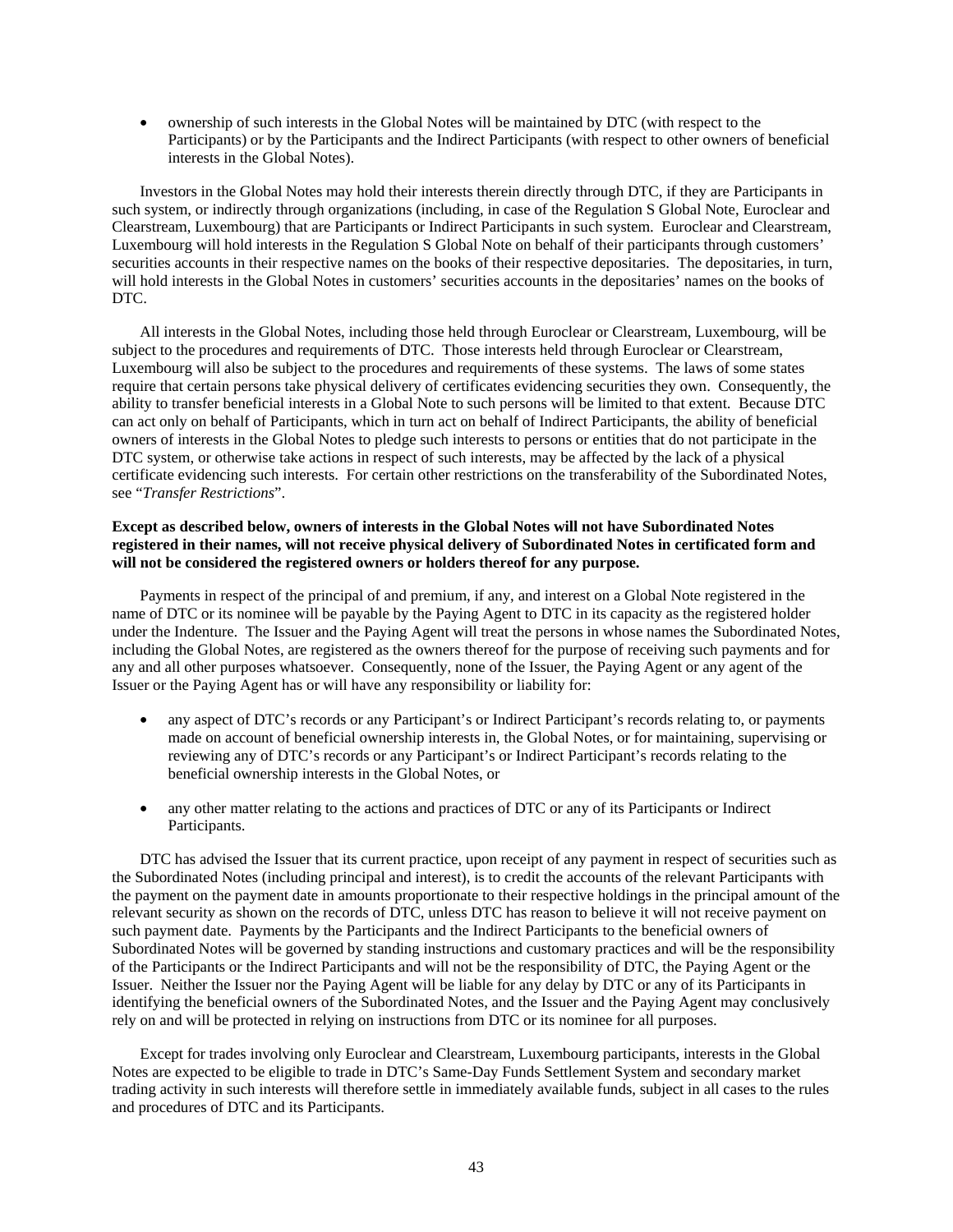Subject to the transfer restrictions described under "*Transfer Restrictions*", cross-market transfers between Participants in DTC, on the one hand, and Euroclear or Clearstream, Luxembourg participants, on the other hand, will be effected through DTC in accordance with DTC's rules on behalf of Euroclear or Clearstream, Luxembourg, as the case may be, by their depositaries. Cross-market transactions will require delivery of instructions to Euroclear or Clearstream, Luxembourg, as the case may be, by the counterparty in that system in accordance with the rules and procedures and within the established deadlines (Brussels time) of that system. Euroclear or Clearstream, Luxembourg, as the case may be, will, if the transaction meets its settlement requirements, deliver instructions to its respective depositaries to take action to effect final settlement on its behalf by delivering or receiving interests in the Regulation S Global Note in DTC, and making or receiving payment in accordance with normal procedures for same-day funds settlement applicable to DTC. Euroclear and Clearstream, Luxembourg participants may not deliver instructions directly to the depositaries for Euroclear or Clearstream, Luxembourg.

Because of time zone differences, the securities account of a Euroclear or Clearstream, Luxembourg participant purchasing an interest in a Global Note from a Participant in DTC will be credited and reported to the relevant Euroclear or Clearstream, Luxembourg participant, during the securities settlement processing day (which must be a business day for Euroclear and Clearstream, Luxembourg) immediately following the settlement date of DTC. DTC has advised the Issuer that cash received in Euroclear or Clearstream, Luxembourg as a result of sales of interests in a Global Note by or through a Euroclear or Clearstream, Luxembourg participant to a Participant in DTC will be received with value on the settlement date of DTC but will be available in the relevant Euroclear or Clearstream, Luxembourg cash account only as of the business day for Euroclear or Clearstream, Luxembourg following DTC's settlement date.

Transfers between holders of Regulation S Subordinated Notes and Rule 144A Subordinated Notes will be effected through the Registrar, the Transfer Agent and the Custodian receiving instructions (and where appropriate certification) from the transferor and arranging for delivery of the interests being transferred to the credit of the designated account for the transferee. Settlement between such a buyer and seller cannot be made on a delivery versus payment basis. The securities will be delivered on a free delivery basis and arrangements for payment must be made separately.

DTC has advised the Issuer that it will take any action permitted to be taken by a holder of Subordinated Notes only at the direction of one or more Participants to whose account with DTC interests in a Global Note are credited and only in respect of such portion of the aggregate principal amount of the Subordinated Notes as to which such Participant or Participants has or have given such direction.

Although DTC, Euroclear and Clearstream, Luxembourg have agreed to the foregoing procedures to facilitate transfers of interests in the Global Note among Participants in DTC, Euroclear and Clearstream, Luxembourg, they are under no obligation to perform or to continue to perform such procedures, and the procedures may be discontinued at any time. Neither the Issuer nor the Paying Agent will have any responsibility for the performance by DTC, Euroclear or Clearstream, Luxembourg or their respective participants or indirect participants of their respective obligations under the rules and procedures governing their operations.

The information in this section concerning DTC, Euroclear and Clearstream, Luxembourg and their book- entry systems has been obtained from sources that the Issuer believes to be reliable, but the Issuer takes no responsibility for the accuracy thereof.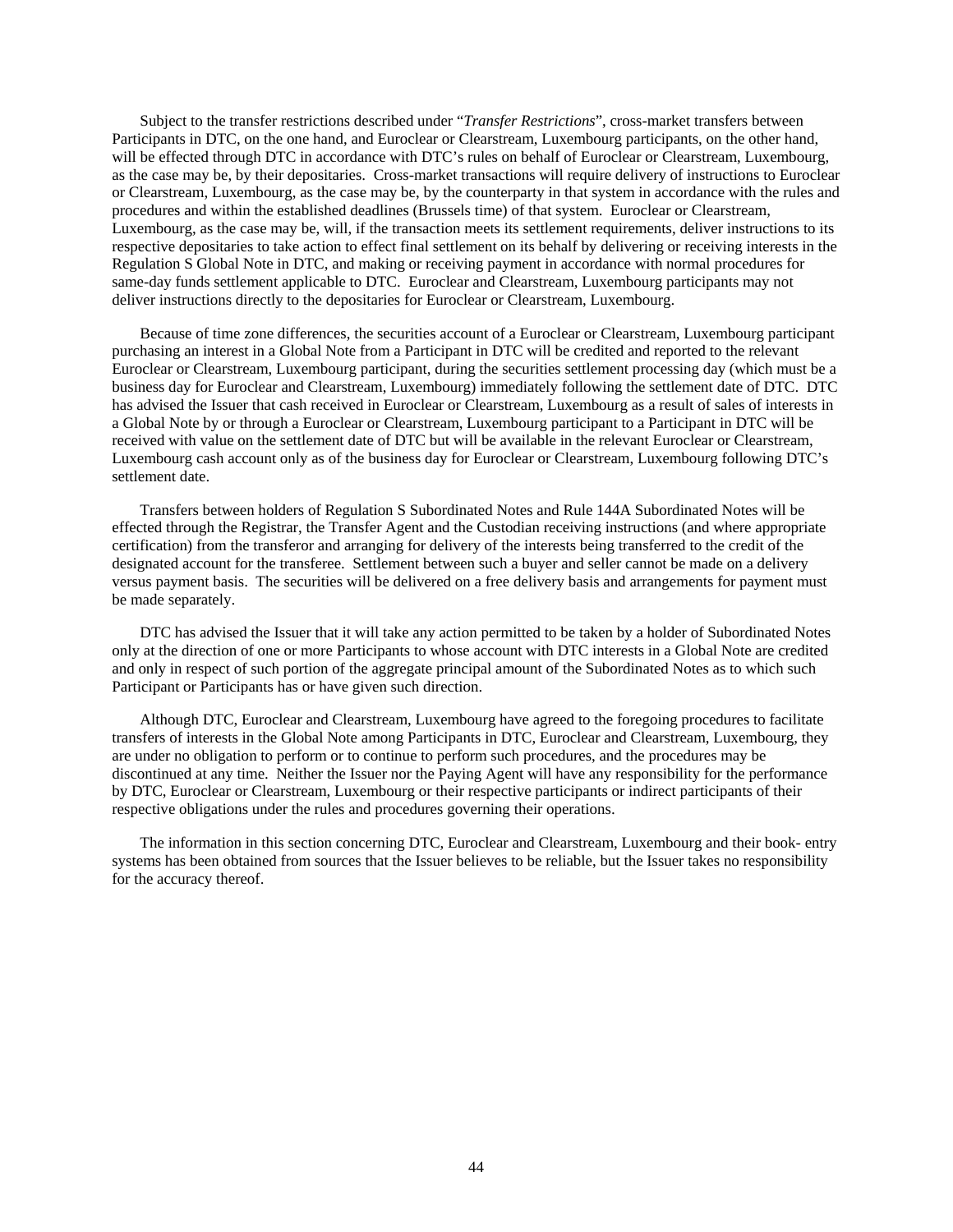# **TRANSFER RESTRICTIONS**

The Subordinated Notes are subject to restrictions on transfer as summarized below. By purchasing Subordinated Notes, you will be deemed to have made the following acknowledgements, representations to and agreements with us and the Initial Purchasers:

- (1) You acknowledge that:
	- (A) the Subordinated Notes have not been registered under the Securities Act or any other securities laws and are being offered for resale in transactions that do not require registration under the Securities Act or any other securities laws; and
	- (B) unless so registered, the Subordinated Notes may not be offered, sold or otherwise transferred except under an exemption from, or in a transaction not subject to, the registration requirements of the Securities Act or any other applicable securities laws, and, if applicable, in compliance with the conditions for transfer set forth in paragraph (4) below.
- (2) You represent that you are not an affiliate (as defined in Rule 144 under the Securities Act) of ours, that you are not acting on our behalf and that either:
	- (A) you are a qualified institutional buyer (as defined in Rule 144A) and are purchasing the Subordinated Notes for your own account or for the account of another qualified institutional buyer, and you are aware that the Initial Purchasers are selling the Subordinated Notes to you in reliance on Rule 144A; or
	- (B) you are not a U.S. person (as defined in Regulation S) or purchasing for the account or benefit of a U.S. person and you are purchasing Subordinated Notes in an offshore transaction in accordance with Regulation S.
- (3) You acknowledge that neither we nor the Initial Purchasers nor any person representing us or the Initial Purchasers has made any representation to you with respect to us or the offering of the Subordinated Notes, other than the information contained or incorporated by reference in this Offering Memorandum. You represent that you are relying only on this Offering Memorandum in making your investment decision with respect to the Subordinated Notes. You agree that you have had access to such financial and other information concerning us and the Subordinated Notes as you have deemed necessary in connection with your decision to purchase Subordinated Notes, including an opportunity to ask questions of and request information from us.
- (4) If you are a purchaser of Subordinated Notes pursuant to Rule 144A, you represent that you are purchasing Subordinated Notes for your own account, or for one or more investor accounts for which you are acting as a fiduciary or agent, in each case not with a view to, or for offer or sale in connection with, any distribution of the Subordinated Notes in violation of the Securities Act, subject to any requirement of law that the disposition of your property or the property of that investor account or accounts be at all times within your or their control and subject to your or their ability to resell the Subordinated Notes pursuant to Rule 144A or any other available exemption from registration under the Securities Act. You further agree, and each subsequent holder of the Subordinated Notes by its acceptance of the Subordinated Notes will agree, that the Subordinated Notes may be offered, sold or otherwise transferred only:
	- (A) to a person who the seller reasonably believes is a qualified institutional buyer within the meaning of Rule 144A under the Securities Act purchasing for its own account or for the account of a qualified institutional buyer or buyers in a transaction meeting the requirements of Rule 144A;
	- (B) in an offshore transaction complying with Rule 903 or Rule 904 of Regulation S; or
	- (C) pursuant to an effective registration statement under the Securities Act,

provided that as a condition to registration of transfer of the Subordinated Notes, we or the Trustee may require delivery of any documents or other evidence that we or the Trustee each, in our or its discretion, deems necessary or appropriate to evidence compliance with one of the exemptions referred to above, and,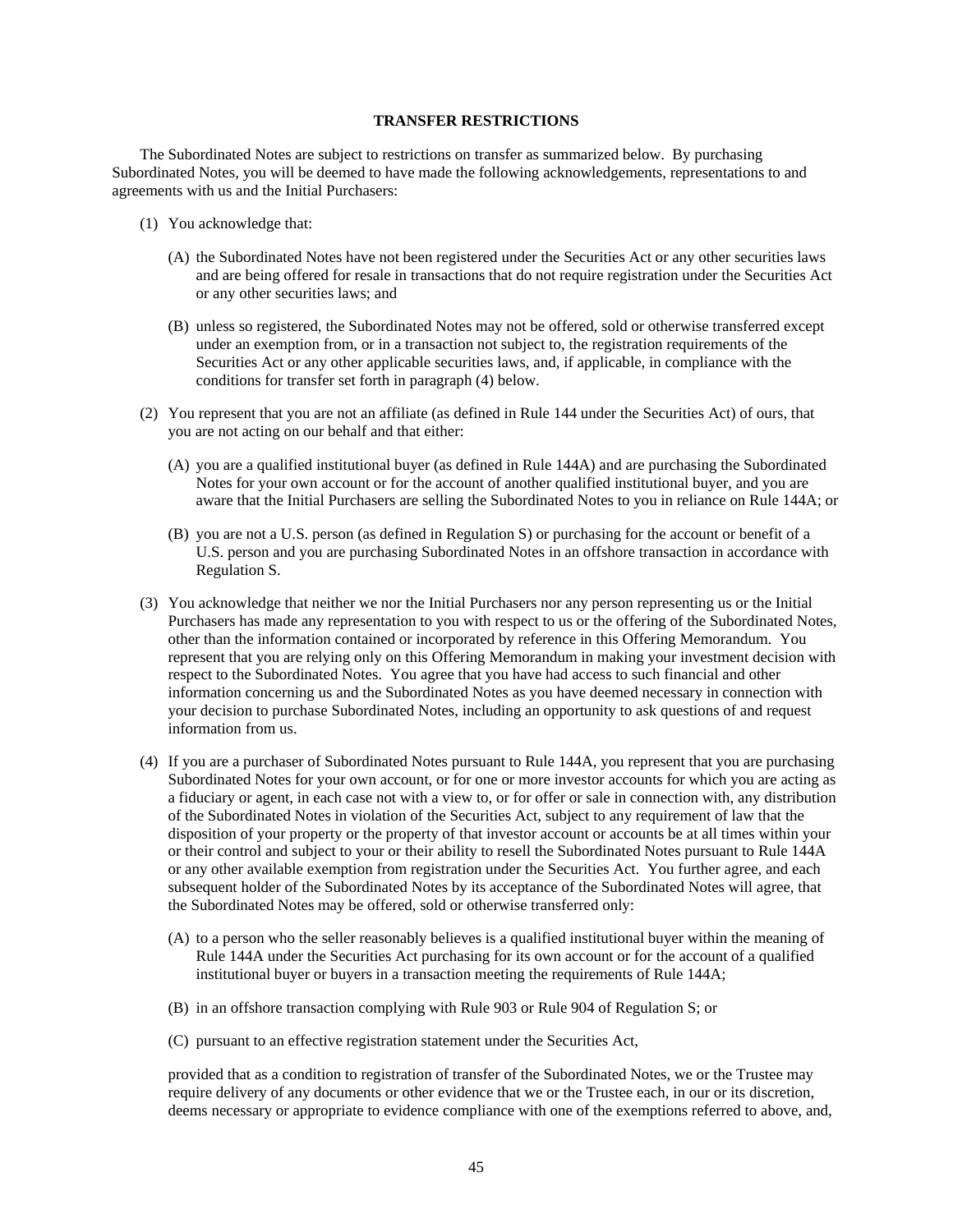in each case, in accordance with the applicable securities laws of the states of the United States and other jurisdictions.

You also acknowledge that each Rule 144A Note will contain a legend substantially to the following effect:

THIS SECURITY HAS NOT BEEN REGISTERED UNDER THE SECURITIES ACT OF 1933, AS AMENDED (THE "SECURITIES ACT"), AND MAY NOT BE OFFERED, SOLD, PLEDGED, OR OTHERWISE TRANSFERRED EXCEPT IN ACCORDANCE WITH THE FOLLOWING SENTENCE. BY ITS ACQUISITION HEREOF OR OF A BENEFICIAL INTEREST HEREIN, THE ACQUIRER:

- (1) REPRESENTS THAT IT, AND ANY ACCOUNT FOR WHICH IT IS ACTING, IS A "QUALIFIED INSTITUTIONAL BUYER" (WITHIN THE MEANING OF RULE 144A UNDER THE SECURITIES ACT) AND THAT IT EXERCISES SOLE INVESTMENT DISCRETION WITH RESPECT TO EACH SUCH ACCOUNT;
- (2) AGREES FOR THE BENEFIT OF THE ISSUER THAT IT WILL NOT OFFER, SELL, PLEDGE, OR OTHERWISE TRANSFER THIS SECURITY OR ANY BENEFICIAL INTEREST HEREIN, EXCEPT: (A) TO THE ISSUER OR ANY SUBSIDIARY THEREOF; (B) TO A "QUALIFIED INSTITUTIONAL BUYER" AS DEFINED IN RULE 144A THAT PURCHASES FOR ITS OWN ACCOUNT OR FOR THE ACCOUNT OF A QUALIFIED INSTITUTIONAL BUYER TO WHOM NOTICE IS GIVEN THAT THE TRANSFER IS BEING MADE IN RELIANCE ON RULE 144A IN A TRANSACTION MEETING THE REQUIREMENTS OF RULE 144A; (C) PURSUANT TO OFFERS AND SALES THAT OCCUR OUTSIDE THE UNITED STATES IN COMPLIANCE WITH RULE 903 OR RULE 904 UNDER REGULATION S UNDER THE SECURITIES ACT; OR (D) PURSUANT TO A REGISTRATION STATEMENT THAT HAS BECOME EFFECTIVE UNDER THE SECURITIES ACT, IN EACH CASE IN ACCORDANCE WITH ALL APPLICABLE SECURITIES LAWS OF THE STATES OF THE UNITED STATES OR ANY OTHER APPLICABLE JURISDICTION, AND
- (3) AGREES THAT IT WILL DELIVER TO EACH PERSON TO WHOM THIS SECURITY IS TRANSFERRED A NOTICE SUBSTANTIALLY TO THE EFFECT OF THIS RESTRICTIVE LEGEND. AS USED HEREIN, THE TERMS "OFFSHORE TRANSACTION", "UNITED STATES" AND "U.S. PERSON" HAVE THE MEANINGS GIVEN TO THEM BY REGULATION S UNDER THE SECURITIES ACT.
- (5) If you are a purchaser of the Subordinated Notes under Regulation S, you will be deemed to:
	- (A) acknowledge that the Subordinated Notes have not been registered under the Securities Act or with any securities regulatory authority in any jurisdiction and, until so registered, may not be offered or sold within the United States or to, or for the account or benefit of, U.S. persons except as set forth below; and
	- (B) agree that you will only resell or otherwise transfer the Subordinated Notes (i)(A) outside the United States in compliance with Rule 903 or Rule 904 under Regulation S under the Securities Act, (B) to a QIB in compliance with Rule 144A or (C) pursuant to a registration statement that has become effective under the Securities Act, and (ii) in accordance with all applicable securities laws of the states of the United States or any other applicable jurisdiction.

You also acknowledge that each Regulation S Note will contain a legend substantially to the following effect:

THIS SECURITY HAS NOT BEEN REGISTERED UNDER THE SECURITIES ACT OF 1933, AS AMENDED (THE "SECURITIES ACT"), AND MAY NOT BE OFFERED, SOLD, PLEDGED, OR OTHERWISE TRANSFERRED EXCEPT IN ACCORDANCE WITH THE FOLLOWING SENTENCE. BY ITS ACQUISITION HEREOF OR OF A BENEFICIAL INTEREST HEREIN, THE ACQUIRER:

(1) REPRESENTS THAT IT IS NOT A U.S. PERSON, IS NOT ACQUIRING THIS SECURITY FOR THE ACCOUNT OR BENEFIT OF A U.S. PERSON AND IS ACQUIRING THIS SECURITY IN AN OFFSHORE TRANSACTION,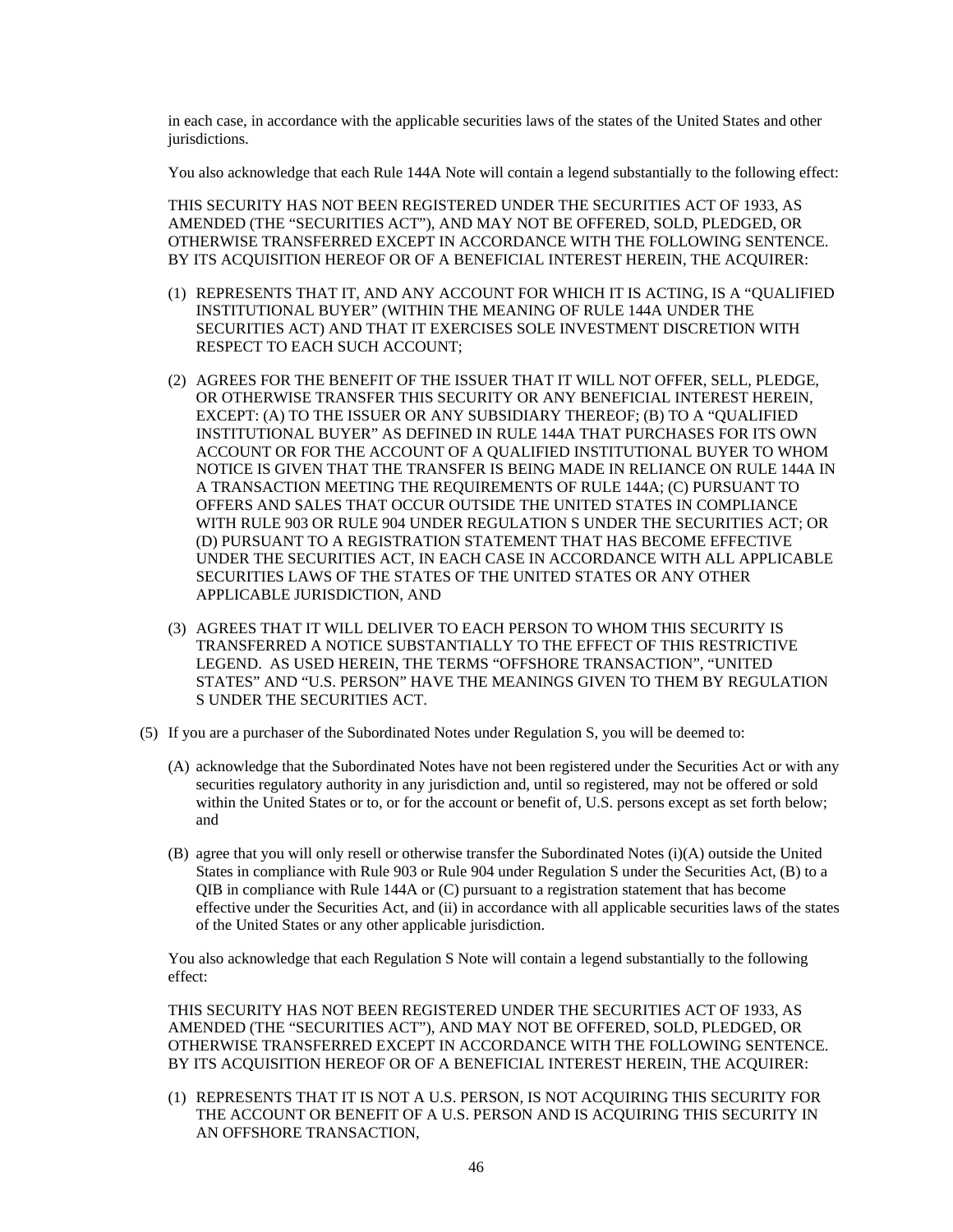- (2) AGREES TO OFFER, SELL OR OTHERWISE TRANSFER SUCH SECURITY ONLY (A) TO THE ISSUER OR ANY AFFILIATE THEREOF, (B) TO A "QUALIFIED INSTITUTIONAL BUYER" AS DEFINED IN RULE 144A THAT PURCHASES FOR ITS OWN ACCOUNT OR FOR THE ACCOUNT OF A QUALIFIED INSTITUTIONAL BUYER TO WHOM NOTICE IS GIVEN THAT THE TRANSFER IS BEING MADE IN RELIANCE ON RULE 144A IN A TRANSACTION MEETING THE REQUIREMENTS OF RULE 144A, (C) PURSUANT TO OFFERS AND SALES THAT OCCUR OUTSIDE THE UNITED STATES IN COMPLIANCE WITH RULE 903 OR RULE 904 UNDER REGULATION S UNDER THE SECURITIES ACT OR (D) PURSUANT TO A REGISTRATION STATEMENT THAT HAS BECOME EFFECTIVE UNDER THE SECURITIES ACT, IN EACH CASE IN ACCORDANCE WITH ALL APPLICABLE SECURITIES LAWS OF THE STATES OF THE UNITED STATES OR ANY OTHER APPLICABLE JURISDICTION, AND
- (3) AGREES THAT IT WILL DELIVER TO EACH PERSON TO WHOM THIS SECURITY IS TRANSFERRED A NOTICE SUBSTANTIALLY TO THE EFFECT OF THIS RESTRICTIVE LEGEND. AS USED HEREIN, THE TERMS "OFFSHORE TRANSACTION", "UNITED STATES" AND "U.S. PERSON" HAVE THE MEANINGS GIVEN TO THEM BY REGULATION S UNDER THE SECURITIES ACT.
- (6) You acknowledge that we, the Initial Purchasers and others will rely upon the truth and accuracy of the above acknowledgments, representations and agreements. You agree that if any of the acknowledgments, representations or agreements you are deemed to have made by your purchase of Subordinated Notes is no longer accurate, you will promptly notify us and the Initial Purchasers. If you are purchasing any Subordinated Notes as a fiduciary or agent for one or more investor accounts, you represent that you have sole investment discretion with respect to each of those accounts and that you have full power to make the above acknowledgments, representations and agreements on behalf of each account.

For a discussion of the requirements to effect exchanges or transfers of interests in the Global Notes, see "*Form of Subordinated Notes, Clearance and Settlement—Exchanges Between the Regulation S Global Note and Rule 144A Global Note*".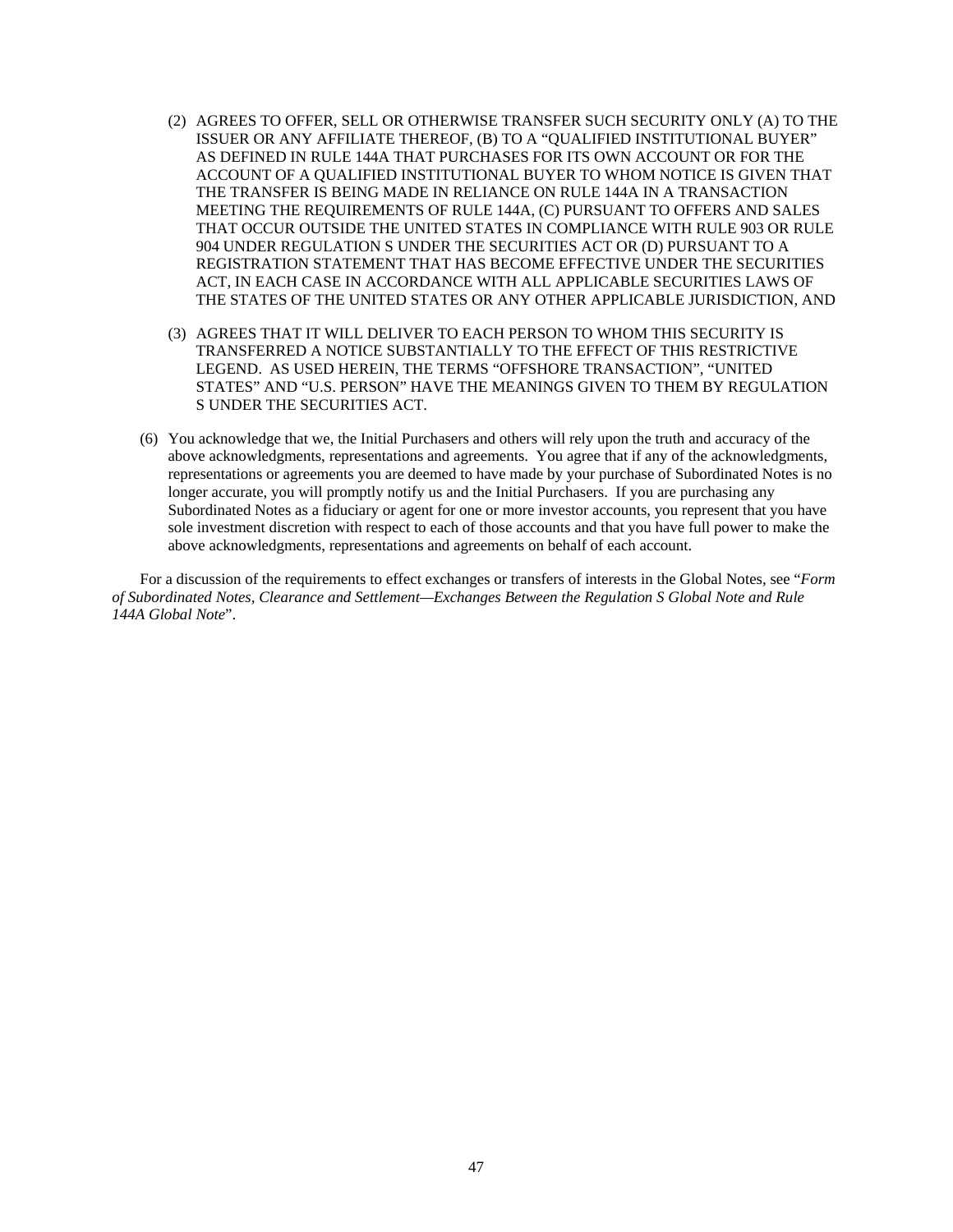# **CERTAIN U.K. AND U.S. FEDERAL TAX CONSEQUENCES**

The following are certain U.K. and U.S. federal tax consequences of the ownership and disposition of the Subordinated Notes by a "U.S. holder" described below, that is not connected with us for relevant tax purposes, that holds the Subordinated Notes as capital assets and that purchases them as part of the initial offering of the Subordinated Notes at their "issue price", which will be equal to the first price to the public (not including bondhouses, brokers or similar persons or organizations acting in the capacity of underwriters, placement agents or wholesalers) at which a substantial amount of the Subordinated Notes is sold for money. For purposes of this discussion, a "U.S. holder" is a beneficial owner of a Subordinated Note that is for U.S. federal income tax purposes (i) a citizen or individual resident of the United States, (ii) a corporation, or other entity taxable as a corporation for U.S. federal income tax purposes, created or organized in or under the laws of the United States or of any state thereof or the District of Columbia, or (iii) an estate or trust the income of which is subject to U.S. federal income taxation regardless of its source.

This discussion does not describe all of the tax consequences that may be relevant to U.S. holders in light of their particular circumstances or to holders subject to special rules, such as:

- holders who are resident in the United Kingdom for U.K. tax purposes or who are domiciled or deemed to be domiciled in the United Kingdom;
- certain financial institutions;
- insurance companies;
- dealers or traders in securities that use the mark-to-market method of accounting;
- persons holding Subordinated Notes as part of a hedge or other integrated transaction;
- persons whose functional currency is not the U.S. dollar;
- partnerships or other entities classified as partnerships for U.S. federal income tax purposes;
- persons subject to the alternative minimum tax or the Medicare contribution tax;
- certain persons connected with us; or
- persons carrying on a trade in the United Kingdom through a permanent establishment in the United Kingdom or carrying on a trade, profession or vocation in the United Kingdom through a branch or agency in the United Kingdom or otherwise holding Subordinated Notes in connection with a trade or business outside the United States.

If you are a partnership for U.S. federal income tax purposes, the U.S. federal income tax treatment of your partners will generally depend on the status of the partners and your activities. If you are a partnership holding Subordinated Notes or a partner therein, you should consult your tax advisor as to your particular U.S. federal income tax consequences of holding and disposing of the Subordinated Notes.

The statements regarding U.K. and U.S. tax laws and practices set out below, including those regarding the U.K./U.S. double taxation convention relating to income and capital gains (the "Treaty"), are based on those laws, practices and conventions as of the date hereof. They are subject to changes in those laws, practices and conventions, and any relevant judicial decision, after the date hereof, which may apply with retrospective effect. This summary is not exhaustive of all possible tax considerations that may be relevant in the particular circumstances of each U.S. holder. In particular, this summary does not deal with the tax treatment of the Subordinated Notes following an exercise of U.K. bail-in power. You should satisfy yourself as to the tax consequences in your own particular circumstances of the acquisition, ownership and disposition of the Subordinated Notes.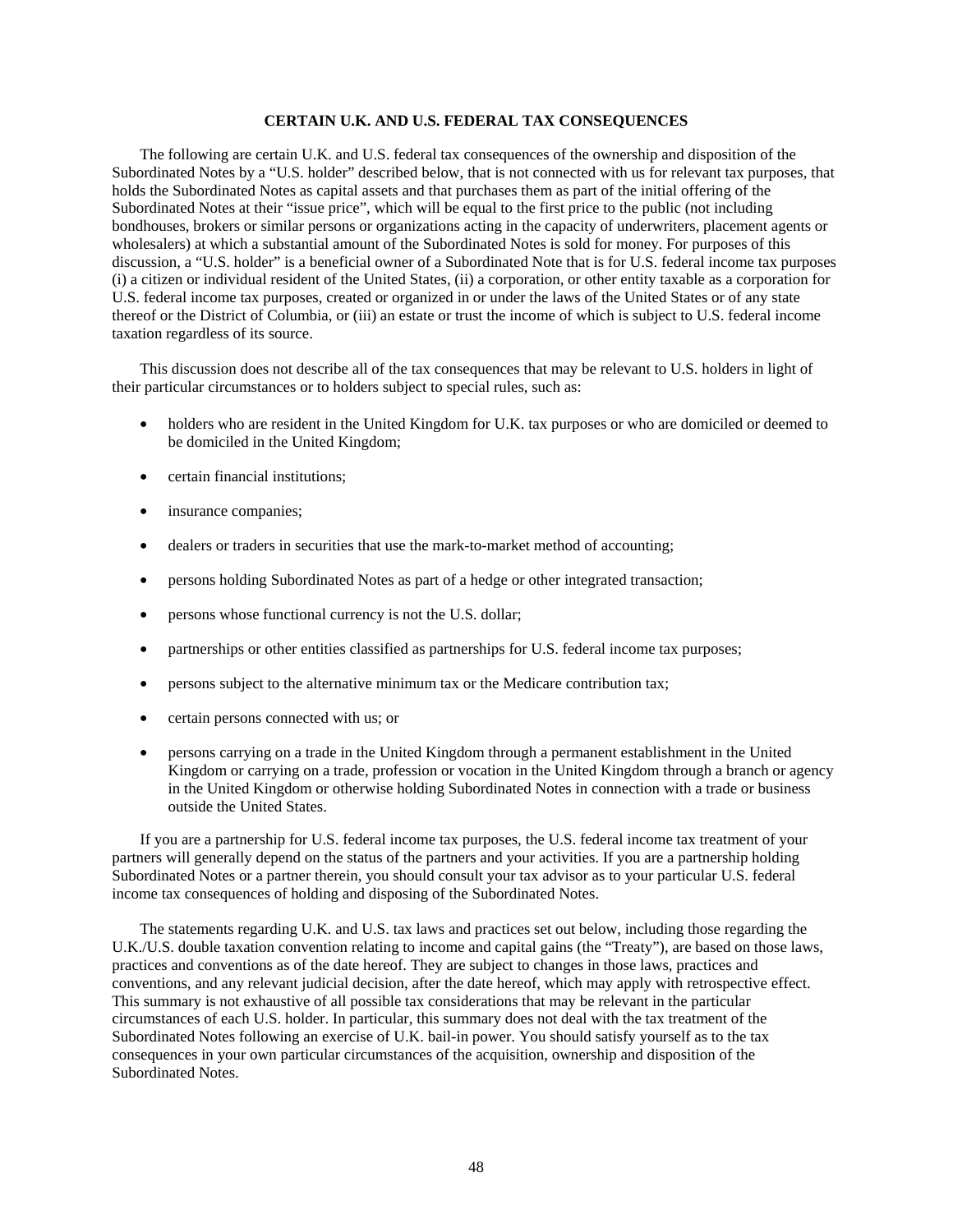## **United Kingdom Taxation**

*Payments*. Interest that we pay on the Subordinated Notes will be made without withholding for or deduction of U.K. income tax, provided that:

1. the Taxation of Regulatory Capital Securities Regulations 2013 (the "Regulations") apply to the Subordinated Notes, which will be the case if (i) the Subordinated Notes qualify as Tier 2 instruments under Article 63 of the Commission Regulation (EU) No 575/2013 ("CRR") (as amended from time to time) and such Subordinated Notes form, or formed, a component of Tier 2 capital for the purposes of CRR (as amended from time to time), and (ii) there are no arrangements the main purpose, or one of the main purposes, of which is to obtain a tax advantage for any person as a result of such application of the Regulations, or

2. the Subordinated Notes carry a right to interest and are and remain listed on a "recognised stock exchange" within the meaning of Section 1005 of the Income Tax Act 2007. However, the current intention is that the Subordinated Notes will not be so listed.

In all other cases, an amount on account of U.K. income tax must generally be withheld at the basic rate (currently 20%), unless one of certain exceptions relating to the status of the holder applies. In particular, certain U.S. holders will be entitled to receive payments free of withholding of U.K. income tax under the Treaty and will under current HM Revenue & Customs ("HMRC") administrative procedures be able to make a claim for the issuance of a direction by HMRC to this effect. However, such directions will be issued only on prior application to the relevant tax authorities by the holder in question. If the Regulations do not apply to the Subordinated Notes, the Subordinated Notes are not listed on a recognised stock exchange (in each case as described above), and such a direction is not given, we will generally be required to withhold tax, although a U.S. holder entitled to relief under the Treaty may subsequently claim the amount withheld from HMRC.

Interest on the Subordinated Notes constitutes U.K. source income for U.K. tax purposes and, as such, may be subject to U.K. income tax by direct assessment irrespective of the residence of the holder. However, where the payments are made without withholding or deduction on account of U.K. tax, the payments will not be assessed to U.K. income tax (other than in the hands of certain trustees) if you are not resident in the U.K. for tax purposes, except if you carry on a trade, profession or vocation in the U.K. through a U.K. branch or agency in connection with which the payments are received or to which the Subordinated Notes are attributable (or in the case of a corporate U.S. holder, if you carry on a trade in the U.K. through a permanent establishment in the U.K. in connection with which the payments are received or to which the Subordinated Notes are attributable), in which case (subject to exemptions for payments received by certain categories of agent) tax may be levied on the U.K. branch or agency (or permanent establishment).

Information relating to the Subordinated Notes may be required to be provided to HMRC in certain circumstances. This may include the value of the Subordinated Notes, details of the holders or beneficial owners of the Subordinated Notes (or the persons for whom the Subordinated Notes are held), details of the persons to whom payments derived from the Subordinated Notes are or may be paid and information and documents in connection with transactions relating to the Subordinated Notes. Information may be required to be provided by, amongst others, the holders of the Subordinated Notes, persons by (or via) whom payments derived from the Subordinated Notes are made or who receive (or would be entitled to receive) such payments, persons who effect or are a party to transactions relating to the Subordinated Notes on behalf of others and certain registrars or administrators. In certain circumstances, the information obtained by HMRC may be provided to tax authorities in other countries.

*Disposal (including Redemption)*. Subject to the provisions set out in the next paragraph in relation to temporary non-residents, a U.S. holder will not, upon disposal (including redemption) of a Subordinated Note, be liable for U.K. taxation on gains realized, unless at the time of the disposal the U.S. holder is resident for tax purposes in the U.K., carries on a trade, profession or vocation in the U.K. through a branch or agency in the U.K. to which the Subordinated Notes are attributable or, in the case of a corporate U.S. holder, if the U.S. holder carries on a trade in the U.K. through a permanent establishment in the U.K. to which the Subordinated Notes are attributable.

A U.S. holder who is an individual and who has ceased to be resident for tax purposes in the U.K. for a period of five years or less before again becoming resident for tax purposes in the U.K. and who disposes of a Subordinated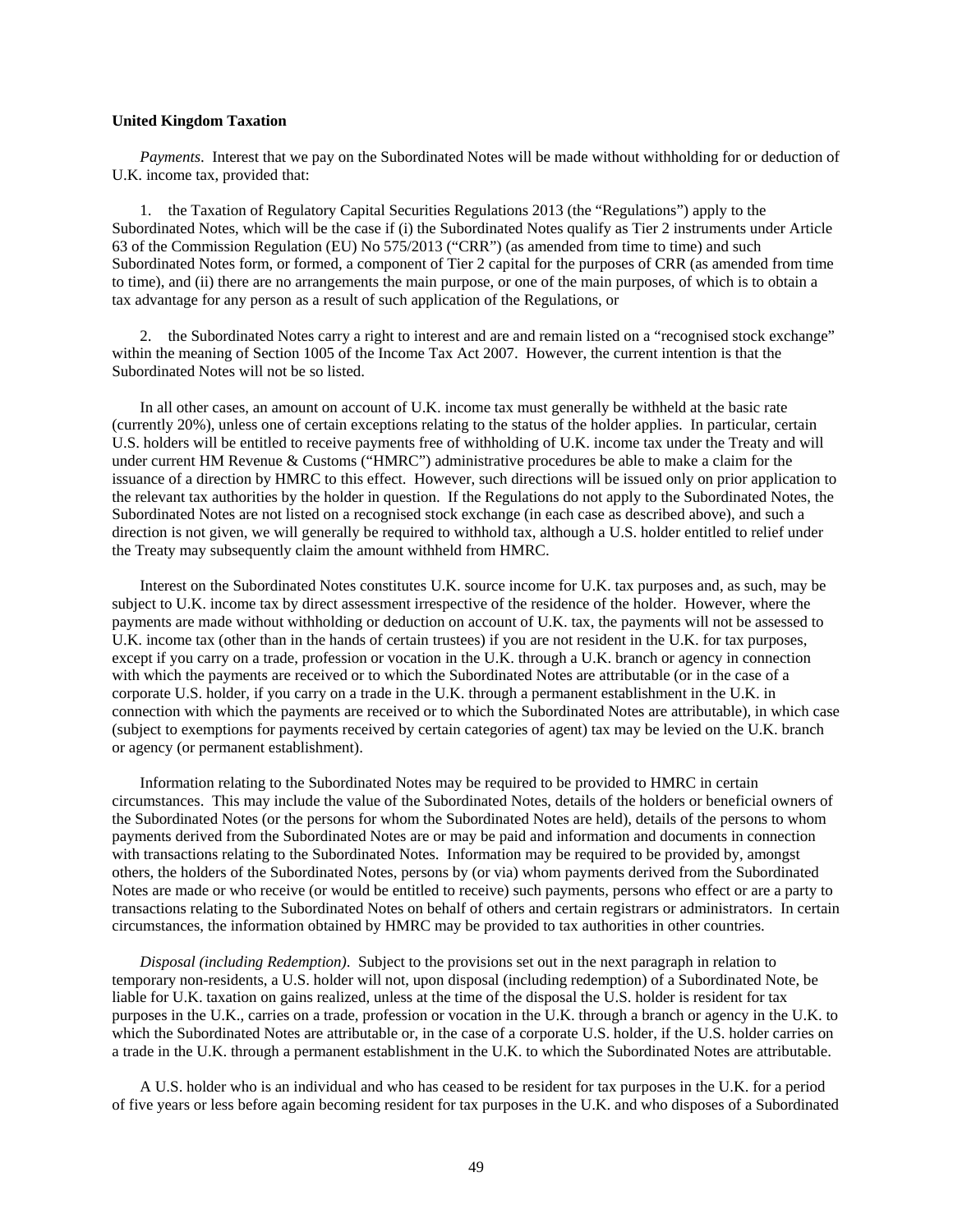Note during that period may be liable to U.K. tax on chargeable gains arising during the period of absence in respect of the disposal (including redemption), subject to any available exemption or relief.

A U.S. holder who is an individual or other taxpayer not liable to U.K. corporation tax will not, upon transfer or redemption of a Subordinated Note, be subject to any U.K. income tax charge on accrued but unpaid payments of interest, unless the U.S. holder at any time in the relevant tax year was resident in the U.K. or carried on a trade, profession or vocation in the U.K. through a branch or agency to which the Subordinated Note is attributable.

*Annual Tax Charges*. Corporate U.S. holders who are not resident in the U.K. and do not carry on a trade in the U.K. through a permanent establishment in the U.K. to which the Subordinated Notes are attributable will not be liable to U.K. tax charges or relief by reference to fluctuations in exchange rates or in respect of profits, gains and losses arising from the Subordinated Notes.

*Stamp Duty and Stamp Duty Reserve Tax* ("SDRT"). No U.K. stamp duty or SDRT should be payable on the issue or redemption of the Subordinated Notes. Provided that the Regulations apply to the Subordinated Notes (see above), no U.K. stamp duty or SDRT will be payable on the transfer of the Subordinated Notes.

#### **United States**

*Characterization of the Subordinated Notes*. There is no direct legal authority as to the proper U.S. federal income tax treatment of an instrument that is denominated as a debt instrument and has significant debt features, but is subject to statutory bail-in powers such as the U.K. bail-in power. Therefore, prospective investors should consult their tax advisers as to the proper characterization of the Subordinated Notes for U.S. federal income tax purposes. We believe the Subordinated Notes should be treated as debt for U.S. federal income tax purposes and the remainder of this discussion so assumes.

*Payments of Interest*. Stated interest on the Subordinated Notes will be includable in income by a U.S. holder as ordinary interest income at the time it accrues or is received in accordance with the U.S. holder's method of accounting for U.S. federal income tax purposes. Interest income from the Subordinated Notes will constitute foreign-source income, which may be relevant to a U.S. holder in calculating the U.S. holder's foreign tax credit limitation.

*Sale, Exchange or Redemption*. A U.S. holder will, upon sale, exchange or redemption of a Subordinated Note, generally recognise capital gain or loss for U.S. federal income tax purposes in an amount equal to the difference between the amount realized (not including amounts attributable to accrued interest, which will be treated as stated interest as described in "—*Payments of Interest*" above) and the U.S. holder's tax basis in the Subordinated Note. Any gain or loss will generally be U.S.-source capital gain or loss and will be treated as long-term capital gain or loss if the Subordinated Note has been held for more than one year at the time of disposition. The deductibility of capital losses is subject to limitations.

*Backup Withholding and Information Reporting*. Information returns may be filed with the Internal Revenue Service in connection with payments on the Subordinated Notes and the proceeds from a sale or other disposition of the Subordinated Notes. A U.S. holder may be subject to backup withholding on these payments and proceeds if the U.S. holder fails to provide its taxpayer identification number and comply with certain certification procedures or otherwise establish an exemption from backup withholding. The amount of any backup withholding from a payment to a U.S. holder will be allowed as a credit against the U.S. holder's U.S. federal income tax liability and may entitle the U.S. holder to a refund, provided that the required information is timely furnished to the Internal Revenue Service.

Certain U.S. holders who are individuals (and under proposed Treasury Regulations, certain entities) may be required to report information relating to non-U.S. accounts through which the U.S. holders may hold their Subordinated Notes (or information regarding the Subordinated Notes if the Subordinated Notes are not held through any financial institution). U.S. holders should consult their tax advisers regarding their reporting obligations with respect to the Subordinated Notes.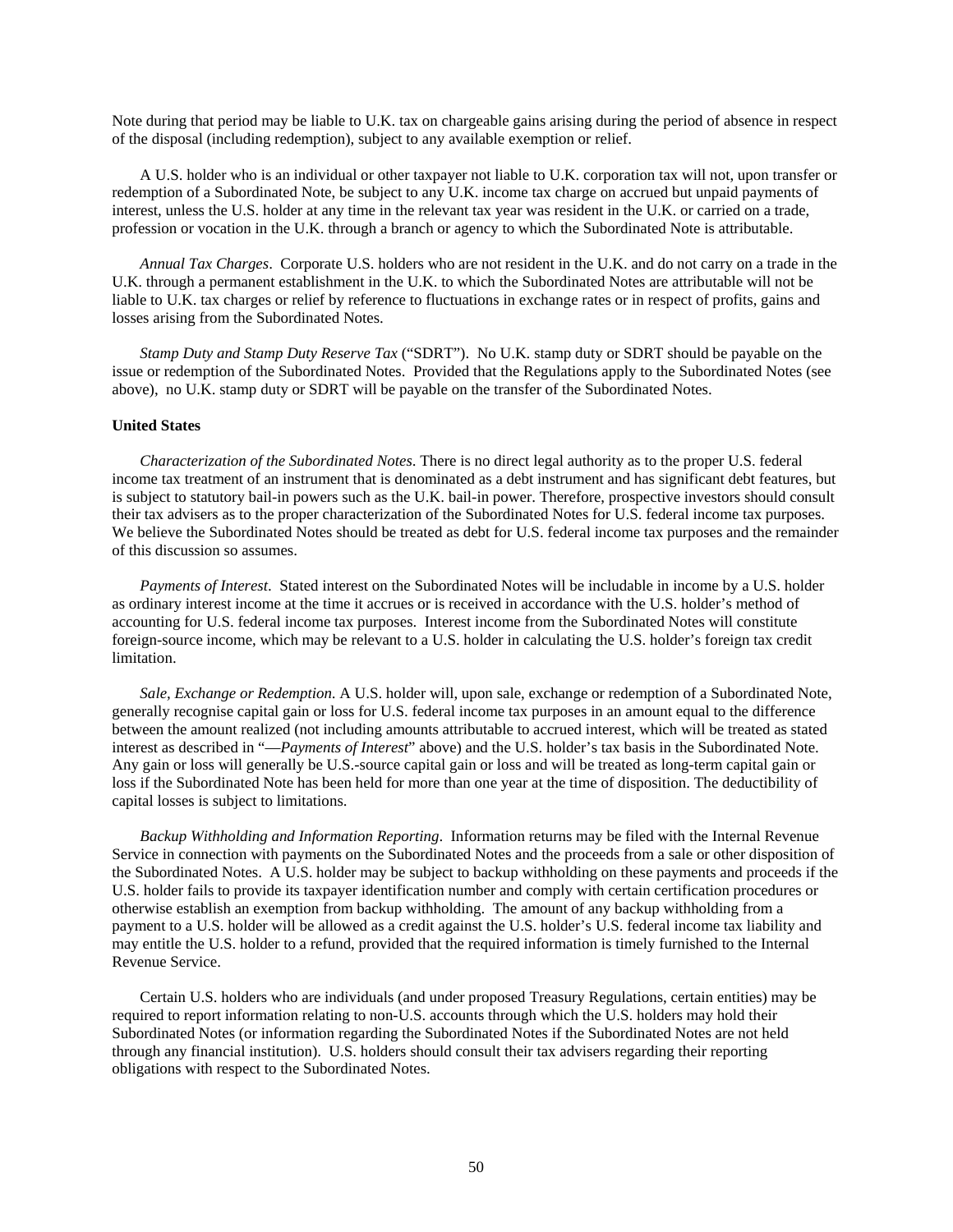## **EU Directive on Taxation of Savings Income**

EC Council Directive 2003/48/EC on the taxation of savings income (the "Savings Directive") requires EU Member States to provide to the tax authorities of other EU Member States details of payments of interest and other similar income paid by a person established within its jurisdiction to (or secured by such a person for the benefit of) an individual resident, or to (or secured for) certain other types of entity established in that other EU Member State, except that Austria will instead impose a withholding system for a transitional period, (subject to a procedure whereby, on meeting certain conditions, the beneficial owner of the interest or other income may request that no tax be withheld) unless during such period it elects otherwise.

The Council of the European Union has adopted a Directive (the "Amending Directive") which will, if implemented, amend and broaden the scope of the requirements of the Savings Directive described above. The Amending Directive requires EU Member States to adopt national legislation necessary to comply with it by January 1, 2016, which legislation must apply from January 1, 2017.

However, on November 10, 2015, the Council of the European Union adopted a Directive which substantially repeals the Savings Directive, generally with effect from January 1, 2016 (and from January 1, 2017, in the case of Austria), in order to avoid overlap with EC Council Directive 2011/16/EU on administrative cooperation in the field of taxation (as amended by EC Council Directive 2014/107/EU), pursuant to which EU Members States will be required to apply new measures on mandatory automatic exchange of information, generally with effect from January 1, 2016. The adopted Directive also notes that the Member States will not be required to apply the new requirements of the Amending Directive.

Investors who are in any doubt as to their position should consult their professional advisers.

## **Proposed Financial Transactions Tax ("FTT")**

On February 14, 2013, the European Commission published a proposal (the "Commission's Proposal") for a Directive for a common FTT in Belgium, Germany, Estonia, Greece, Spain, France, Italy, Austria, Portugal, Slovenia and Slovakia (the "participating Member States"). The Commission's Proposal has very broad scope and could, if introduced, apply to certain dealings in the Subordinated Notes (including secondary market transactions) in certain circumstances.

Under the Commission's Proposal, the FTT could apply in certain circumstances to persons both within and outside of the participating Member States. Generally, it would apply to certain dealings in the Subordinated Notes where at least one party is a financial institution, and at least one party is established in a participating Member State. A financial institution may be, or be deemed to be, "established" in a participating Member State in a broad range of circumstances, including (a) by transacting with a person established in a participating Member State or (b) where the financial instrument which is subject to the dealings is issued in a participating Member State.

Joint statements issued by participating Member States indicate an intention to implement the FTT by January 1, 2016, although this appears increasingly unrealistic. However, the FTT proposal remains subject to negotiation between the participating Member States and the scope of any such tax is uncertain. Additional EU Member States may decide to participate. Prospective holders of the Subordinated Notes are advised to seek their own professional advice in relation to the FTT.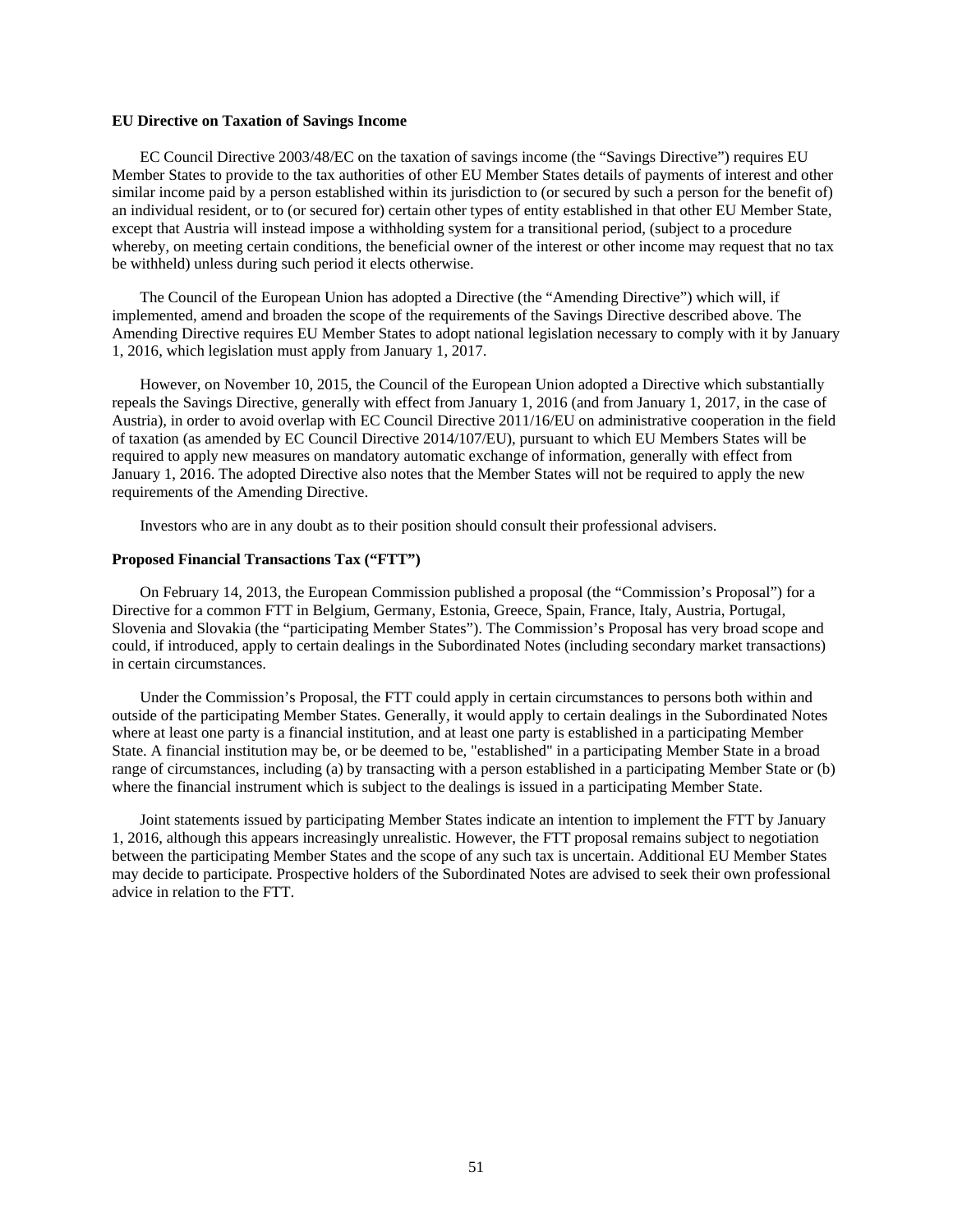# **PLAN OF DISTRIBUTION**

Subject to the terms and conditions in the purchase agreement among the Issuer and the Initial Purchasers, each Initial Purchaser named below has agreed severally and not jointly to purchase the principal amount of the Subordinated Notes set forth opposite its name below.

| <b>Initial Purchasers</b> | <b>Principal Amount of</b><br><b>Subordinated Notes</b> |
|---------------------------|---------------------------------------------------------|
|                           | \$166,667,000                                           |
|                           | \$166,667,000                                           |
|                           | \$166,666,000                                           |
|                           | \$500,000,000                                           |

The obligations of the Initial Purchasers under the purchase agreement, including their agreement to purchase Subordinated Notes from us, are several and not joint. The purchase agreement provides that the Initial Purchasers will purchase all the Subordinated Notes if any of them are purchased.

The Initial Purchasers initially propose to offer the Subordinated Notes for resale at the issue price that appears herein. After the initial offering, the Initial Purchasers may change the offering price and any other selling terms. The Initial Purchasers may offer and sell Subordinated Notes through certain of their affiliates.

We will agree to file a registration statement relating to an exchange offer for, or the resale of, the Subordinated Notes. See "*Registration Rights*".

Certain of the Initial Purchasers are not broker-dealers registered with the SEC, and therefore may not make sales of any Subordinated Notes in the United States or to U.S. persons except in compliance with applicable U.S. laws and regulations. To the extent that any such Initial Purchaser intends to effect sales of the Subordinated Notes in the United States, it will do so only through one or more affiliated U.S. registered broker dealers, or otherwise as permitted by applicable U.S. law.

In the purchase agreement, we have agreed that:

- We will not offer, sell, contract to sell or otherwise dispose of any of our U.S. dollar denominated debt securities (other than the Subordinated Notes) having tenor of more than one year up to and including the Issue Date without the prior written consent of the Initial Purchasers.
- We will indemnify the Initial Purchasers against certain liabilities, including liabilities under the Securities Act, or contribute to payments that the Initial Purchasers may be required to make in respect of those liabilities.

The Subordinated Notes have not been registered under the Securities Act or the securities laws of any other place. In the purchase agreement, each Initial Purchaser has agreed that:

- The Subordinated Notes may not be offered or sold within the United States or to U.S. persons except pursuant to an exemption from the registration requirements of the Securities Act or in transactions not subject to those registration requirements.
- It will offer or sell Subordinated Notes only to qualified institutional buyers in compliance with Rule 144A and outside the United States in compliance with Regulation S.

In connection with the offering of the Subordinated Notes, the Initial Purchasers may sell the Subordinated Notes in the open market. These transactions may include short sales, purchases to cover positions created by short sales and stabilizing transactions. Short sales involve the sale by the Initial Purchasers of a greater principal amount of Subordinated Notes than they are required to purchase in the offering. Short sales may occur if the Initial Purchasers sell Subordinated Notes in excess of the offering amount, which would create a naked short position. The Initial Purchasers must close out any naked short position by purchasing Subordinated Notes in the open market. A naked short position is more likely to be created if the Initial Purchasers are concerned that there may be downward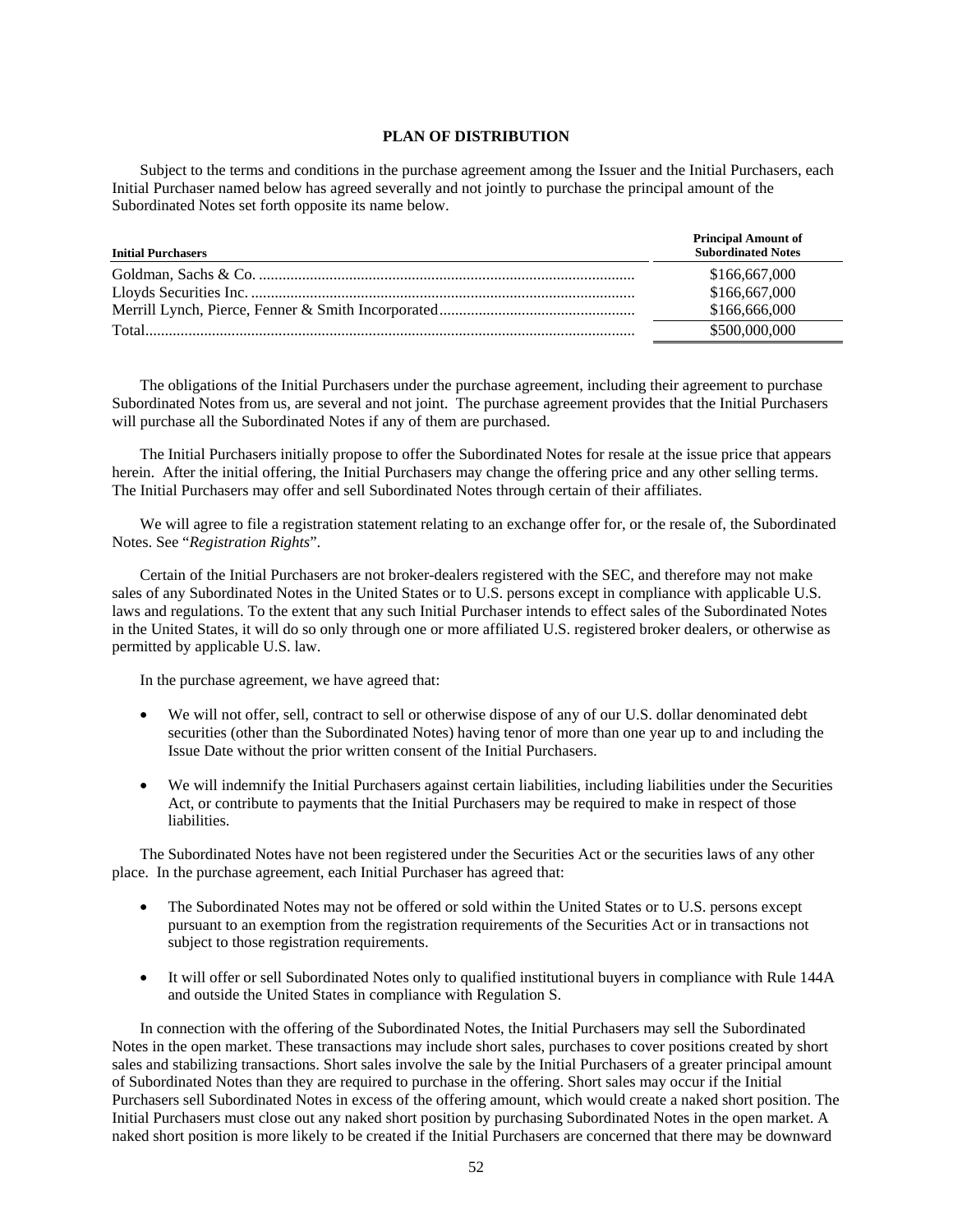pressure on the price of the Subordinated Notes in the open market prior to the completion of the offering. Stabilizing transactions consist of various bids for or purchase of the Subordinated Notes made by the Initial Purchasers in the open market prior to the completion of the offering. Purchases to cover a short position and stabilizing transactions may have the effect of preventing or slowing a decline in the market price of the Subordinated Notes. Additionally, these purchases may stabilize, maintain or otherwise affect the market price of the Subordinated Notes. As a result of the price of the Subordinated Notes may be higher than the respective price that might otherwise exist in the open market. These transactions may be effected in the over-the-counter market or otherwise.

The Subordinated Notes are a new issue of securities and there is currently no established trading market for the Subordinated Notes. In addition, the Subordinated Notes are subject to certain restrictions on resale and transfer as described under "*Transfer Restrictions*". We do not intend to apply for the Subordinated Notes to be listed on any securities exchange or to arrange for the Subordinated Notes to be quoted on any quotation system. The Initial Purchasers are not obligated to make a market in the Subordinated Notes and any market-making activities, if commenced, may be discontinued at any time without notice. Accordingly, we cannot assure you that a liquid trading market will develop for the Subordinated Notes, that you will be able to sell your Subordinated Notes at a particular time or that the prices that you receive when you sell will be favorable.

Each purchaser of Subordinated Notes will be deemed, by its acceptance or purchase thereof, to have made the representations set forth under "*Transfer Restrictions*" herein.

The Initial Purchasers and their respective affiliates are full service financial institutions engaged in various activities, which may include securities trading, commercial and investment banking, financial advisory, investment management, investment research, principal investment, hedging, financing and brokerage activities.

Some of the Initial Purchasers and their affiliates have engaged in, and may in the future engage in, investment banking and other commercial dealings in the ordinary course of business with the Issuer or its affiliates. They have received, or may in the future receive, customary fees and commissions for these transactions.

In addition, in the ordinary course of their business activities, the Initial Purchasers and their affiliates may make or hold a broad array of investments and actively trade debt and equity securities (or related derivative securities) and financial instruments (including bank loans) for their own account and for the accounts of their customers. Such investments and securities activities may involve securities and/or instruments of the Issuer or the Issuer's affiliates. Certain of the Initial Purchasers or their affiliates that have a lending relationship with the Issuer routinely hedge their credit exposure to the Issuer consistent with their customary risk management policies. Typically, such Initial Purchasers and their affiliates would hedge such exposure by entering into transactions which consist of either the purchase of credit default swaps or the creation of short positions in the Issuer's securities, including potentially any Subordinated Notes. Any such short positions could adversely affect future trading prices of any Subordinated Notes. The Initial Purchasers and their affiliates may also make investment recommendations and/or publish or express independent research views in respect of such securities or financial instruments and may hold, or recommend to clients that they acquire, long and/or short positions in such securities and instruments.

The Issuer expects that delivery of the Subordinated Notes will be made against payment on the respective Subordinated Notes on or about the date specified on the cover page of this Offering Memorandum, which will be five business days (as such term is used for purposes of Rule 15c6-1 of the Exchange Act) following the date of pricing of the Subordinated Notes (this settlement cycle is being referred to as "T+5"). Under Rule 15c6-1 of the Exchange Act, trades in the secondary market generally are required to settle in three business days unless the parties to any such trade expressly agree otherwise. Accordingly, purchasers who wish to trade the Subordinated Notes on the date of this Offering Memorandum or the next business day will be required to specify an alternative settlement cycle at the time of any such trade to prevent a failed settlement. Purchasers of the Subordinated Notes who wish to make such trades should consult their own advisors.

Lloyds Securities Inc., an Initial Purchaser of the Subordinated Notes, is an affiliate of the Issuer.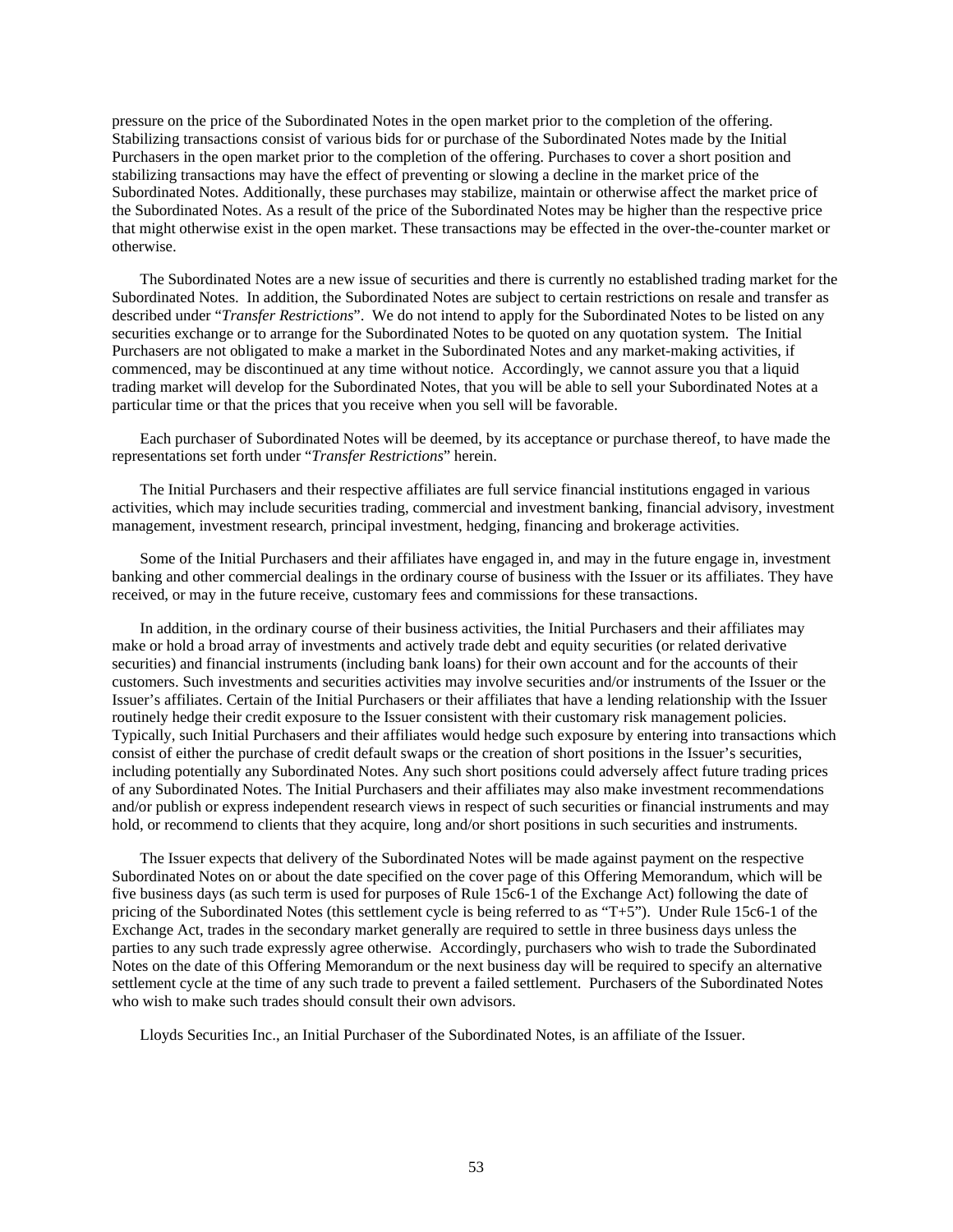#### **Selling Restrictions**

#### *General*

No action has been or will be taken in any jurisdiction that would permit a public offering of the Subordinated Notes or the distribution of this Offering Memorandum or any material relating the Subordinated Notes in any jurisdiction where action for that purpose is required. Accordingly, the Subordinated Notes may not be offered or sold, directly or indirectly, and this Offering Memorandum may not be distributed, in or from any such country or jurisdiction, except in compliance with any applicable rules or regulations of any such country or jurisdiction.

This Offering Memorandum does not constitute an offer to buy or sell or a solicitation of an offer to buy or sell Subordinated Notes in any jurisdiction in which, or to or from any person to or from whom, it is unlawful to make such offer or solicitation under applicable securities laws or otherwise.

#### *United States*

The Subordinated Notes have not been registered under the Securities Act and may not be offered or sold within the United States or to, or for the account or benefit of, U.S. persons except pursuant to an exemption from, or in a transaction not subject to, the registration requirements of the Securities Act. Terms used in this paragraph have the meanings given to them by Regulation S.

Each of the Initial Purchasers has agreed that, except as permitted by the Purchase Agreement, it will not offer or sell the Subordinated Notes (i) as part of its distribution at any time or (ii) otherwise until 40 days after the later of the commencement of the offering and the date the Subordinated Notes are issued, within the United States or to, or for the account or benefit of, U.S. persons, and it will have sent to each dealer to which it sells the Subordinated Notes (other than a sale pursuant to Rule 144A) during the distribution compliance period a confirmation or other notice setting forth the restrictions on offers and sales of Subordinated Notes within the United States or to, or for the account or benefit of, U.S. persons. Terms used in this paragraph have the meanings given to them by Regulation S.

The Initial Purchasers propose to offer the Subordinated Notes for resale in transactions not requiring registration under the Securities Act or applicable state securities laws, including sales pursuant to Rule 144A and Regulation S. The Initial Purchasers will not offer or sell the Subordinated Notes except:

- to persons they reasonably believe to be QIBs within the meaning of Rule 144A; or
- pursuant to offers and sales to non-U.S. persons outside the United States within the meaning of Regulation S.

In addition, until the expiration of 40 days after the commencement of this offering, an offer or sale of the Subordinated Notes within the United States by a dealer (whether or not participating in this offering) may violate the registration requirements of the Securities Act if such offer or sale is made otherwise than in accordance with Rule 144A.

Resales of the Subordinated Notes are restricted as described under "*Transfer Restrictions*".

#### *Canada*

The Subordinated Notes may be sold only to purchasers purchasing, or deemed to be purchasing, as principal that are accredited investors, as defined in National Instrument 45-106 Prospectus Exemptions or subsection 73.3(1) of the Securities Act (Ontario), and are permitted clients, as defined in National Instrument 31-103 Registration Requirements, Exemptions and Ongoing Registrant Obligations. Any resale of the Subordinated Notes must be made in accordance with an exemption from, or in a transaction not subject to, the prospectus requirements of applicable securities laws.

Securities legislation in certain provinces or territories of Canada may provide a purchaser with remedies for rescission or damages if this Prospectus (including any amendment thereto) contains a misrepresentation, provided that the remedies for rescission or damages are exercised by the purchaser within the time limit prescribed by the securities legislation of the purchaser's province or territory. The purchaser should refer to any applicable provisions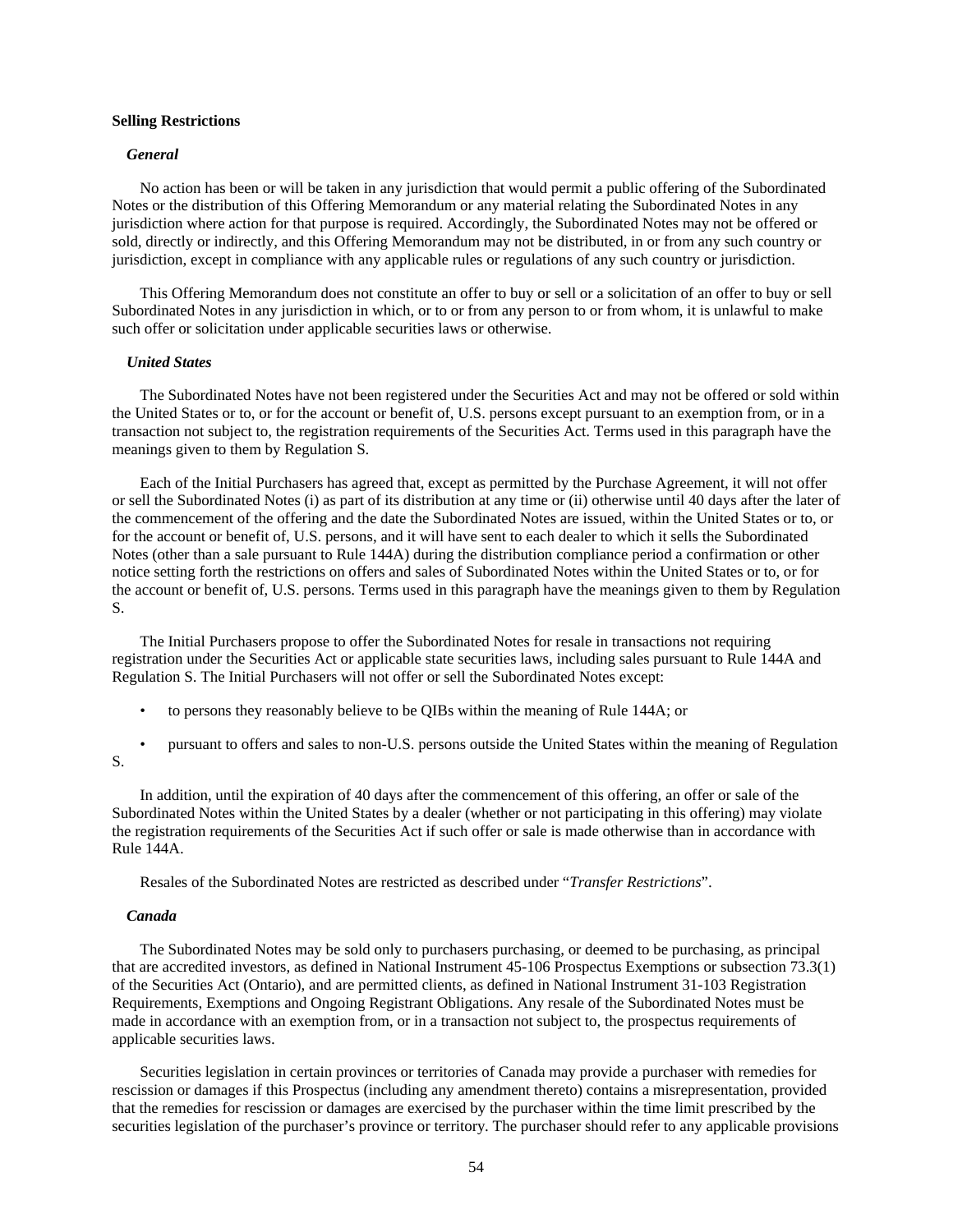of the securities legislation of the purchaser's province or territory for particulars of these rights or consult with a legal advisor.

Pursuant to section 3A.3 of National Instrument 33-105 Underwriting Conflicts (NI 33-105), the Initial Purchasers are not required to comply with the disclosure requirements of NI 33-105 regarding underwriter conflicts of interest in connection with this offering.

#### *United Kingdom*

Each Initial Purchaser has represented and agreed that, in connection with the distribution of the Subordinated Notes, it has only communicated or caused to be communicated and will only communicate or cause to be communicated an invitation or inducement to engage in investment activity (within the meaning of section 21 of the Financial Services and Markets Act 2000 of the United Kingdom (the "FSMA")) received by it in connection with the issue or sale of such Subordinated Notes or any investments representing the Subordinated Notes in circumstances in which section 21(1) of the FSMA does not apply to us and that it has complied and will comply with all the applicable provisions of the FSMA with respect to anything done by it in relation to any Subordinated Notes in, from or otherwise involving the United Kingdom.

### *Hong Kong*

The Subordinated Notes may not be offered or sold in Hong Kong by means of any document other than (i) in circumstances which do not constitute an offer to the public within the meaning of the Companies (Winding Up and Miscellaneous Provisions) Ordinance (Cap. 32 of the Laws of Hong Kong) ("Companies (Winding Up and Miscellaneous Provisions) Ordinance") or which do not constitute an invitation to the public within the meaning of the Securities and Futures Ordinance (Cap. 571 of the Laws of Hong Kong) ("Securities and Futures Ordinance"), or (ii) to "professional investors" as defined in the Securities and Futures Ordinance and any rules made thereunder, or (iii) in other circumstances which do not result in the document being a "prospectus" as defined in the Companies (Winding Up and Miscellaneous Provisions) Ordinance, and no advertisement, invitation or document relating to the Subordinated Notes may be issued or may be in the possession of any person for the purpose of issue (in each case whether in Hong Kong or elsewhere), which is directed at, or the contents of which are likely to be accessed or read by, the public in Hong Kong (except if permitted to do so under the securities laws of Hong Kong) other than with respect to Subordinated Notes which are or are intended to be disposed of only to persons outside Hong Kong or only to "professional investors" in Hong Kong as defined in the Securities and Futures Ordinance and any rules made thereunder.

#### *Japan*

Subordinated Notes have not been and will not be registered under the Financial Instruments and Exchange Act of Japan (Act No. 25 of 1948, as amended), or the FIEA. Subordinated Notes may not be offered or sold, directly or indirectly, in Japan or to or for the benefit of any resident of Japan (including any person resident in Japan or any corporation or other entity organized under the laws of Japan) or to others for reoffering or resale, directly or indirectly, in Japan or to or for the benefit of any resident of Japan, except pursuant to an exemption from the registration requirements of the FIEA and otherwise in compliance with any relevant laws and regulations of Japan.

#### *Singapore*

This Offering Memorandum has not been registered as a prospectus with the Monetary Authority of Singapore. Accordingly, this Offering Memorandum and any other document or material in connection with the offer or sale, or invitation for subscription or purchase, of the Subordinated Notes may not be circulated or distributed, nor may the Subordinated Notes be offered or sold, or be made the subject of an invitation for subscription or purchase, whether directly or indirectly, to persons in Singapore other than (i) to an institutional investor under Section 274 of the Securities and Futures Act, Chapter 289 of Singapore (the "SFA"), (ii) to a relevant person pursuant to Section 275(1), or any person pursuant to Section 275(1A), and in accordance with the conditions specified in Section 275, of the SFA or (iii) otherwise pursuant to, and in accordance with the conditions of, any other applicable provision of the SFA.

Where the Subordinated Notes are subscribed or purchased under Section 275 of the SFA by a relevant person which is: (a) a corporation (which is not an accredited investor (as defined in Section 4A of the SFA)) the sole business of which is to hold investments and the entire share capital of which is owned by one or more individuals,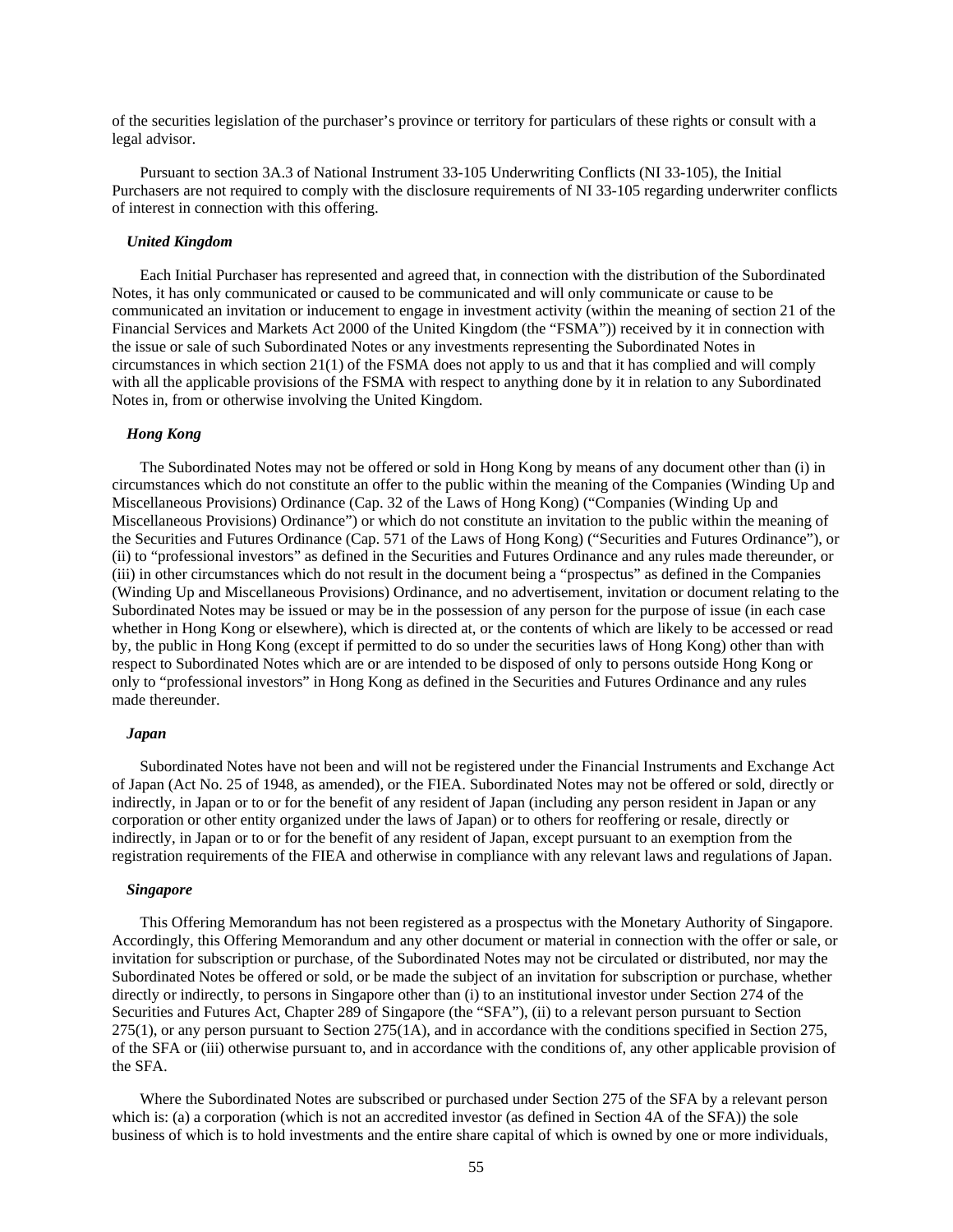each of whom is an accredited investor; or (b) a trust (where the trustee is not an accredited investor) whose sole purpose is to hold investments and each beneficiary of the trust is an individual who is an accredited investor, securities (as defined in Section 239(1) of the SFA) of that corporation or the beneficiaries' rights and interest (howsoever described) in that trust shall not be transferred within six months after that corporation or that trust has acquired the Subordinated Notes pursuant to an offer made under Section 275 of the SFA except:

(1) to an institutional investor or to a relevant person defined in Section 275(2) of the SFA, or to any person arising from an offer referred to in Section 275(1A) or Section 276(4)(i)(B) of the SFA;

(2) where no consideration is or will be given for the transfer;

(3) where the transfer is by operation of law;

(4) as specified in Section 276(7) of the SFA; or

(5) as specified in Regulation 32 of the Securities and Futures (Offers of Investments) (Shares and Debentures) Regulations 2005 of Singapore.

# **LEGAL MATTERS**

Our U.S. counsel, Davis Polk & Wardwell London LLP, will pass upon certain United States legal matters relating to the validity of the Subordinated Notes. Our Scottish solicitors, CMS Cameron McKenna LLP, will pass upon certain matters of Scots law relating to the validity of the Subordinated Notes. Clifford Chance LLP, United States and English law counsel to the Initial Purchasers, will pass upon certain legal matters relating to the Subordinated Notes.

## **INDEPENDENT AUDITORS**

The Group's audited consolidated annual financial statements incorporated in this Offering Memorandum by reference to the Annual Report on Form 20-F for the year ended December 31, 2014 and the effectiveness of internal control over financial reporting as of December 31, 2014 have been audited PricewaterhouseCoopers LLP, an independent registered public accounting firm, as stated in their report incorporated herein.